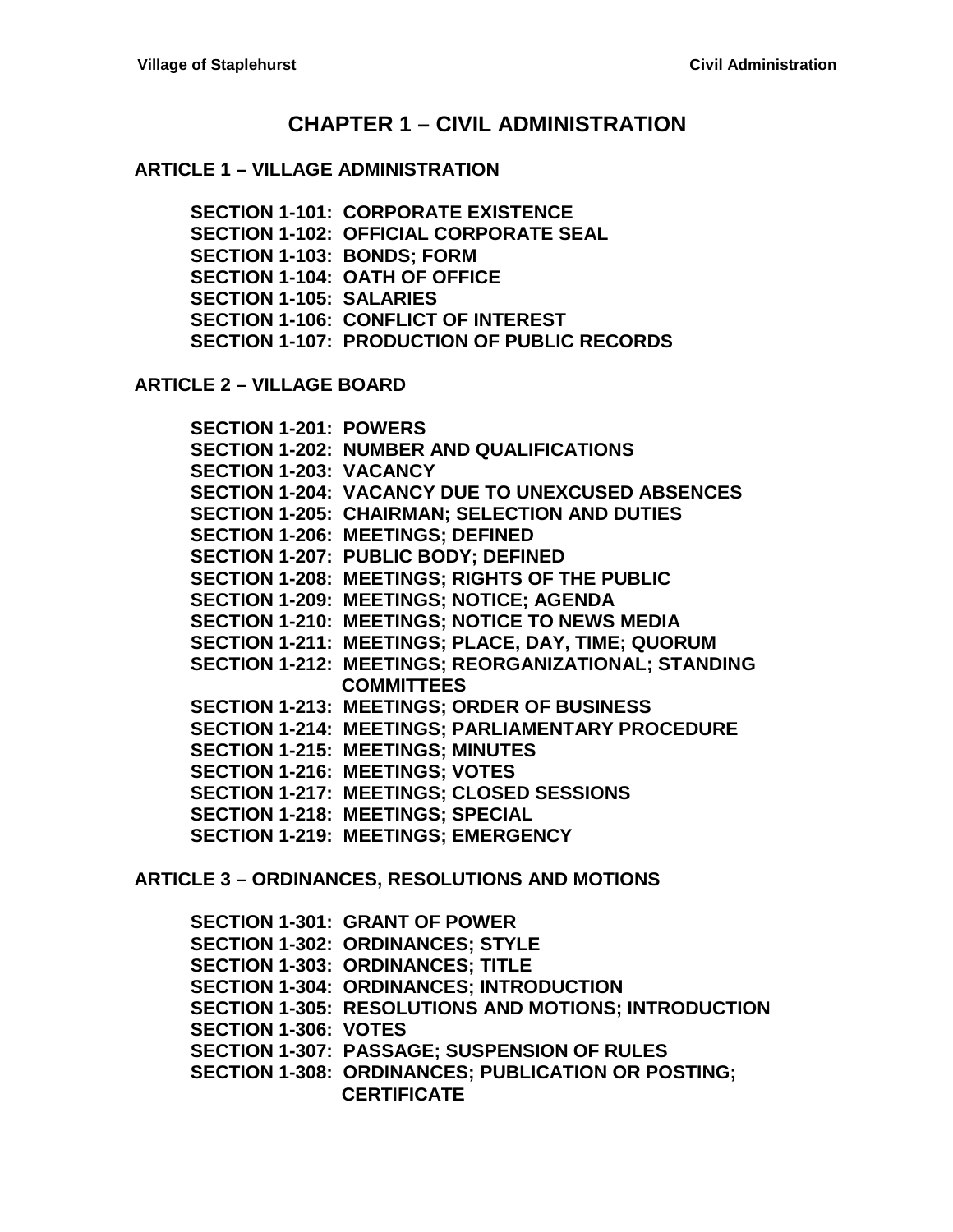**[SECTION 1-309: ORDINANCES; EFFECTIVE DATE](#page-22-0) [SECTION 1-310: ORDINANCES; AMENDMENTS AND REVISIONS](#page-22-1) [SECTION 1-311: EMERGENCY ORDINANCES](#page-22-2)**

**ARTICLE 4 – [APPOINTED OFFICIALS](#page-24-0)**

**[SECTION 1-401: APPOINTMENT; GENERAL AUTHORITY](#page-24-1) [SECTION 1-402: MERGER OF OFFICES](#page-24-2) [SECTION 1-403: CLERK-TREASURER POSITION CREATED](#page-24-3) [SECTION 1-404: VILLAGE CLERK](#page-24-4) [SECTION 1-405: VILLAGE TREASURER](#page-26-0) [SECTION 1-406: VILLAGE ATTORNEY](#page-28-0) [SECTION 1-407: VILLAGE PARK DIRECTOR](#page-28-1) [SECTION 1-408: LAW ENFORCEMENT; CONTRACT WITH COUNTY](#page-28-2)  [SHERIFF](#page-28-2) [SECTION 1-409: LAW ENFORCEMENT; DUTIES](#page-28-3) [SECTION 1-410: FIRE CHIEF](#page-29-0) [SECTION 1-411: SPECIAL ENGINEER](#page-29-1) [SECTION 1-412: UTILITIES SUPERINTENDENT](#page-29-2) [SECTION 1-413: UTILITIES SUPERINTENDENT; STREETS](#page-30-0) [SECTION 1-414: BUILDING INSPECTOR](#page-31-0)**

**ARTICLE 5 – [FISCAL MANAGEMENT](#page-32-0)**

**[SECTION 1-501: FISCAL YEAR](#page-32-1) [SECTION 1-502: PUBLIC FUNDS DEFINED](#page-32-2) [SECTION 1-503: DEPOSIT OF FUNDS](#page-32-3) [SECTION 1-504: INVESTMENT OF FUNDS](#page-33-0) [SECTION 1-505: CERTIFICATES OF DEPOSIT; TIME DEPOSITS;](#page-33-1)  [CONDITIONS](#page-33-1) [SECTION 1-506: AUTHORITY TO CONTRACT WITH COLLECTION](#page-33-2)  [AGENCY](#page-33-2) [SECTION 1-507: CLAIMS](#page-34-0) [SECTION 1-508: WARRANTS](#page-34-1) [SECTION 1-509: EXPENDITURES](#page-34-2) [SECTION 1-510: BOND ISSUES](#page-34-3) [SECTION 1-511: SINKING FUNDS](#page-35-0) [SECTION 1-512: COLLECTION OF SPECIAL ASSESSMENTS;](#page-35-1) [PROCEDURE](#page-35-1) [SECTION 1-513: SPECIAL ASSESSMENT FUND](#page-36-0) [SECTION 1-514: CONTRACTS; APPROPRIATION](#page-36-1) [SECTION 1-515: CONTRACTS AND PURCHASES; BIDDING AND OTHER](#page-36-2)  [REQUIREMENTS](#page-36-2) [SECTION 1-516: ANNUAL AUDIT; FINANCIAL STATEMENTS](#page-37-0) [SECTION 1-517: GENERAL FUND](#page-38-0) [SECTION 1-518: EXPENDITURES PRIOR TO ADOPTION OF BUDGET](#page-38-1)**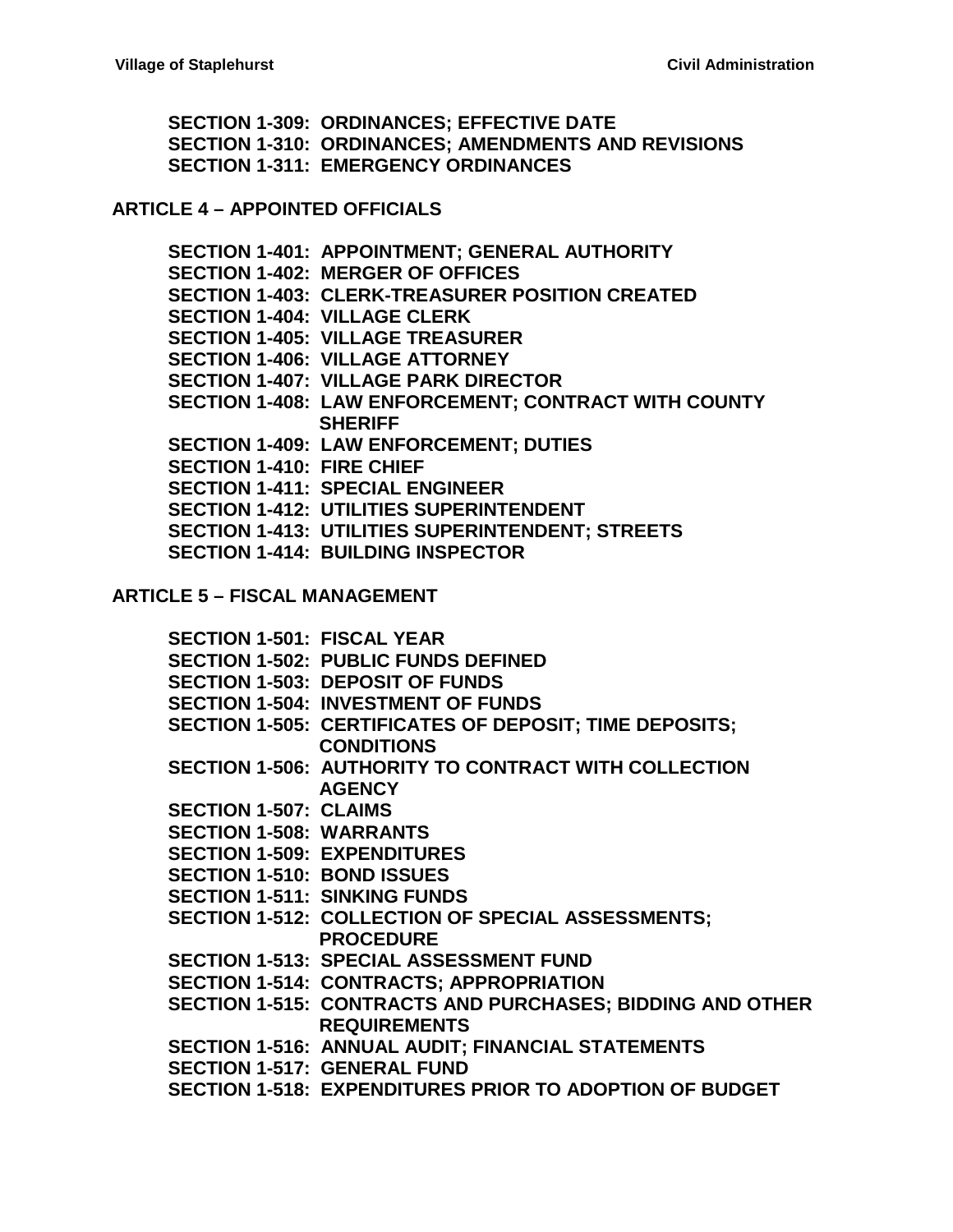**[SECTION 1-519: BUDGET STATEMENT; APPROPRIATIONS](#page-39-0) [SECTION 1-520: BUDGET PROCEDURE; FORM AND MANUAL](#page-39-1)  [INCORPORATED](#page-39-1) [SECTION 1-521: PROPOSED BUDGET STATEMENT](#page-39-2) [SECTION 1-522: PROPOSED BUDGET STATEMENT; HEARING;](#page-40-0)  [ADOPTION; CERTIFICATION OF AMOUNT RECEIVED](#page-40-0)  [FROM TAXATION](#page-40-0) [SECTION 1-523: ADOPTED BUDGET; FILING, CERTIFICATION OF TAX](#page-41-0) [SECTION 1-524: REVISION OF BUDGET](#page-42-0) [SECTION 1-525: EMERGENCY; TRANSFER OF FUNDS; HEARING](#page-43-0) [SECTION 1-526: PROPERTY TAX LEVY AND REQUEST; AUTHORITY TO](#page-44-0)  [SET](#page-44-0) [SECTION 1-527: PROPERTY TAX LEVY; MAXIMUM; AUTHORITY TO](#page-44-1)  [EXCEED](#page-44-1) [SECTION 1-528: ALL-PURPOSE LEVY; ALLOCATION; ABANDONMENT;](#page-47-0)  [EXTRAORDINARY LEVY](#page-47-0) [SECTION 1-529: INADEQUATE VALUATION](#page-48-0) [SECTION 1-530: GENERAL PROPERTY TAX](#page-48-1) [SECTION 1-531: MOTOR VEHICLE TAX](#page-48-2)**

**[ARTICLE 6 –](#page-50-0) ELECTIONS**

**[SECTION 1-601: BOARD OF TRUSTEES](#page-50-1) [SECTION 1-602: ELECTION OF OFFICERS; CERTIFICATION](#page-50-2) [SECTION 1-603: ELECTIONS GENERALLY](#page-50-3) [SECTION 1-604: JOINT, GENERAL; NOTICE](#page-50-4) [SECTION 1-605: SPECIAL ELECTION](#page-50-5) [SECTION 1-606: PETITION CANDIDATES](#page-51-0) [SECTION 1-607: CAUCUS CANDIDATES](#page-52-0) [SECTION 1-608: FILING FEE](#page-52-1) [SECTION 1-609: BALLOTS](#page-53-0) [SECTION 1-610: EXIT POLLS](#page-53-1) [SECTION 1-611: CERTIFICATE OF](#page-54-0) NOMINATION OR ELECTION [SECTION 1-612: RECALL PROCEDURE](#page-54-1)**

**ARTICLE 7 – [PENAL PROVISIONS](#page-58-0)**

**[SECTION 1-701: VIOLATION; PENALTY](#page-58-1)**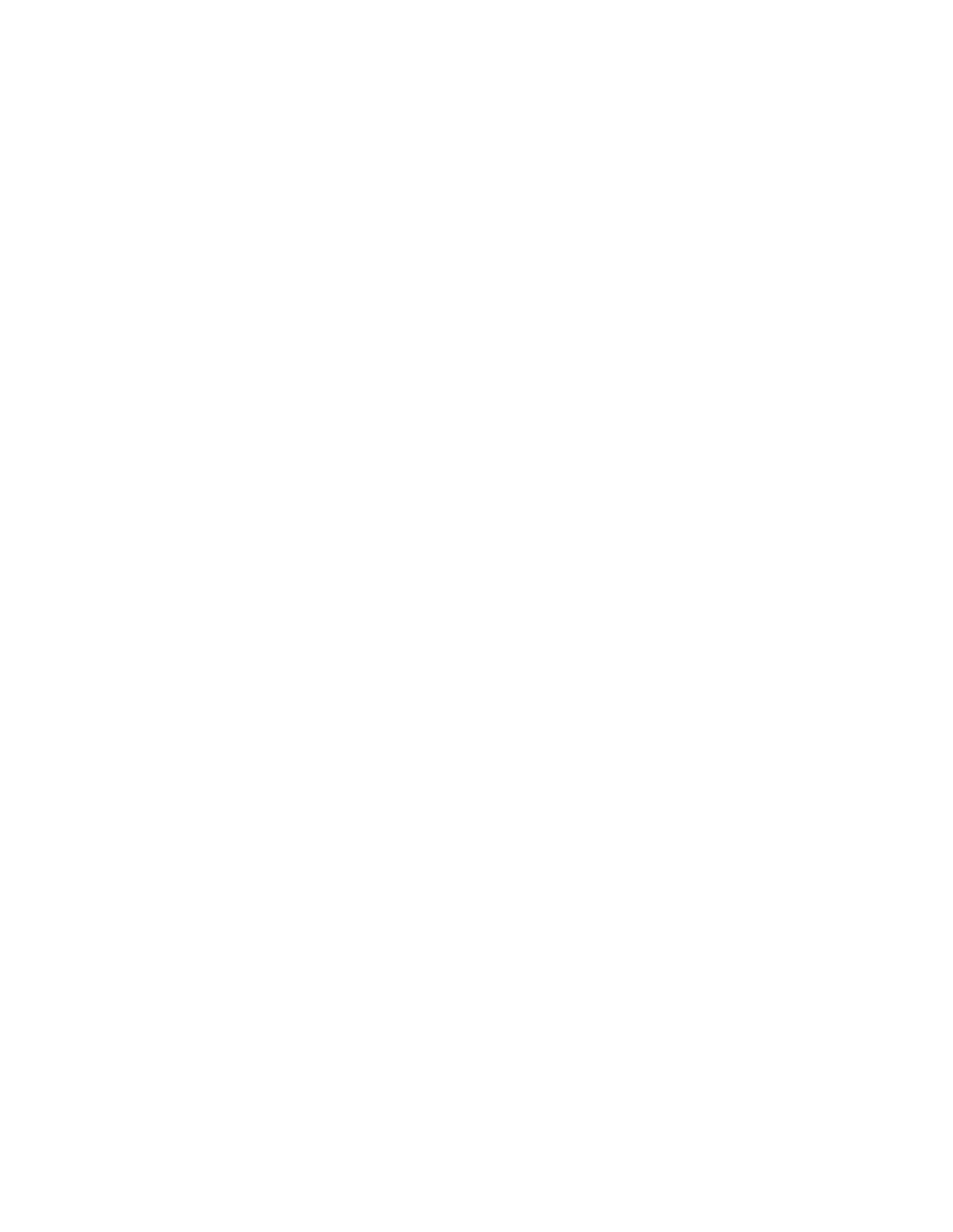# **CHAPTER 1 – CIVIL ADMINISTRATION**

# **Article 1 – Village Administration**

### <span id="page-4-2"></span><span id="page-4-1"></span><span id="page-4-0"></span>**SECTION 1-101: CORPORATE EXISTENCE**

The Village of Staplehurst*,* Nebraska, having a population of fewer than 800 inhabitants, is hereby declared to be a village and shall be governed in all respects by the laws regulating villages. (Neb. Rev. Stat. §17-201)

### <span id="page-4-3"></span>**SECTION 1-102: OFFICIAL CORPORATE SEAL**

The official corporate seal of the village shall be kept in the office of the village clerk and may bear the following inscription: "Seal, Village of Staplehurst, Nebraska." The village clerk shall affix an impression of the said official seal to all warrants, licenses, permits, ordinances, and all other official papers issued by order of the Village Board and countersigned by him or her. (Neb. Rev. Stat. §17-502)

#### <span id="page-4-4"></span>**SECTION 1-103: BONDS; FORM**

A. Official bonds of the village shall be in form, joint and several, and shall be made payable to the village in such penalty as the Village Board may set by resolution; provided, the penalty amount on any bond shall not fall below the legal minimum when one has been set by the State of Nebraska for each particular official. All official bonds of village officials shall be executed by the principal named in such bonds and by at least two sufficient sureties who shall be freeholders of the county or by the official as principal and by a guaranty, surety, fidelity, or bonding company; provided, no village official, while still in his or her official term of office, shall be accepted as surety on any other official's bond, contractor's bond, license bond, or appeal bond under any circumstances. Only companies that are legally authorized to transact business in the State of Nebraska shall be eligible for suretyship on the bond of an official of the village.

B. All said bonds shall obligate the principal and sureties for the faithful discharge of all duties required by law of such principal and shall inure to the benefit of the village and any persons who may be injured by a breach of the conditions of such bonds. No bond shall be deemed to be given or complete until approved by the Village Board and all sureties are endorsed in writing on the said instrument by the chairman and village clerk pursuant to the said approval of the board. All official bonds meeting the conditions herein shall be filed with the village clerk for the official records and it shall be the duty of the clerk to furnish a certified copy of any bond so filed upon the payment of a fee which shall be set by resolution of the Village Board.

C. The premium on any official bond required to be given may be paid out of the general fund or other proper village fund upon a resolution to that effect by the Village Board at the beginning of any village year. All surety and other bonds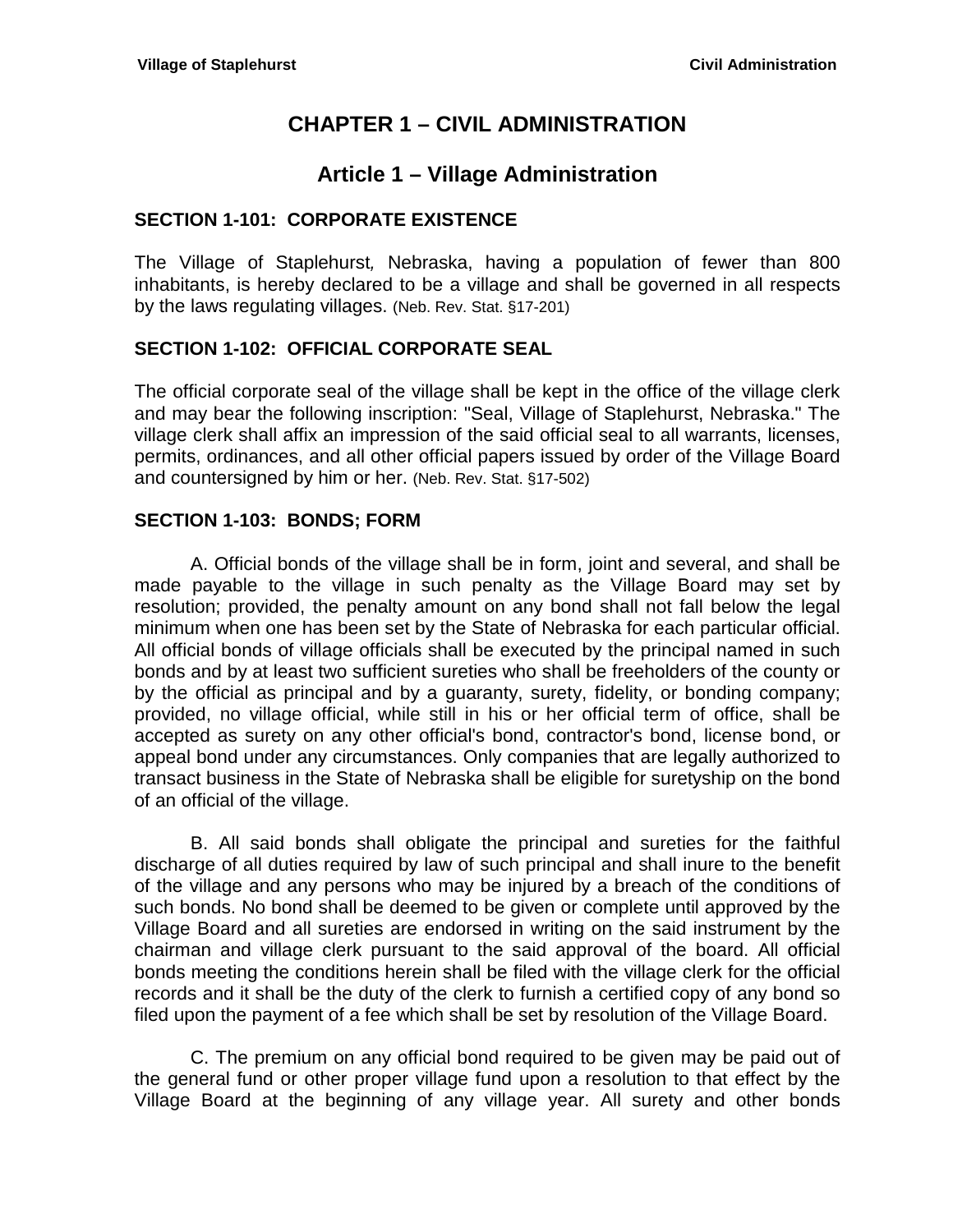required by village ordinances or by Nebraska law for village officials may be provided by the purchase of a blanket bond, undertaking or equivalent insurance. The village may pay the premium for the bond or insurance coverage. The bond or insurance coverage shall be, at a minimum, an aggregate of the amounts fixed by law or by the Village Board and on such terms and conditions as may be required.

D. If the sureties on the official bond of any officer of the village become insufficient in the opinion of the Village Board, it may by resolution fix a reasonable time within which the said officer may give a new bond or additional sureties as directed. In the event that the officer should fail, refuse, or neglect to give a new bond or additional sureties to the satisfaction and approval of the board, then the office shall by such failure, refusal, or neglect become vacant and it shall be the duty of the board to appoint a competent and qualified person to fill the said office. Any official reelected to office shall be required to file a new bond after each election. (Neb. Rev. Stat. §11-104, 11-105, 11-110 through 11-119, 11-121, 11-122, 17-604)

### <span id="page-5-0"></span>**SECTION 1-104: OATH OF OFFICE**

A. All officials of the village, whether elected or appointed, except when a different oath is specifically provided herein, shall before entering upon their respective duties take and subscribe the following oath which shall be endorsed upon their respective bonds:

"I, \_\_\_\_\_\_\_\_\_\_\_\_\_\_\_\_\_\_\_, do solemnly swear that I will support the Constitution of the United States and the Constitution of the State of Nebraska against all enemies, foreign and domestic; that I will bear true faith and allegiance to the same; that I take this obligation freely and without mental reservation or for the purpose of evasion; and that I will faithfully and impartially perform the duties of the office of according to law and to the best of my abilities; and I do further swear that I do not advocate nor am I a member of any political party or organization that advocates the overthrow of the government of the United States or of this state by force or violence; and that during such time as I am in this position I will not advocate nor become a member of any political party or organization that advocates the overthrow of the government of the United States or of this state by force or violence. So help me God."

B. If any such officer is not required to give bond, the oath shall be filed in the office of the secretary of state or with the village clerk. (Neb. Rev. Stat. §11-101)

### <span id="page-5-1"></span>**SECTION 1-105: SALARIES**

A. All salaries of elected and appointed officials shall be set by ordinance and kept on file in the office of the village clerk, where they shall be available to the public for inspection during office hours.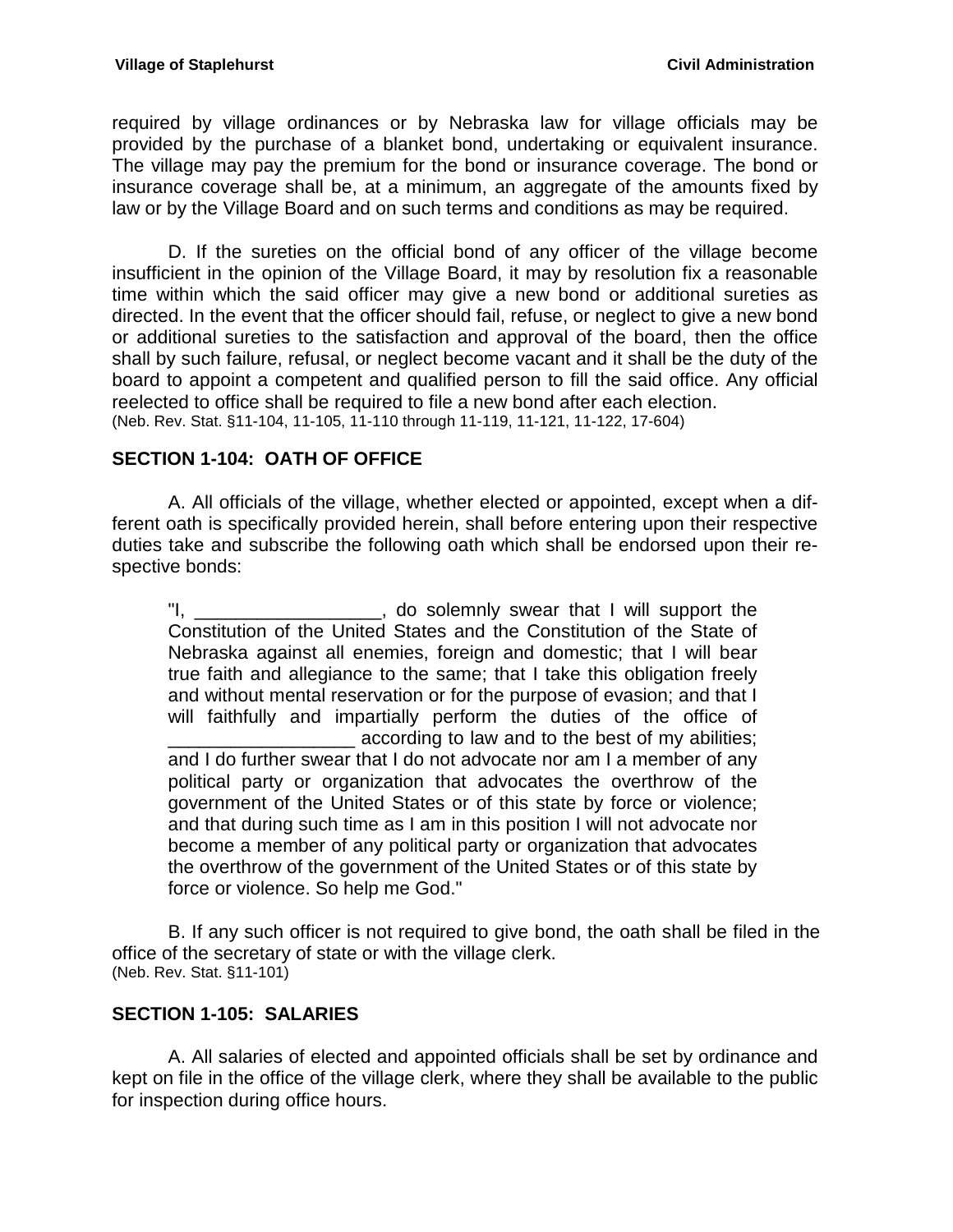B. The compensation of any elective official of the village shall not be increased nor diminished during the term for which he or she shall have been elected except when there has been a merger of offices; provided, the compensation of the members of the Village Board or a board or commission may be increased or diminished at the beginning of the full term of any member whether or not the terms of one or more members commence and end at different times.

C. No elected official may be rehired at a greater salary if he or she resigns and desires to be rehired during the unexpired term of office. Said official may be rehired at a greater salary after the term of office during which he or she resigned. (Neb. Rev. Stat. §17-209, 17-612)

### <span id="page-6-0"></span>**SECTION 1-106: CONFLICT OF INTEREST**

A. For purposes of this section, "officer" shall mean (1) any member of any board or commission of the village; (2) any appointed official if such village official serves on a board or commission which spends and administers its own funds and is dealing with a contract made by such board or commission, or (3) any elected village official.

B. Unless specified otherwise, volunteer firefighters and ambulance drivers shall not be considered officers for purposes of this section with respect to their duties as firefighters and ambulance drivers.

C. No officer of the village shall be permitted to benefit from any contract to which the village is a party. The existence of such an interest in any contract renders the contract voidable by decree of a court of competent jurisdiction as to any person who entered into the contract or took assignment thereof with actual knowledge of the prohibited conflict. An action to have a contract declared void under this section may be brought by the village or by any resident thereof and must be brought within one year after the contract is signed or assigned. Any such decree may provide for the reimbursement of any person for the reasonable value of all money, goods, material, labor, or services furnished under the contract, to the extent that the village has benefited thereby. The prohibition in this section shall apply only when the officer or his or her parent, spouse, or child:

- 1. Has a business with which the individual is associated or a business association which shall mean a business (a) in which the individual is a partner, director or officer or (b) in which the individual or a member of the individual's immediate family is a stockholder of a closed corporation stock worth \$1,000.00 or more at fair market value or which represents more than 5% equity interest, or is a stockholder of publicly traded stock worth \$10,000.00 or more at fair market value or which represents more than 10% equity interest; or
- 2. Will receive a direct pecuniary fee or commission as a result of the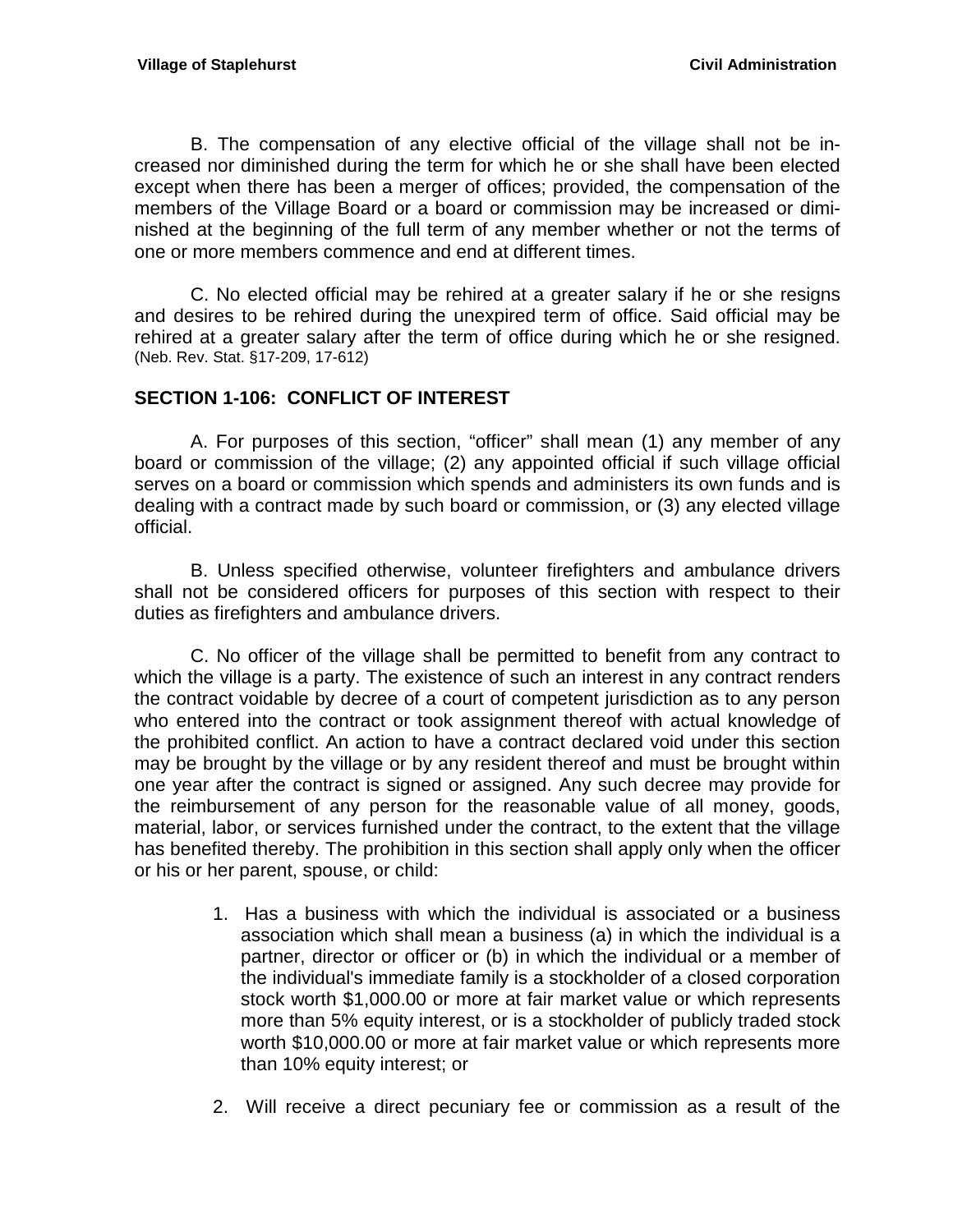contract; provided, however, if such officer is an employee of the business involved in the contract and has no ownership interest or will not receive a pecuniary fee, such officer shall not be deemed to have an interest within the meaning of this section.

- D. The provisions of this section shall not apply if the interested officer:
	- 1. Makes a declaration on the record to the governmental body responsible for approving the contract regarding the nature and extent of his or her interest, prior to official consideration of the contract;
	- 2. Does not vote on the matter of granting the contract, except that if the number of members of the body declaring an interest in the contract would prevent the body, with all members present, from securing a quorum on the issue, then all members may vote on the matter; and
	- 3. Does not act for the governing body as to inspection or performance under the contract in which he or she has an interest.

E. The receiving of deposits, cashing of checks, and buying and selling of warrants and bonds of indebtedness of any village by a financial institution shall not be considered a contract under the provisions of this section. The ownership of less than 5% of the outstanding shares of a corporation shall not constitute an interest within the meaning of this section. Notwithstanding the provisions of subsections (D) (1) through (3) above, if an officer's parent, spouse or child is an employee of the village, the officer may vote on all issues of the contract which are generally applicable to all employees or all employees within a classification and do not single out his or her parent, spouse, or child for special action. If an officer has the power to employ personnel and he or she hires his or her parent, spouse, or child, such officer shall disclose the hiring pursuant to subsections (F) (1) through (5) below, except that if the parent, spouse, or child is already employed in the position at the time the officer takes office and such position does not change, no disclosure need be made. Notwithstanding any other provision of this section, any contract entered into with an interested officer shall be subject to applicable competitive bidding requirements and shall be fair and reasonable to the village.

F. The village clerk shall maintain, separately from other records, a ledger containing the information listed in this subsection about every contract entered into by the village in which an officer has an interest as specified above for which disclosure is made as provided in subsections (D) (1) through (3) above. Such information shall be kept in the ledger for five years from the date of the officer's last day in office and shall include the (1) names of the contracting parties; (2) nature of the interest of the officer in question; (3) date that the contract was approved by the village; (4) amount of the contract; and (5) basic terms of the contract.

G. The information supplied relative to the contract shall be provided to the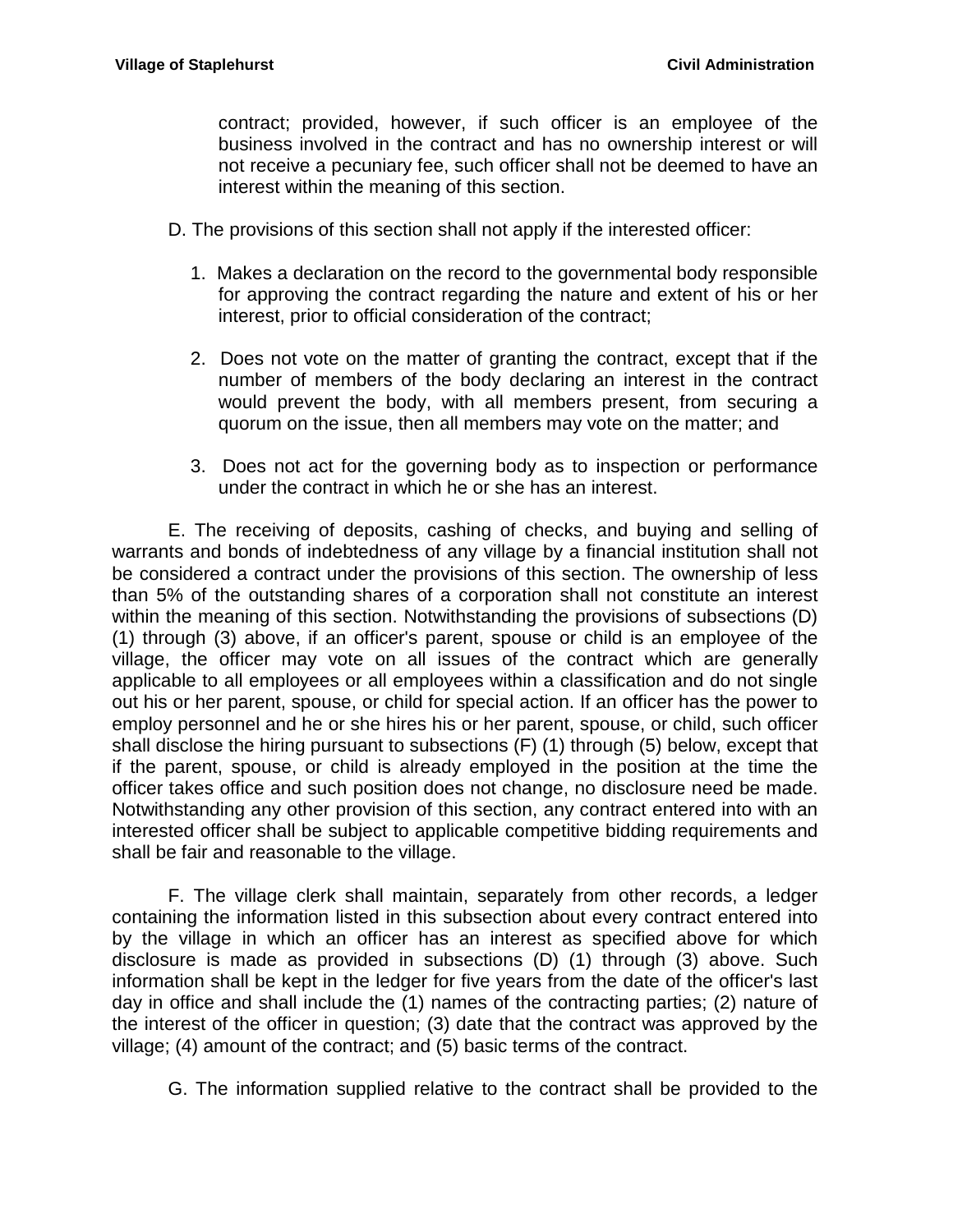clerk not later than ten days after the contract has been signed by both parties. The ledger kept by the clerk shall be available for public inspection during normal working hours.

H. An open account established for the benefit of any village or entity thereof, with a business in which an officer has an interest, shall be deemed a contract subject to the provisions of this section. The statement required to be filed pursuant to this section shall be filed within ten days after such account is opened. Thereafter, the clerk shall maintain a running account of all amounts purchased on the open account. Purchases made from petty cash or a petty cash fund shall not be subject to the provisions of this section.

I. Any officer who knowingly violates the provisions of Neb. Rev. Stat. §49- 14,103.01 through 49-14,103.03 shall be guilty of a Class III misdemeanor. Any officer who negligently violates Neb. Rev. Stat. §49-14-103.01 through 49-14,103.03 shall be guilty of a Class V misdemeanor.

J. The village may enact ordinances exempting from the provisions of this section contracts involving \$100.00 or less in which an officer of such village may have an interest.

K. No officer shall receive any pay or perquisites from the village other than his or her salary. The Village Board shall not pay or appropriate any money or other valuable thing to pay a person who is not an officer for the performance of any act, service, or duty which shall come within the proper scope of the duties of any officer of the village.

(Neb. Rev. Stat. §17-611, 18-305 through 18-312, 49-1408, 49-14,103.01 through 49-14,103.03, 49- 14,103.06)

### <span id="page-8-0"></span>**SECTION 1-107: PRODUCTION OF PUBLIC RECORDS**

A. Except as otherwise expressly provided by statute, all citizens of this state and all other persons interested in the examination of the public records of the city, as defined in Neb. Rev. Stat. §84-712.01, are hereby fully empowered and authorized to:

- 1. Examine such records and make memoranda, copies using their own copying or photocopying equipment in accordance with subsection (B) of this section, and abstracts therefrom, all free of charge, during the hours the city office may be kept open for the ordinary transaction of business; and
- 2. Except if federal copyright law otherwise provides, obtain copies of public records in accordance with subsection (C) of this section during the hours the city office may be kept open for the ordinary transaction of business.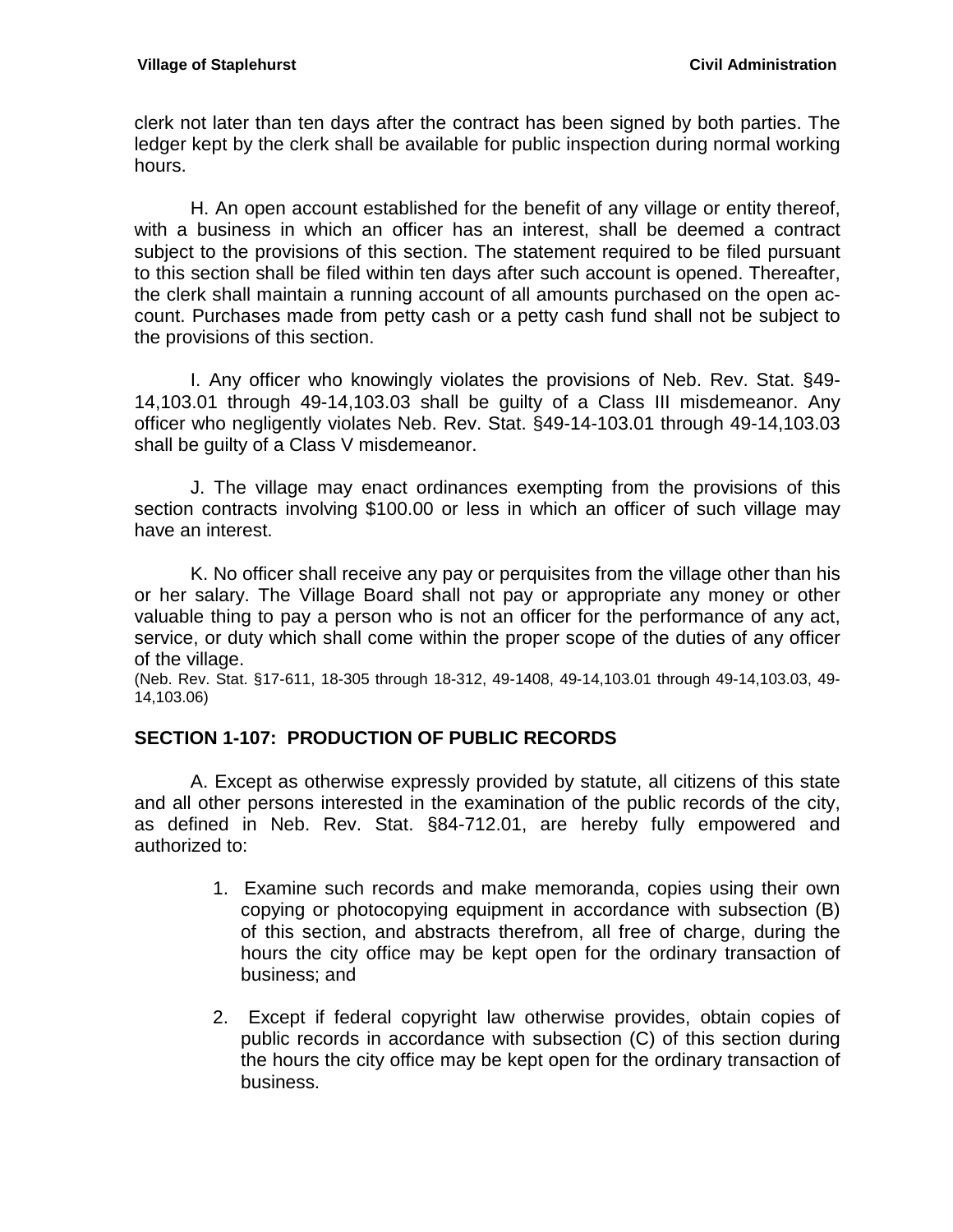B. Copies made by citizens or other persons using their own copying or photocopying equipment pursuant to subdivision (A)(1) of this section shall be made at the city office or at a location mutually agreed to by the requester and the city clerk.

- C. Procedure.
	- 1. Copies may be obtained pursuant to subdivision (A)(2) of this section only if the city has copying equipment reasonably available. Such copies may be obtained in any form designated by the requester in which the public record is maintained or produced, including but not limited to printouts, electronic data, discs, tapes, and photocopies. This section shall not be construed to require the city clerk to copy any public record that is available to the requester on the city's web site on the Internet. The city clerk is required to provide the location of the public record on the Internet to the requester. If the requester does not have reasonable access to the Internet due to lack of computer, lack of Internet availability, or inability to use a computer or the Internet, the city clerk shall produce copies for the requester.
	- 2. Except as otherwise provided by statute, the city may charge a fee for providing copies of such public record pursuant to subdivision (A)(2) of this section, which fee shall not exceed the actual added cost of making the copies available. For purposes of this subdivision: (a) for photocopies, the actual added cost of making the copies available shall not exceed the amount of the reasonably calculated actual added cost of the photocopies, which may include a reasonably apportioned cost of the supplies, such as paper, toner, and equipment, used in preparing the copies, as well as any additional payment obligation of the city for time of contractors necessarily incurred to comply with the request for copies, (b) for printouts of computerized data on paper, the actual added cost of making the copies available shall include the reasonably calculated actual added cost of computer run time and the cost of materials for making the copy, and (c) for electronic data, the actual added cost of making the copies available shall include the reasonably calculated actual added cost of the computer run time, any necessary analysis and programming by the public body, public entity, public official, or third-party information technology services company contracted to provide computer services to the city, and the production of the report in the form furnished to the requester.
	- 3. The actual added cost used as the basis for the calculation of a fee for records shall not include any charge for the existing salary or pay obligation to the city employees with respect to the first four cumulative hours of searching, identifying, physically redacting, or copying. A special service charge reflecting the calculated labor cost may be included in the fee for time required in excess of four cumulative hours,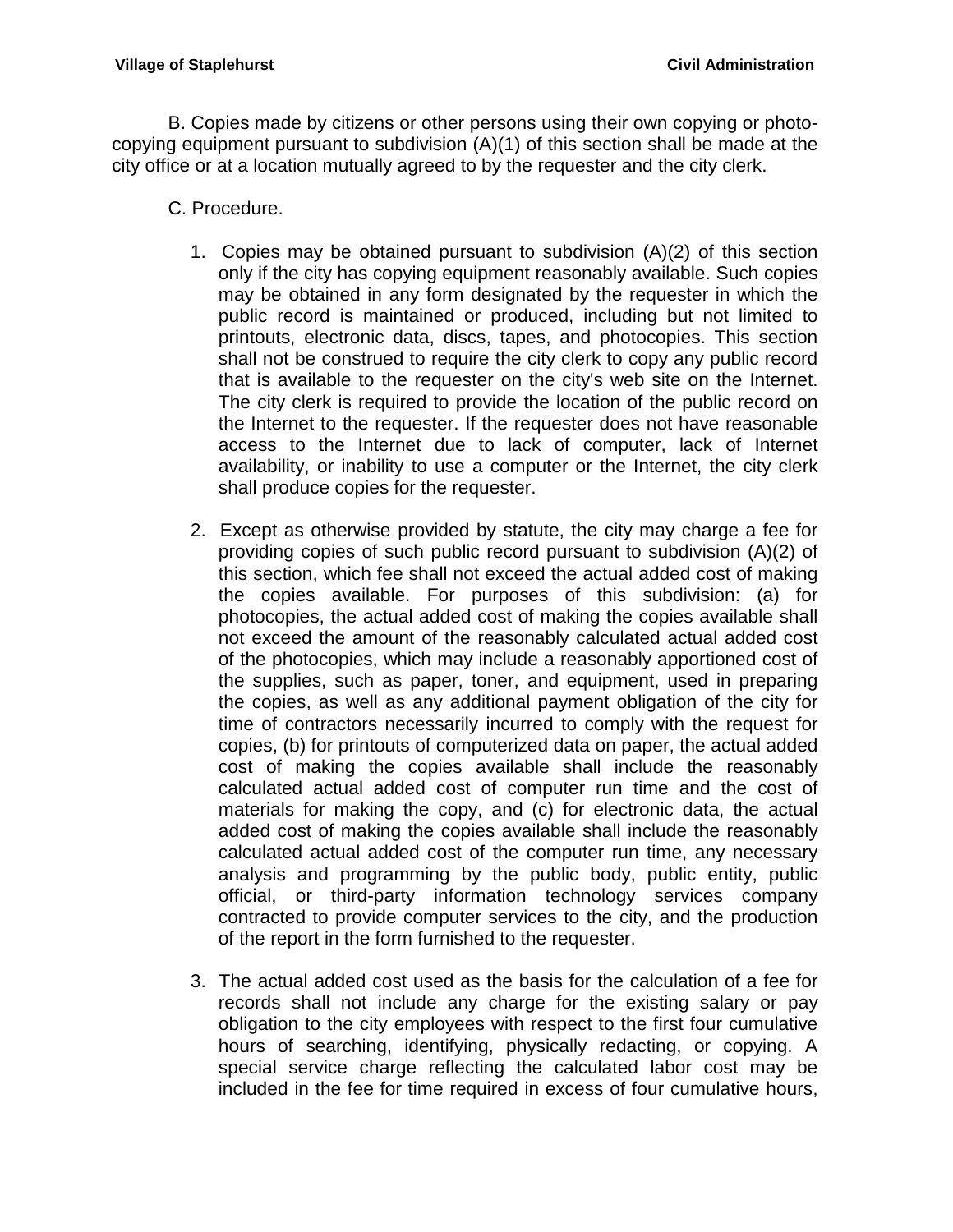since that large a request may cause some delay or disruption of the other responsibilities of the city clerk's office, except that the fee for records shall not include any charge for the services of an attorney to review the requested public records seeking a legal basis to withhold the public records from the public.

- 4. This section shall not be construed to require the city to produce or generate any public record in a new or different form or format modified from that of the original public record.
- 5. If copies requested in accordance with subdivision (A)(2) of this section are estimated by the city clerk to cost more than \$50.00, he or she may require the requester to furnish a deposit prior to fulfilling such request.

D. Upon receipt of a written request for access to or copies of a public record, the city clerk shall provide to the requester as soon as is practicable and without delay but not more than four business days after actual receipt of the request, an estimate of the expected cost of the copies and either:

- 1. Access to or, if copying equipment is reasonably available, copies of the public record;
- 2. If there is a legal basis for denial of access or copies, a written denial of the request, together with the information specified in Neb. Rev. Stat. §84-712.04; or
- 3. If the entire request cannot with reasonable good faith efforts be fulfilled within four business days after actual receipt of the request due to the significant difficulty or the extensiveness of the request, a written explanation, including the earliest practicable date for fulfilling the request, an estimate of the expected cost of any copies, and an opportunity for the requester to modify or prioritize the items within the request. The requester shall have ten business days to review the estimated costs, including any special service charge, and request the city clerk to fulfill the original request, negotiate with the clerk to narrow or simplify the request, or withdraw the request. If the requester does not respond to the city clerk within ten business days, the clerk shall not proceed to fulfill the request. The four business days shall be computed by excluding the day the request is received, after which the designated period of time begins to run. "Business day" does not include a Saturday, a Sunday, or a day during which the city office is closed.

E. Records which may be withheld from the public are enumerated in Neb. Rev. Stat. §84-712.05. Any reasonably segregable public portion of a record shall be provided to the public as a public record upon request after deletion of the portions which may be withheld.

F. Any person denied any rights granted by Neb. Rev. Stat. §84-712 to 84-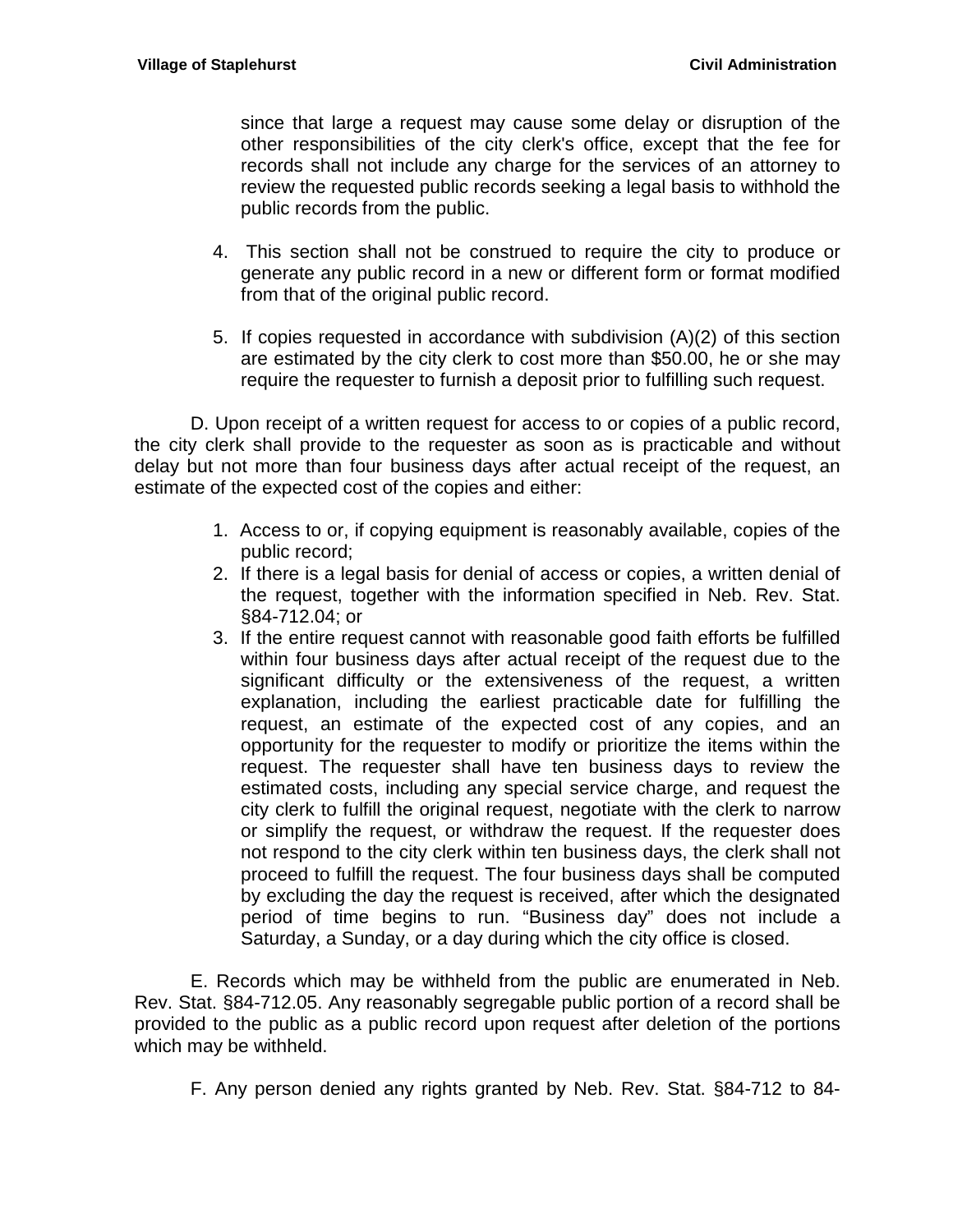712.03 may act as provided in Neb. Rev. Stat. §84-712.03 and shall receive in written form from the city at least the information as provided in Neb. Rev. Stat. §84-712.04. (Neb. Rev. Stat. §84-712, 84-712.03 thru 84-712.06)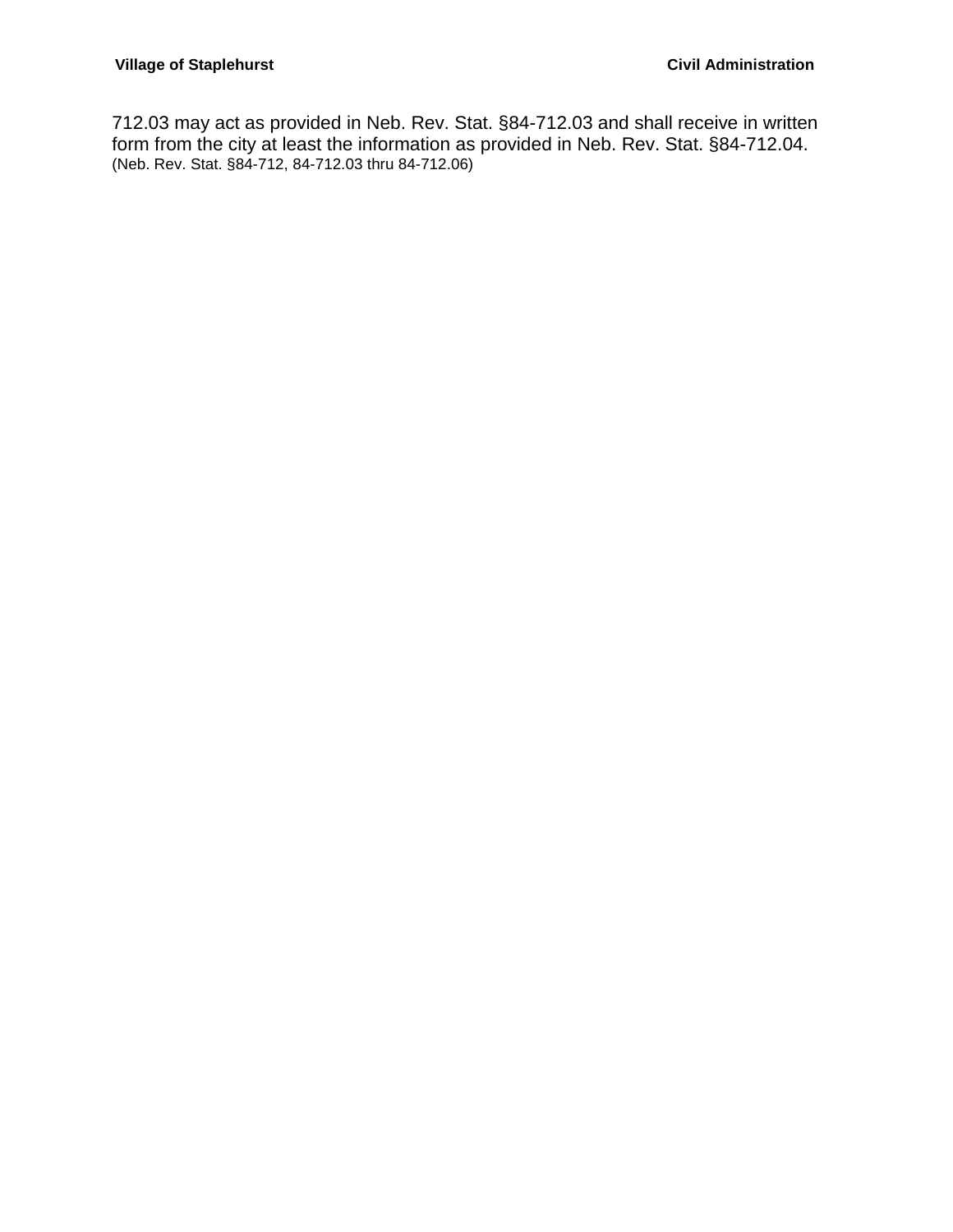## **Article 2 – Village Board**

### <span id="page-12-1"></span><span id="page-12-0"></span>**SECTION 1-201: POWERS**

A. The Board of Trustees shall have the power to pass ordinances; to prevent and remove nuisances; to restrain and prohibit gambling; to provide for licensing and regulating theatrical and other amusements within the village; to prevent the introduction and spread of contagious diseases; to establish and regulate markets; to erect and repair bridges; to provide for the inspection of building materials to be used or offered for sale in the village; to govern the planting and protection of shade trees in the streets and the building of structures projecting upon or over and adjoining and all excavations through and under the sidewalks of the village; and in addition to the special powers herein conferred and granted, to maintain the peace, good government and welfare of the village and its trade, commerce and manufactories; and to enforce all ordinances by inflicting penalties upon inhabitants or other persons for violation thereof not exceeding \$500 for any one offense, recoverable with costs. (Neb. Rev. Stat. §17-207)

B. The village has the power and authority by ordinance to define, regulate, suppress and prevent nuisances, to declare what constitutes a nuisance, and to abate and remove the same. The village may exercise such power and authority within its zoning jurisdiction. (Neb. Rev. Stat. §18-1720)

#### <span id="page-12-2"></span>**SECTION 1-202: NUMBER AND QUALIFICATIONS**

The Board of Trustees shall consist of five members. Any person who is a citizen of the United States, a resident of the village at the time of his or her election and a registered voter is eligible to be elected to the board. Every trustee so elected and so qualified shall hold his or her office for a term of four years; provided, a trustee's term shall expire and the office will become vacant upon a change of residence from the village. (Neb. Rev. Stat. §17-202, 17-203)

#### <span id="page-12-3"></span>**SECTION 1-203: VACANCY**

A. Every elective office shall be vacant upon the happening of any of the events specified in Neb. Rev. Stat. §32-560, except as provided in Neb. Rev. Stat. §32-561.

B. Except as otherwise provided in subsection (C) or (D) of this section, vacancies in elected offices shall be filled by the Village Board for the balance of the unexpired term. Notice of vacancy, except a vacancy resulting from the death of the incumbent, shall be in writing and presented to the board at a regular or special meeting and shall appear as a part of the minutes of such meeting. The board shall at once give public notice of the vacancy by causing to be published in a newspaper of general circulation within the village or by posting in three public places in the village the office vacated and the length of the unexpired term.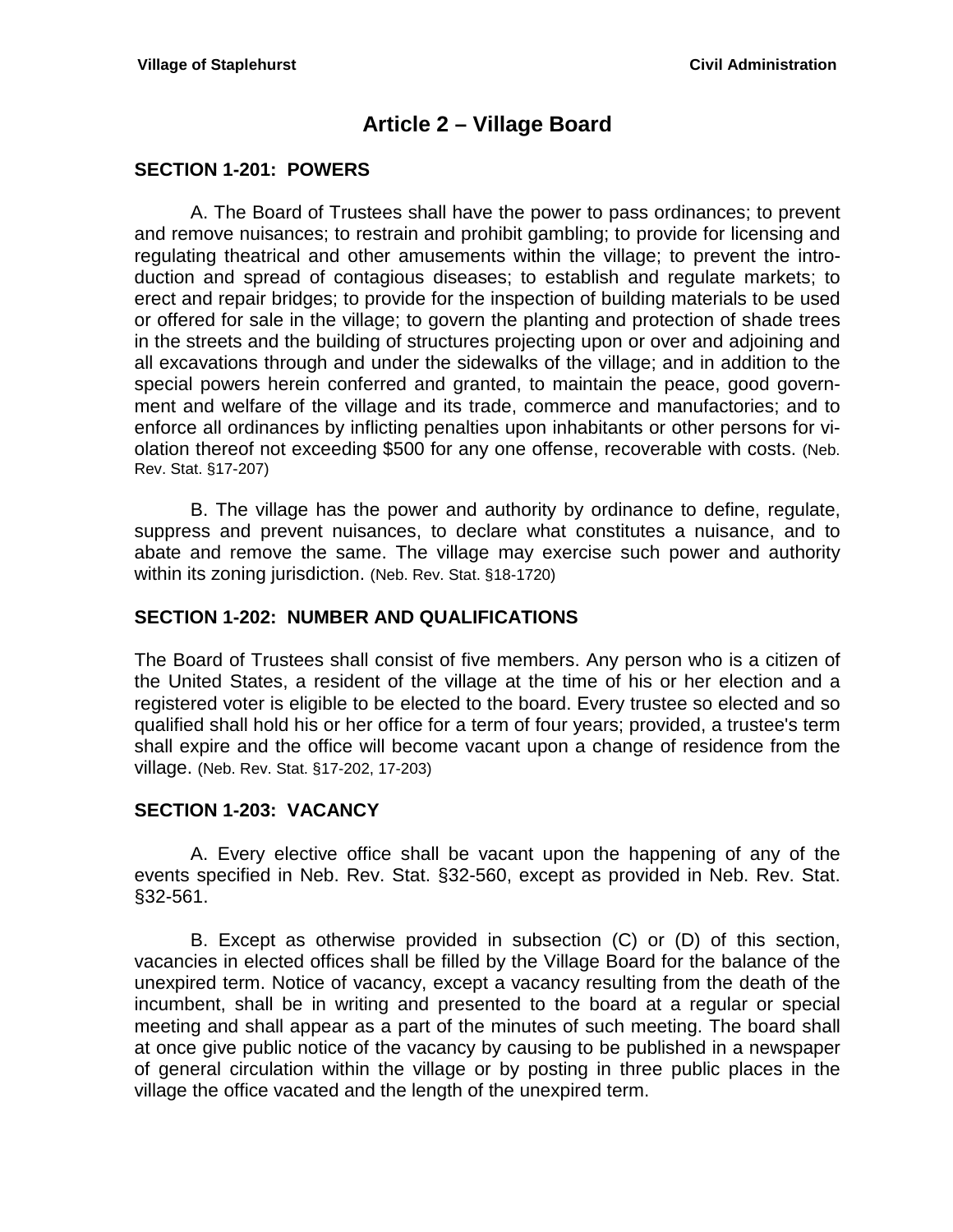C. The chairman of the Village Board shall call a special meeting or place the issue of filing such vacancy on the agenda at the next regular meeting, at which time he or she shall submit the name of a qualified registered voter to fill the vacancy for the balance of the unexpired term. The regular or special meeting shall occur within four weeks after the meeting at which such notice of vacancy has been presented or within four weeks after the death of the incumbent. The board shall vote upon such nominee and if a majority votes in favor of such nominee, the vacancy shall be declared filled. If the nominee fails to receive a majority of the votes, the nomination shall be rejected and the chairman shall at the next regular or special meeting submit the name of another qualified registered voter to fill the vacancy. If the subsequent nominee fails to receive a majority of the votes, the chairman shall continue at such meeting to submit the names of qualified registered voters in nomination and the board members shall continue to vote upon such nominations at such meeting until the vacancy is filled. All board members present shall cast a ballot for or against the nominee. Any member of the board who has been appointed to fill a vacancy on the board shall have the same rights, including voting, as if such person were elected.

D. The board may, in lieu of filling a vacancy in the elected office as provided in subsection (A) of this section, call a special election to fill such vacancy.

E. If vacancies exist in the offices of a majority of the members of the Village Board, the secretary of state shall conduct a special election to fill such vacancies.

F. Any vacancy due to a recall election shall be filled as provided in Neb. Rev. Stat. §32-1308.

(Neb. Rev. Stat. §32-569, 32-1308)

### <span id="page-13-0"></span>**SECTION 1-204: VACANCY DUE TO UNEXCUSED ABSENCES**

In addition to the events listed in Neb. Rev. Stat. §32-560 and any other reasons for a vacancy provided by law, after notice and a hearing, a vacancy on the Board of Trustees shall exist if a member is absent from more than five consecutive regular meetings unless the absences are excused by a majority vote of the remaining members. (Neb. Rev. Stat. §19-3101)

#### <span id="page-13-1"></span>**SECTION 1-205: CHAIRMAN; SELECTION AND DUTIES**

The Village Board chairman shall be selected at the first regular meeting of the board in December by the members from their own membership. The chairman shall preside at all meetings of the board. In the absence of the chairman, the Board of Trustees shall elect one of its members to occupy the position temporarily, who shall hold the title of chairman pro tempore. The chairman and the chairman pro tempore shall have the same powers and privileges as other members of the Board of Trustees. The chairman shall cause all ordinances of the board to be printed and published for the information of the inhabitants. The chairman shall also perform all duties of his or her office in accordance with state laws and village ordinances. The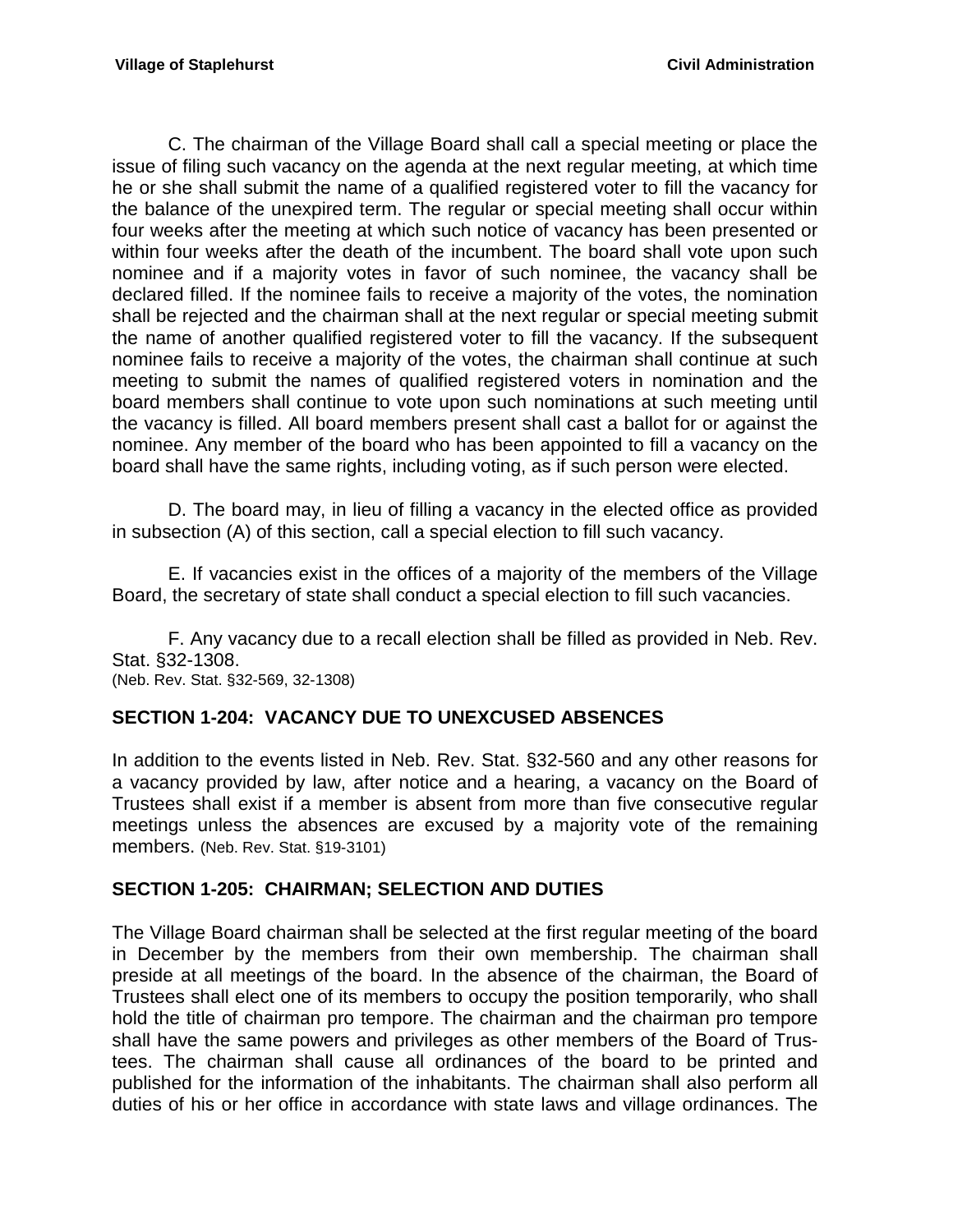qualifications for the chairman shall be the same general qualifications that apply to the members of the Board of Trustees. (Neb. Rev. Stat. §17-203, 17- 204, 17-210)

### <span id="page-14-0"></span>**SECTION 1-206: MEETINGS; DEFINED**

"Meetings" shall mean all regular, special, or called meetings, formal or informal, of a public body for the purposes of briefing, discussion of public business, formation of tentative policy, or the taking of any action. (Neb. Rev. Stat. §84-1409(2))

### <span id="page-14-1"></span>**SECTION 1-207: PUBLIC BODY; DEFINED**

"Public body" as used in this article shall mean (A) the Village Board of Trustees; (B) all independent boards, commissions, bureaus, committees, councils, sub-units, or any other bodies now or hereafter created by Constitution, statute, ordinance or otherwise pursuant to law; and (C) advisory committees of the bodies listed. This section shall not apply to subcommittees of such bodies unless a quorum of the public body attends a subcommittee meeting or unless such subcommittees are holding hearings, making policy or taking formal action on behalf of their parent bodies. (Neb. Rev. Stat. §84-1409(1))

### <span id="page-14-2"></span>**SECTION 1-208: MEETINGS; RIGHTS OF THE PUBLIC**

A. Subject to the Open Meetings Act, the public shall have the right to attend and the right to speak at meetings of public bodies and all or any part of a meeting of a public body, except for closed meetings called pursuant to Section 1-217, may be videotaped, televised, photographed, broadcast, or recorded by any person in attendance by means of a tape recorder, camera, video equipment, or any other means of pictorial or sonic reproduction or in writing.

B. It shall not be a violation of this section for any public body to make and enforce reasonable rules and regulations regarding the conduct of persons attending, speaking at, videotaping, televising, photographing, broadcasting, or recording its meetings. A body may not be required to allow citizens to speak at each meeting but it may not forbid public participation at all meetings.

C. No public body shall require members of the public to identify themselves as a condition for admission to the meeting nor shall such body require that the name of any member of the public be placed on the agenda prior to such meeting in order to speak about items on the agenda. The body may require any member of the public desiring to address the body to identify himself or herself.

D. No public body shall for the purpose of circumventing the Open Meetings Act hold a meeting in a place known by the body to be too small to accommodate the anticipated audience. No public body shall be deemed in violation of this section if it holds its meeting in its traditional meeting place which is located in this state.

E. The public body shall, upon request, make a reasonable effort to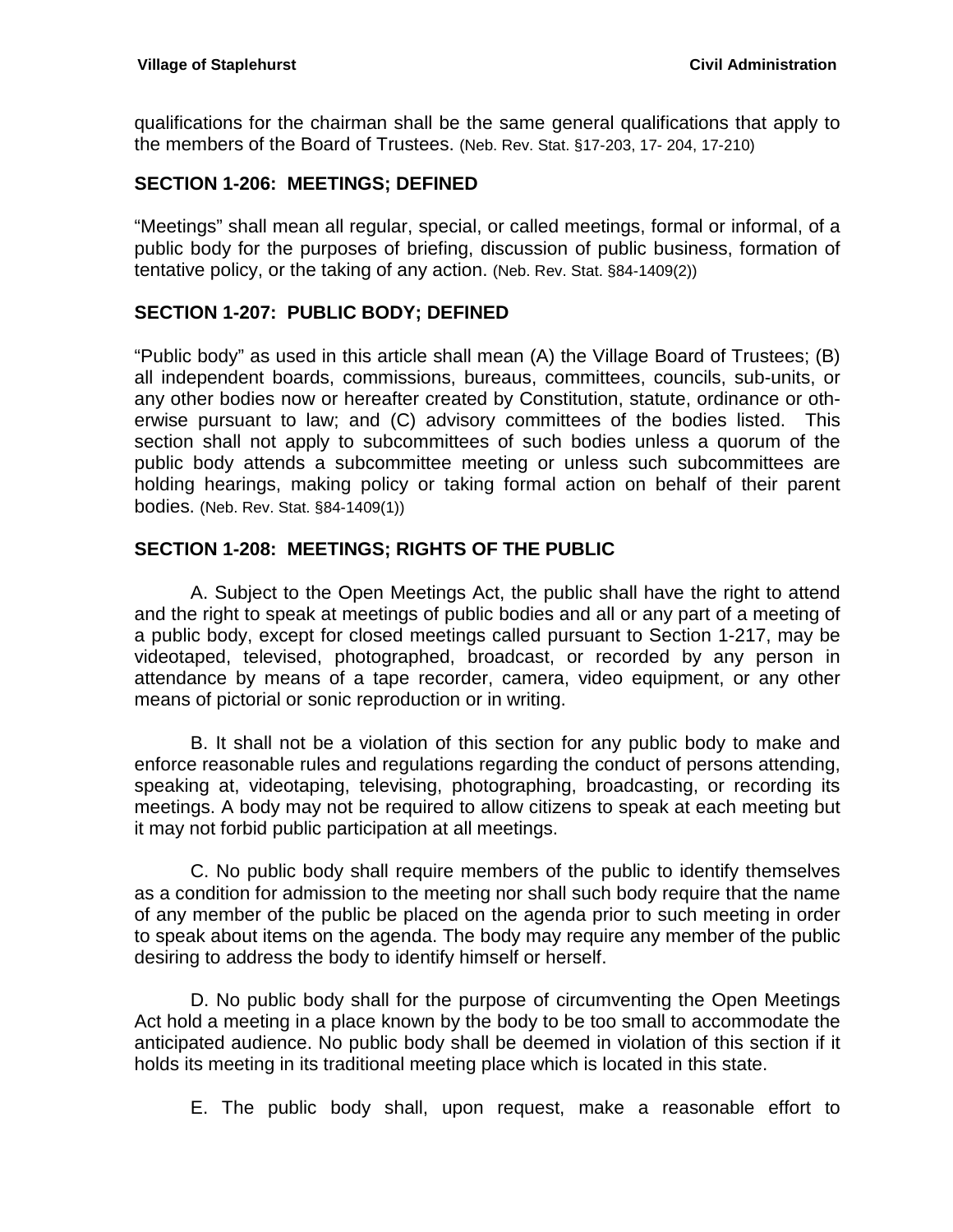accommodate the public's right to hear the discussion and testimony presented at the meeting.

F. Public bodies shall make available at the meeting, for examination and copying by members of the public, at least one copy of all reproducible written material to be discussed at an open meeting. Public bodies shall make available at least one current copy of the Open Meetings Act, to be posted in the meeting room at a location accessible to members of the public. At the beginning of each meeting, the public shall be informed about the location of the posted information. (Neb. Rev. Stat. §84-1408, 84-1412)

## <span id="page-15-0"></span>**SECTION 1-209: MEETINGS; NOTICE; AGENDA**

A. The advance publicized notice of all board meetings shall be simultaneously transmitted to all members of the Village Board and to the public by a method designated by the board or by the chairman if the board has not designated a method. Such notice shall contain the time and specific place for each meeting and either an enumeration of the agenda subjects known at the time of the notice or a statement that such an agenda, kept continually current, shall be readily available for public inspection at the office of the village clerk.

B. Except for items of an emergency nature, the agenda shall not be altered later than 24 hours before the scheduled commencement of the meeting or 48 hours before the scheduled commencement of a meeting of the Village Board scheduled outside the corporate limits of the village. The board shall have the right to modify the agenda to include items of an emergency nature only at such public meetings. (Neb. Rev. Stat. §84-1411(1))

### <span id="page-15-1"></span>**SECTION 1-210: MEETINGS; NOTICE TO NEWS MEDIA**

The village clerk shall maintain a list of the news media requesting notification of meetings and shall make reasonable efforts to provide advance notification to them of the time and place of each meeting and the subjects to be discussed. (Neb. Rev. Stat. §84-1411(4))

### <span id="page-15-2"></span>**SECTION 1-211: MEETINGS; PLACE, DAY, TIME; QUORUM**

A. The regular meetings of the Village Board shall be held on the last Tuesday of each month at the announced time in the regular meeting place of the village.

B. At all meetings of the Board of Trustees, a majority of the members shall constitute a quorum to do business. A smaller number may adjourn from day to day and may compel the attendance of absent members in such manner and under such penalties as the Board of Trustees may have previously prescribed by ordinance. (Neb. Rev. Stat. §17-204, 17-205)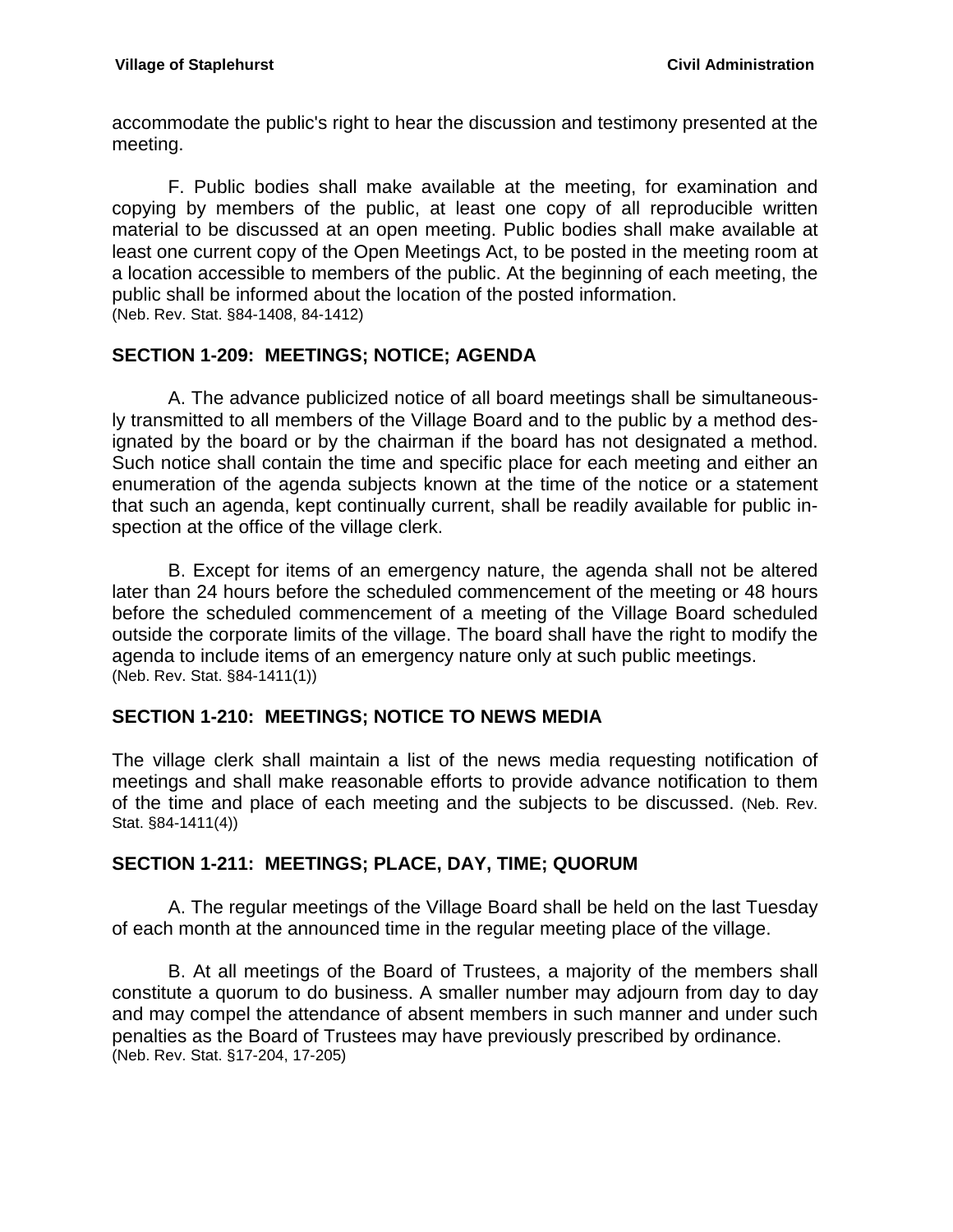#### <span id="page-16-0"></span>**SECTION 1-212: MEETINGS; REORGANIZATIONAL; STANDING COMMITTEES**

A. All trustees elected to office shall qualify and meet on the first regular meeting of the Village Board in December thereafter, organize, elect a chairman, and appoint the officers required by law. The board shall, by ordinance, fix the time and place of holding its stated meetings and may be convened at any time by the chairman.

B. Every trustee, before entering upon the duties of his or her office, shall take an oath to support the Constitution of the United States and the Constitution of Nebraska and faithfully and impartially to discharge the duties of his or her office.

C. At the reorganizational meeting, the chairman shall appoint members of such standing committees as the board may create by ordinance or resolution. The membership of such committees may be changed at any time by the chairman, who shall be an ex officio member of each standing committee. The members of the committees shall serve terms of office of one year unless reappointed. (Neb. Rev. Stat. §17-204)

#### <span id="page-16-1"></span>**SECTION 1-213: MEETINGS; ORDER OF BUSINESS**

Promptly at the hour set by law on the day of each regular meeting, the members of the Village Board, the village clerk, and such other village officials as may be required shall take their regular stations in the meeting place and the business of the village shall be taken up for consideration and disposition in the manner prescribed by the official agenda on file at the office of the village clerk.

#### <span id="page-16-2"></span>**SECTION 1-214: MEETINGS; PARLIAMENTARY PROCEDURE**

A. The chairman shall preserve order during meetings of the Village Board and shall decide all questions of order, subject to an appeal to the board. When any person is called to order, he or she shall be seated until the point is decided. When the chairman is putting the question, no person shall leave the meeting room. Every person present, before speaking, shall rise from his or her seat and address himself or herself to the presiding officer and while speaking shall confine himself/herself to the question. When two or more persons rise at once, the chairman shall recognize the one who spoke first.

B. All resolutions or motions shall be reduced to writing before being acted upon, if requested by the village clerk or any member of the Village Board. Every member of the board who is present when a question is voted upon shall cast his or her vote unless excused by a majority of the board members present. No motion shall be put or debated unless seconded. When seconded, it shall be stated by the chairman before being debatable. In all cases where a motion or resolution is entered on the minutes, the name of the board member making the motion, or resolution shall be entered also. After each vote, the "yeas" and "nays" shall be taken and entered in the minutes upon the request of any board member. Before the vote is actually taken,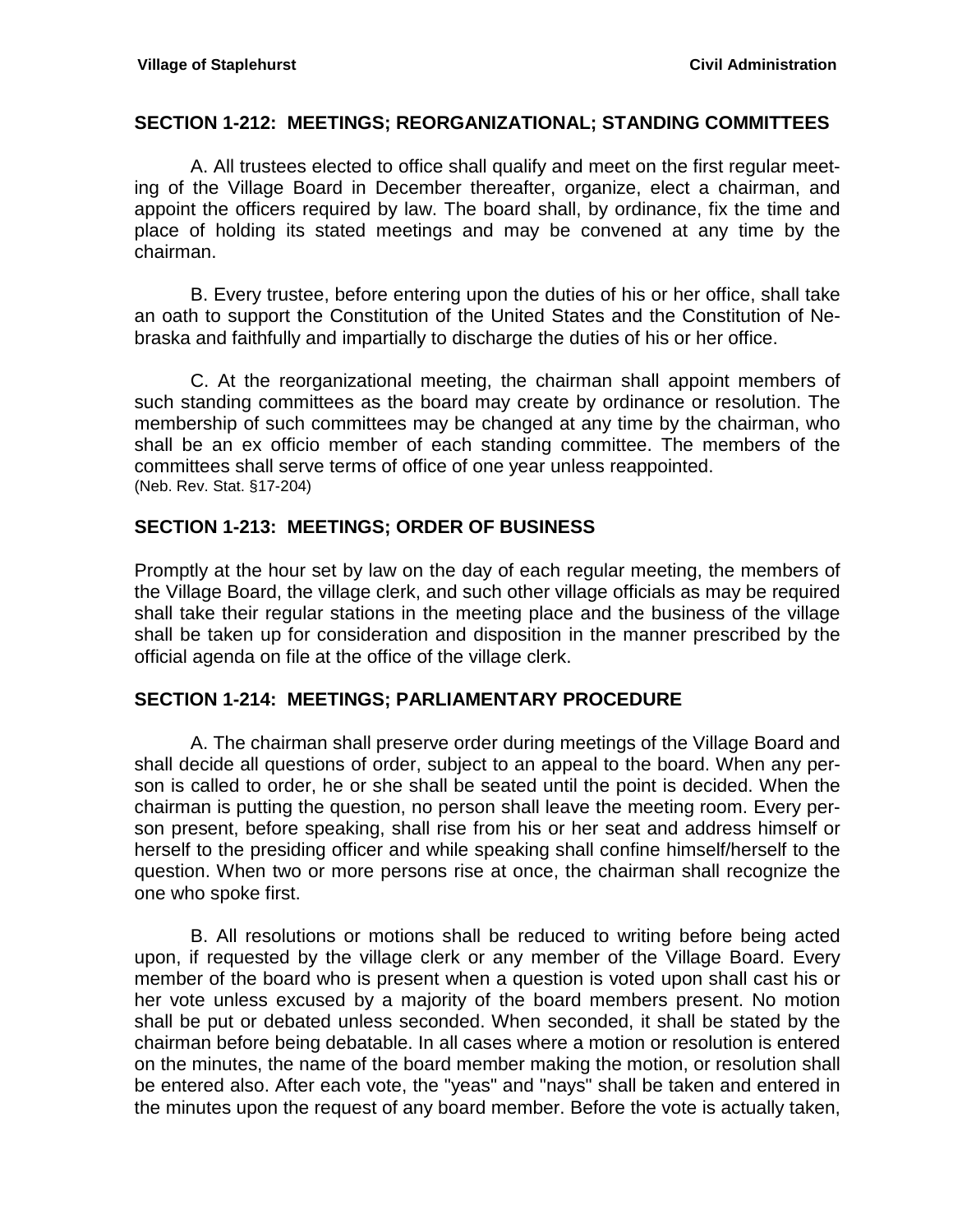any resolution, motion, or proposed ordinance may be withdrawn from consideration by the sponsor thereof with the consent of the member of the Village Board seconding the said resolution, motion, or ordinance.

C. When, in the consideration of an ordinance, different times or amounts are proposed, the question shall be put on the largest sum or the longest time. A question to reconsider shall be in order when made by a member voting with the majority, but such motion to reconsider must be made before the expiration of the third regular meeting after the initial consideration of the question.

D. When any question is under debate, no motion shall be made, entertained, or seconded except the previous question, a motion to table, and to adjourn. Each of the said motions shall be decided without debate.

E. Any of the rules of the Village Board for meetings may be suspended by a two-thirds vote of the members present. In all cases in which provisions are not made by these rules, *Robert's Rules of Order* is the authority by which the board shall decide all procedural disputes that may arise.

## <span id="page-17-0"></span>**SECTION 1-215: MEETINGS; MINUTES**

The Village Board shall keep minutes of all meetings showing the time, place, members present and absent, and the substance of all matters discussed. The minutes of all meetings and evidence and documentation received or disclosed in open session shall be public records and open to public inspection during normal business hours. Minutes shall be written and available for inspection within ten working days of the meeting or prior to the next convened meeting, whichever occurs earlier, but an additional ten working days shall be allowed if the employee responsible for writing the minutes is absent due to a serious illness or an emergency. (Neb. Rev. Stat. §84-1413(1), (4), (5))

### <span id="page-17-1"></span>**SECTION 1-216: MEETINGS; VOTES**

Any action taken on any question or motion duly moved and seconded shall be by roll call vote of the Village Board in open session and the record shall state how each member voted or if the member was absent or not voting. The requirements of a roll call or viva voce vote shall be satisfied by utilization of an electronic voting device which allows the "yeas" and "nays" of each board member to be readily seen by the public. The vote to elect leadership within a public body may be taken by secret ballot but the total number of votes for each candidate shall be recorded in the minutes. (Neb. Rev. Stat. §84-1413)

## <span id="page-17-2"></span>**SECTION 1-217: MEETINGS; CLOSED SESSIONS**

A. The Village Board may hold a closed session by the affirmative vote of a majority of its voting members if a closed session is clearly necessary for the protection of the public interest or for the prevention of needless injury to the reputation of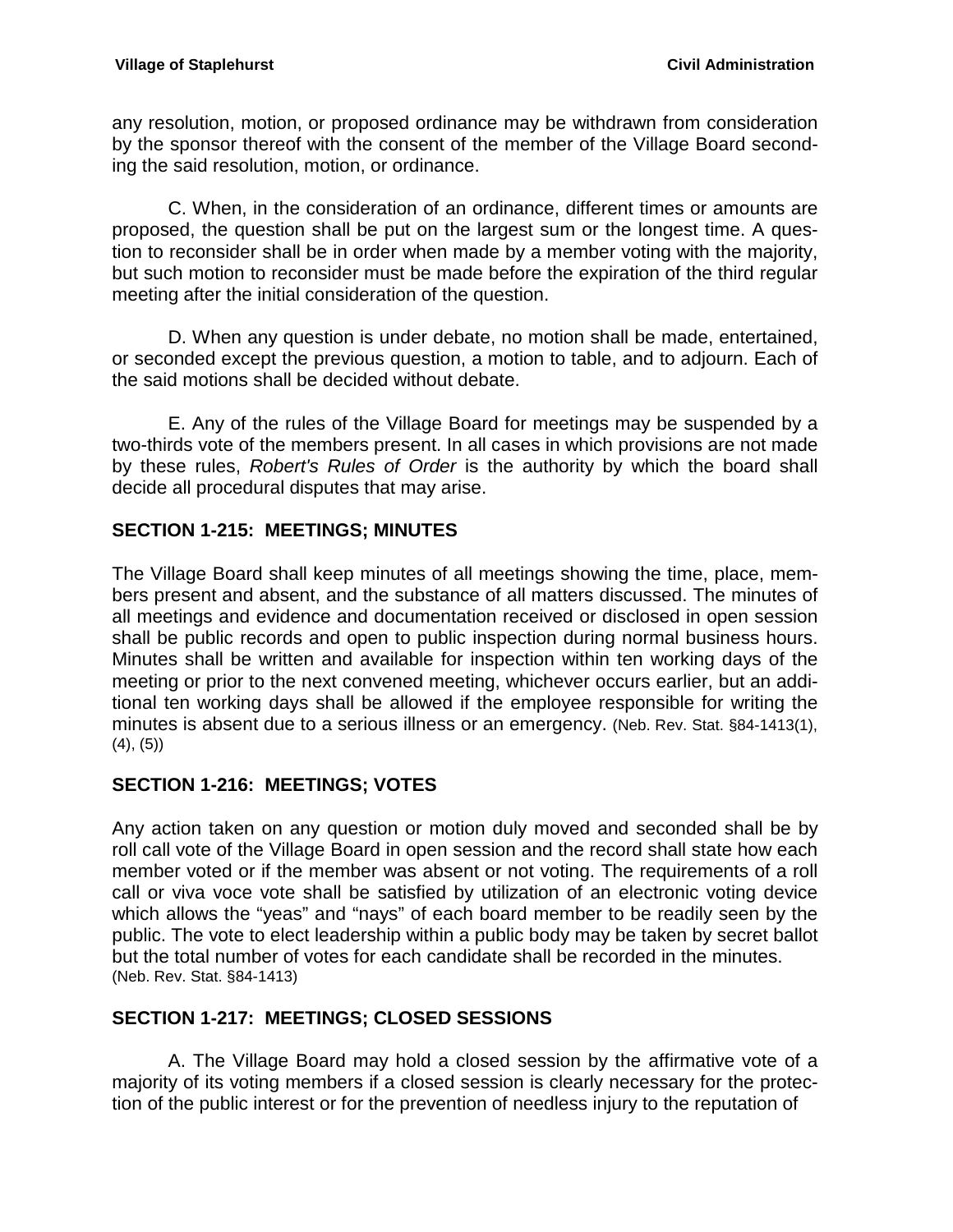an individual and if such individual has not requested a public meeting. Closed sessions may be held for, but shall not be limited to, such reasons as:

- 1. Strategy sessions with respect to collective bargaining, real estate purchases, pending litigation or litigation which is imminent as evidenced by communication of a claim or threat of litigation to or by the public body;
- 2. Discussion regarding deployment of security personnel or devices;
- 3. Investigative proceedings regarding allegations of criminal misconduct; or
- 4. Evaluation of the job performance of a person when necessary to prevent needless injury to the reputation of a person and if such person has not requested a public meeting.

B. Nothing in this section shall permit a closed meeting for discussion of the appointment or election of a new member to any public body.

C. The vote to hold a closed session shall be taken in open session. The vote of each member on the question of holding a closed session, the reason for the closed session, and the time when the closed session commenced and concluded shall be recorded in the minutes. If the motion to close passes, then the presiding officer immediately prior to the closed session shall restate on the record the limitation of the subject matter of the closed session. The public body holding such a closed session shall restrict its consideration to matters during the closed portions to only those purposes set forth in the minutes as the reason for the closed session. The meeting shall be reconvened in open session before any formal action may be taken. For purposes of this section, "formal action" shall mean a collective decision or a collective commitment or promise to make a decision on any question, motion, proposal, resolution, order, or ordinance or formation of a position or policy but shall not include negotiating guidance given by members of the public body to legal counsel or other negotiators in closed sessions authorized under subsection (A) of this section.

D. Any member of any public body shall have the right to challenge the continuation of a closed session if the member determines that the session has exceeded the reason stated in the original motion to hold a closed session or if the member contends that the closed session is neither clearly necessary for (1) the protection of the public interest or (2) the prevention of needless injury to the reputation of an individual. Such challenge shall be overruled only by a majority vote of the members of the public body. Such challenge and its disposition shall be recorded in the minutes.

E. Nothing in this section shall be construed to require that any meeting be closed to the public. No person or public body shall fail to invite a portion of its members to a meeting and no public body shall designate itself a subcommittee of the whole body for the purpose of circumventing the provisions of this article. No closed session, informal meeting, chance meeting, social gathering, or electronic communication shall be used for the purpose of circumventing the provisions of this article.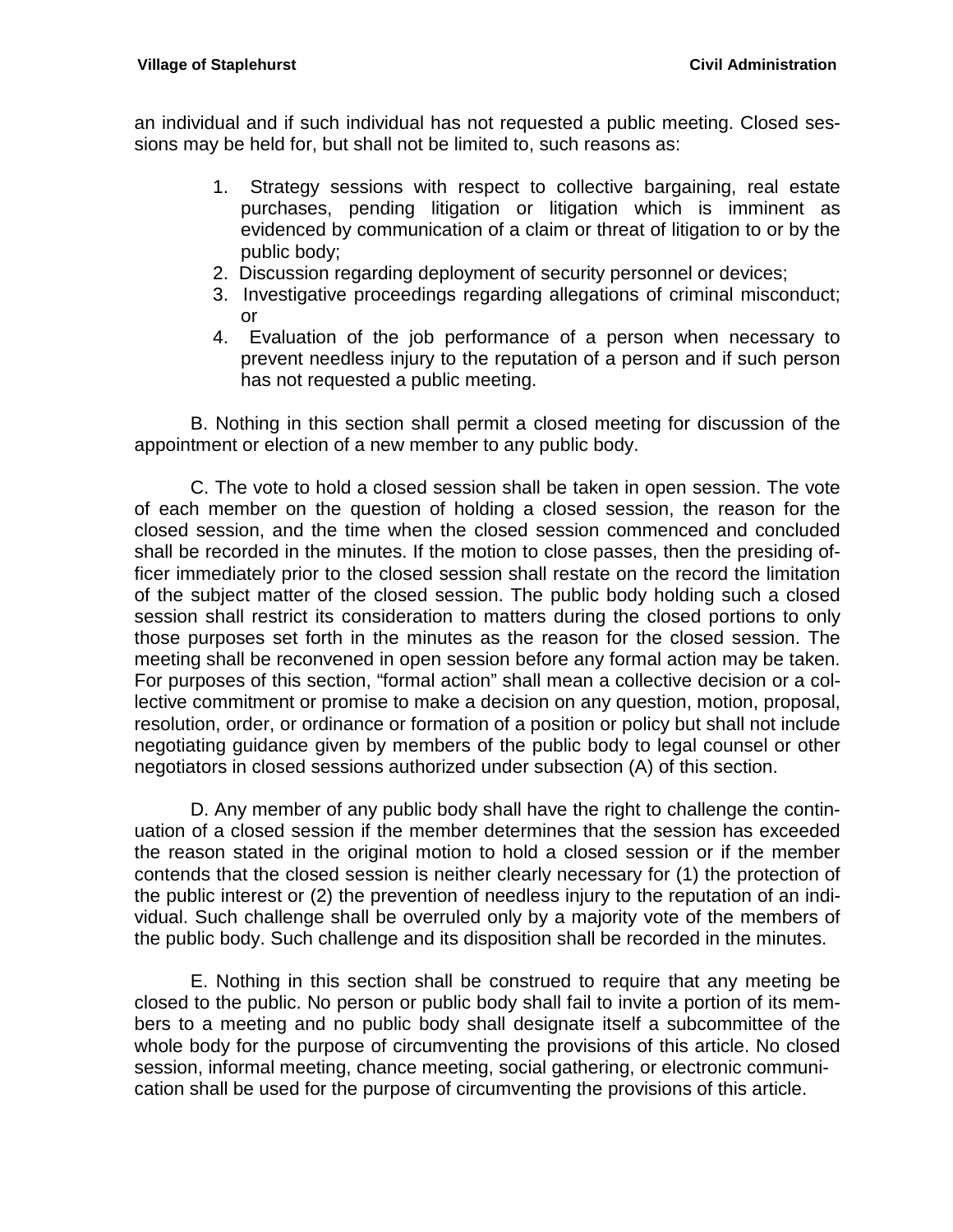F. The provisions of this article shall not apply to chance meetings or to attendance at or travel to conventions or workshops of members of a public body at which there is no meeting of the body then intentionally convened and there is no vote or other action taken regarding any matter over which the public body has supervision, control, jurisdiction, or advisory power. (Neb. Rev. Stat. §84-1410)

#### <span id="page-19-0"></span>**SECTION 1-218: MEETINGS; SPECIAL**

A. Special meetings may be called by the chairman or by three members of the Board of Trustees, the object of which shall be submitted to the board in writing. The call and object as well as the disposition thereof shall be entered upon the journal by the village clerk.

B. On filing the call for a special meeting, the clerk shall notify the board members of the special meeting, stating the time and its purpose. Notice of a special meeting need not be given to a board member known to be out of the state or physically unable to be present. A majority of the members of the board shall constitute a quorum for the transaction of business but a smaller number may adjourn from day to day and compel the attendance of the absent members. Whether a quorum is present or not, all absent members shall be sent for and compelled to attend.

C. At the hour appointed for the meeting, the village clerk shall proceed to call the roll of members and announce whether a quorum is present. If a quorum is present, the board shall be called to order by the chairman, if present, or if absent, by the president of the board. In the absence of both the chairman and the president, the board members shall elect a president pro tempore. All ordinances passed at any special meeting shall comply with procedures set forth in Chapter 1, Article 3 (Ordinances, Resolutions and Motions) herein. (Neb. Rev. Stat. §17-204, 17-205)

### <span id="page-19-1"></span>**SECTION 1-219: MEETINGS; EMERGENCY**

When it is necessary to hold an emergency meeting without reasonable advance public notice, the nature of the emergency shall be stated in the minutes and any formal action taken in such meeting shall pertain only to the emergency. Such emergency meetings may be held by means of electronic or telecommunication equipment. The provisions of Section 1-210 (Notice to News Media) shall be complied with in conducting emergency meetings. Complete minutes of any such emergency meeting specifying the nature of the emergency and any formal action taken at the meeting shall be made available to the public by no later than the end of the next regular business day. (Neb. Rev. Stat. §84-1411)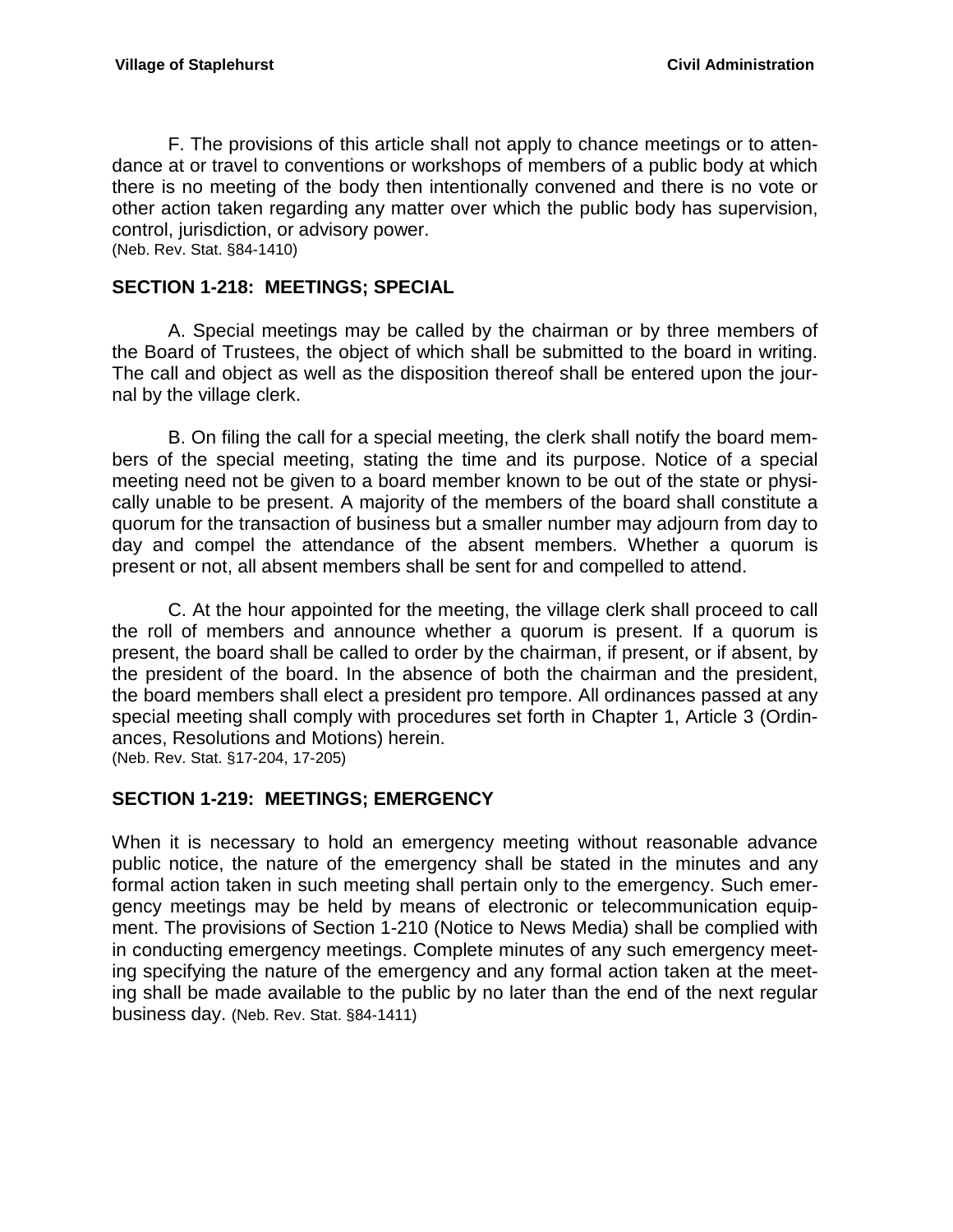# **Article 3 – Ordinances, Resolutions and Motions**

### <span id="page-20-1"></span><span id="page-20-0"></span>**SECTION 1-301: GRANT OF POWER**

The Village Board shall have the responsibility of making all ordinances, bylaws, rules, regulations, and resolutions not inconsistent with state laws as may be necessary and proper for maintaining the peace, good government, and welfare of the village and its trade, commerce, and security and to enforce all ordinances by inflicting fines or penalties for the breach thereof, not exceeding \$500 for any one offense, recoverable with costs. (Neb. Rev. Stat. §17-505)

### <span id="page-20-2"></span>**SECTION 1-302: ORDINANCES; STYLE**

The style of all village ordinances shall be: "Be it ordained by the Chairman and Board of Trustees of the Village of Staplehurst, Nebraska." (Neb. Rev. Stat. §17-613)

### <span id="page-20-3"></span>**SECTION 1-303: ORDINANCES; TITLE**

No ordinance shall contain a subject not clearly expressed in its title. (Neb. Rev. Stat. §17-614)

### <span id="page-20-4"></span>**SECTION 1-304: ORDINANCES; INTRODUCTION**

Ordinances shall be introduced by members of the Village Board in either of the following ways:

A. With the recognition of the chairman, a board member may, in the presence and hearing of a majority of the Board of Trustees, read aloud the substance of his or her proposed ordinance and file a copy of the same with the village clerk for future consideration; or

B. With the recognition of the chairman, a board member may present his or her proposed ordinance to the clerk who, in the presence and hearing of a majority of the board, shall read aloud the substance of the same and shall file the same for future consideration.

#### <span id="page-20-5"></span>**SECTION 1-305: RESOLUTIONS AND MOTIONS; INTRODUCTION**

Resolutions and motions shall be introduced in one of the methods prescribed for the introduction of ordinances. After their introduction, they shall be fully and distinctly read one time in the presence and hearing of a majority of the Village Board. The issues raised by said resolutions or motions shall be disposed of in accordance with the usage of parliamentary law adopted for the guidance of the board. The vote on any resolution or motion shall be by roll call vote.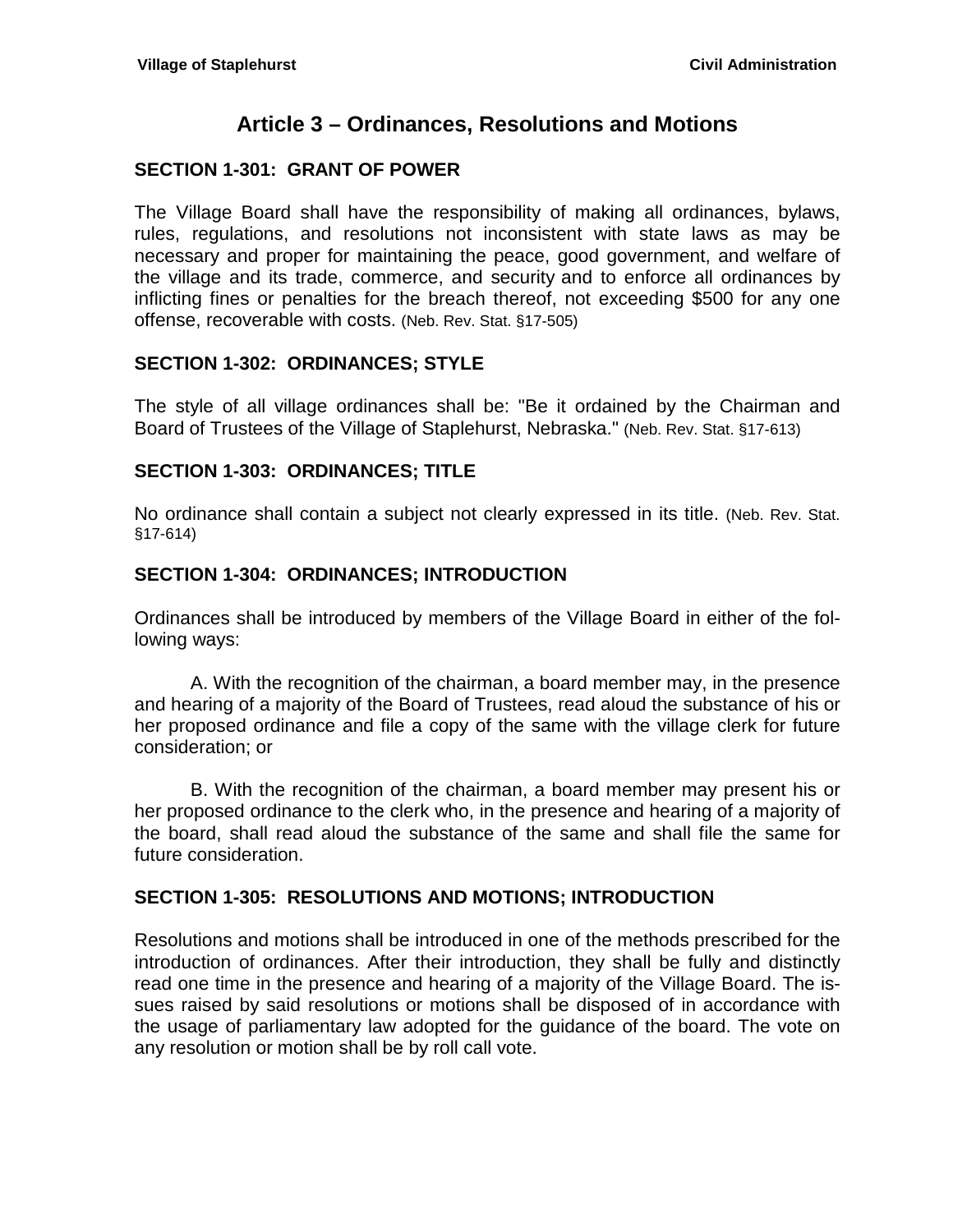#### <span id="page-21-0"></span>**SECTION 1-306: VOTES**

A. On the passage or adoption of every bylaw or ordinance and every resolution or order to enter into a contract by the Board of Trustees, "yeas" and "nays" shall be called and recorded. To pass or adopt any bylaw, ordinance, or any such resolution or order, a concurrence of a majority of the whole number of members elected to the Board of Trustees shall be required. (Neb. Rev. Stat. §17-616)

B. All appointments of the officers by the Village Board shall be made viva voce. The concurrence of a like majority shall be required and the names of those and for whom they voted, on the vote resulting in an appointment, shall be recorded. The requirements of a roll call or viva voce vote shall be satisfied by the village if it utilizes an electronic voting device which allows the "yeas" and "nays" of each member of the Village Board to be readily seen by the public. (Neb. Rev. Stat. §17-616)

#### <span id="page-21-1"></span>**SECTION 1-307: PASSAGE; SUSPENSION OF RULES**

Ordinances, resolutions, or orders for the appropriation of money shall require for their adoption a concurrence of the majority of the Village Board. Ordinances of a general or permanent nature shall be read by the title on three different days unless three-fourths of the board votes to suspend this requirement, except that such requirement shall not be suspended for any ordinance for the annexation of territory. In case such requirement is suspended, the ordinance shall be read by title and then moved for final passage. Three-fourths of the board may require any ordinance to be read in full before final passage under either process. (Neb. Rev. Stat. §17-614)

#### <span id="page-21-2"></span>**SECTION 1-308: ORDINANCES; PUBLICATION OR POSTING; CERTIFICATE**

A. Every ordinance of a general nature shall be published one time within 15 days after passage (1) in some newspaper published in the village or, if no paper is published in the village, then (2) by posting a written or printed copy thereof in each of three public places in the village or (3) by publishing it in book or pamphlet form.

B. The passage, approval, and publication or posting of all ordinances shall be sufficiently proven by a certificate under the seal of the village from the village clerk showing that the said ordinance was passed and approved, when and in what paper the same was published or when, by whom, and where the same was posted.

C. When any ordinance is printed in book or pamphlet form, purporting to be published by authority of the Board of Trustees, the same need not be otherwise published and such book or pamphlet shall be received as evidence of the passage and legal publication of such ordinance as of the date mentioned in such book or pamphlet, in all courts without further proof. (Neb. Rev. Stat. §17-613)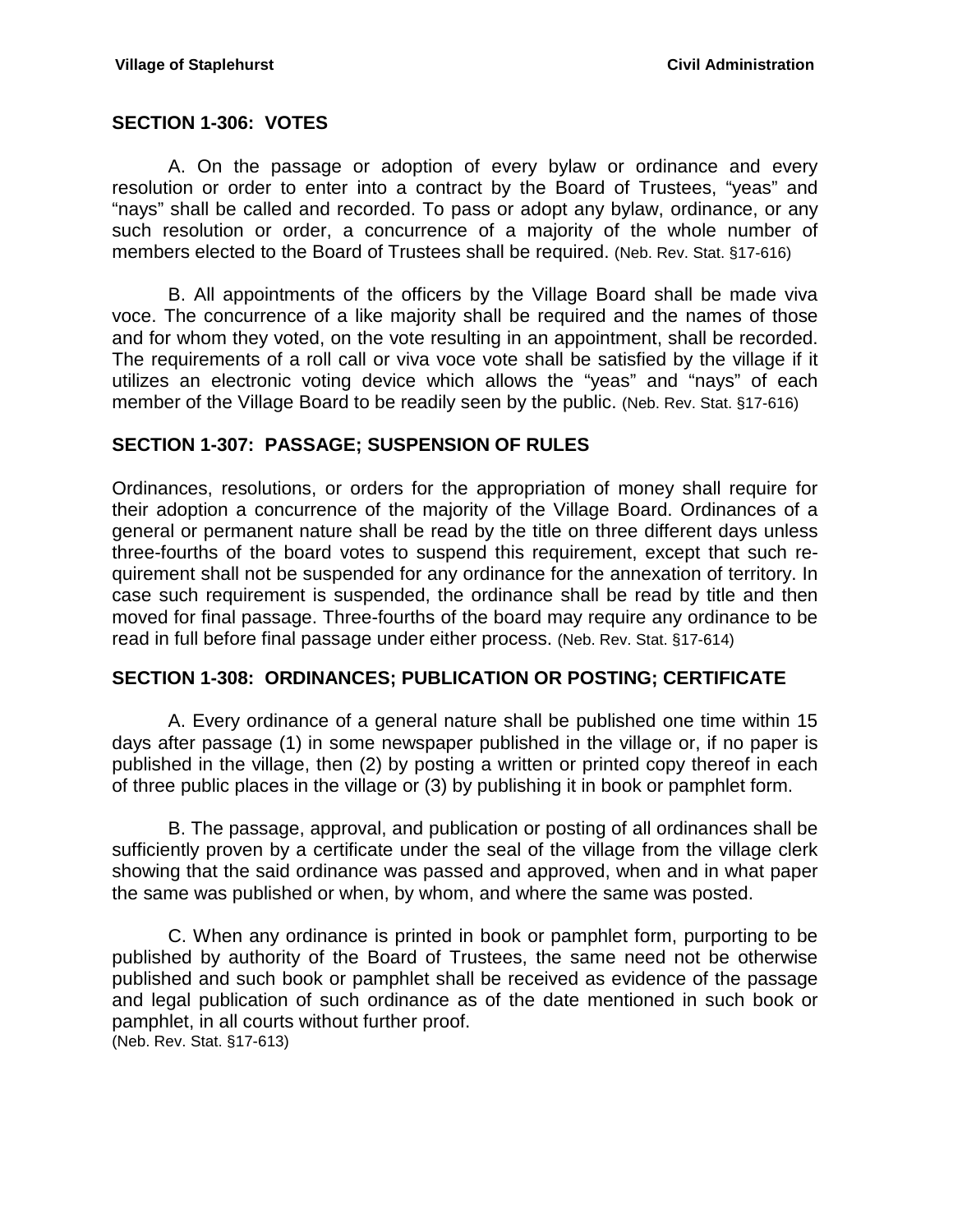#### <span id="page-22-0"></span>**SECTION 1-309: ORDINANCES; EFFECTIVE DATE**

A. No ordinance which has been adopted without submission to the voters shall go into effect until the provisions for passage in Section 1-307 and publication and posting in Section 1-308 have been met.

B. All ordinances adopted by the voters of the village after submission to them by either initiative or referendum petition shall become immediately effective thereafter.

(Neb. Rev. Stat. §19-3701)

#### <span id="page-22-1"></span>**SECTION 1-310: ORDINANCES; AMENDMENTS AND REVISIONS**

No ordinance or section thereof shall be revised or amended unless the new ordinance contains the entire ordinance or section as revised or amended and the ordinance or section so amended shall be repealed, except that an ordinance revising all the ordinances of the village and modifications to zoning building districts may be adopted as otherwise provided by law. (Neb. Rev. Stat. §17-614)

#### <span id="page-22-2"></span>**SECTION 1-311: EMERGENCY ORDINANCES**

In the case of riot, infectious or contagious diseases or other impending danger, failure of a public utility or other emergency requiring its immediate operation, such ordinance shall take effect upon the proclamation of the chairman and the posting thereof in at least three of the most public places in the village. Such emergency notice shall recite the emergency, shall be passed by a three-fourths vote of the Village Board and shall be entered upon the village clerk's minutes. (Neb. Rev. Stat. §17-613, 19-3701)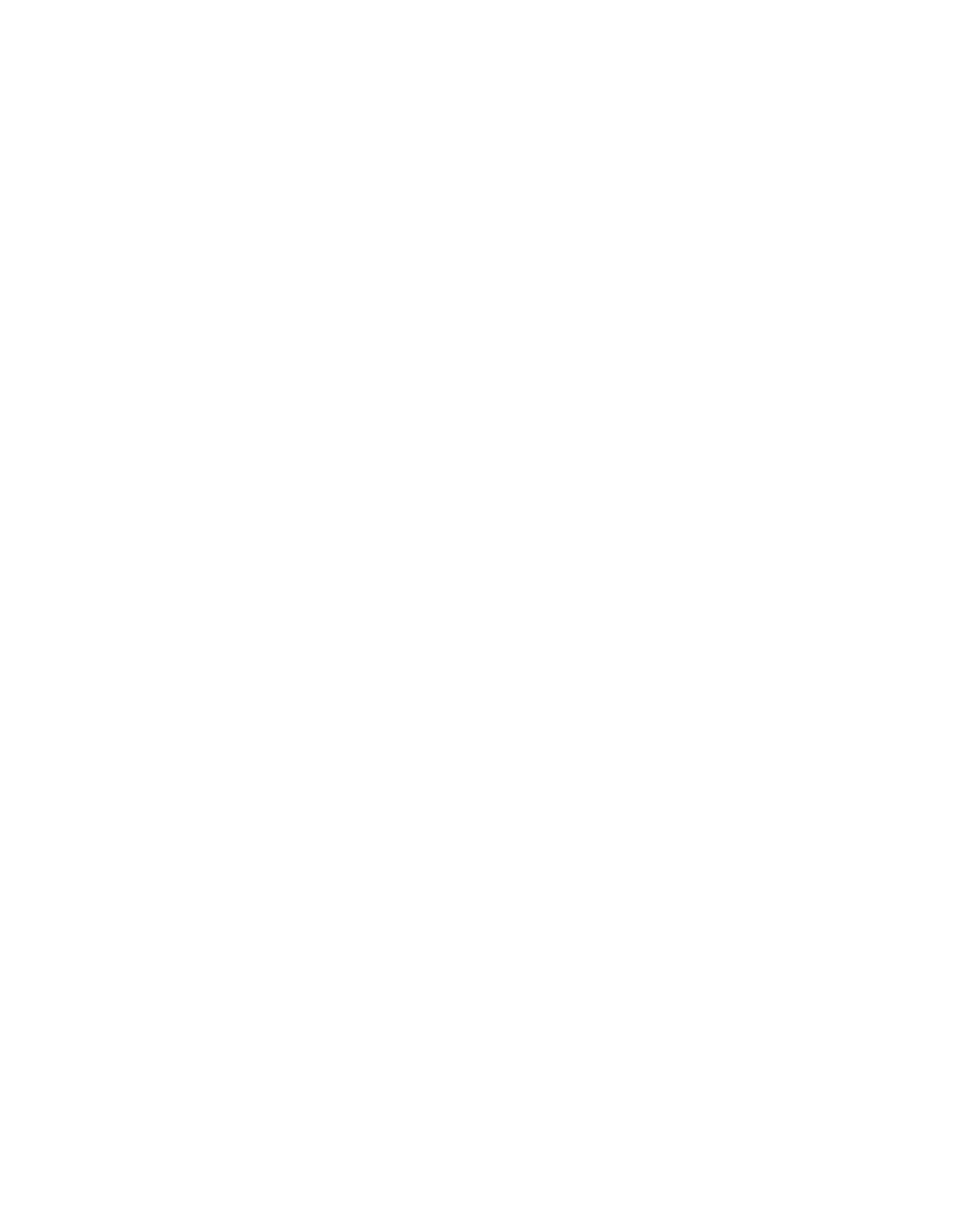# **Article 4 – Appointed Officials**

### <span id="page-24-1"></span><span id="page-24-0"></span>**SECTION 1-401: APPOINTMENT; GENERAL AUTHORITY**

The Village Board may appoint a village clerk, treasurer, attorney, overseer of the streets, police chief and other such officers as shall be required by ordinance or otherwise required by law. It shall also appoint a Board of Health as provided in Chapter 2, Article 1. All such appointees, except regular police officers, shall hold office for one year unless sooner removed by the chairman of the Board of Trustees by and with the advice and consent of the remainder of the board. If the village has a water commissioner, he may at any time be removed from office by a two-thirds vote of the board for sufficient cause. (Neb. Rev. Stat. §17-208, 17-541)

### <span id="page-24-2"></span>**SECTION 1-402: MERGER OF OFFICES**

The Village Board may by ordinance combine and merge any elective or appointive office or employment or any combination of duties of any such offices or employments, except trustee, with any other elective or appointive office or employment so that one or more of such offices or employments or any combination of duties of any such offices or employments may be held by the same officer or employee at the same time. However, trustees may perform, and upon board approval receive compensation for, seasonal or emergency work subject to Neb. Rev. Stat. §49-14,103.01 to 49-14,103.06. The offices or employments so merged and combined shall always be construed to be separate and the effect of the combination or merger shall be limited to a consolidation of official duties only. The salary or compensation of the officer or employee holding the merged and combined offices or employments or offices and employments shall not be in excess of the maximum amount provided by law for the salary or compensation of the office, offices, employment or employments so merged and combined. For purposes of this section, volunteer firefighters and ambulance drivers shall not be considered officers. (Neb. Rev. Stat. §17-209.02, 49-14,103.01 through 49-14,103.06)

### <span id="page-24-3"></span>**SECTION 1-403: CLERK-TREASURER POSITION CREATED**

The appointive offices of village clerk and village treasurer are hereby combined and merged in accordance with the authority granted to the Village Board by Section 1- 402. The offices so merged and combined shall always be construed to be separate, and the effect of the combination, or merger, shall be limited to a consolidation of official duties only. The salary of the officer holding the merged offices shall not be in excess of the maximum amount provided by law for the salary of the offices so combined.

#### <span id="page-24-4"></span>**SECTION 1-404: VILLAGE CLERK**

A. The village clerk shall attend the meetings of the Village Board and keep a correct journal of the proceedings of that body. Within 30 days after any board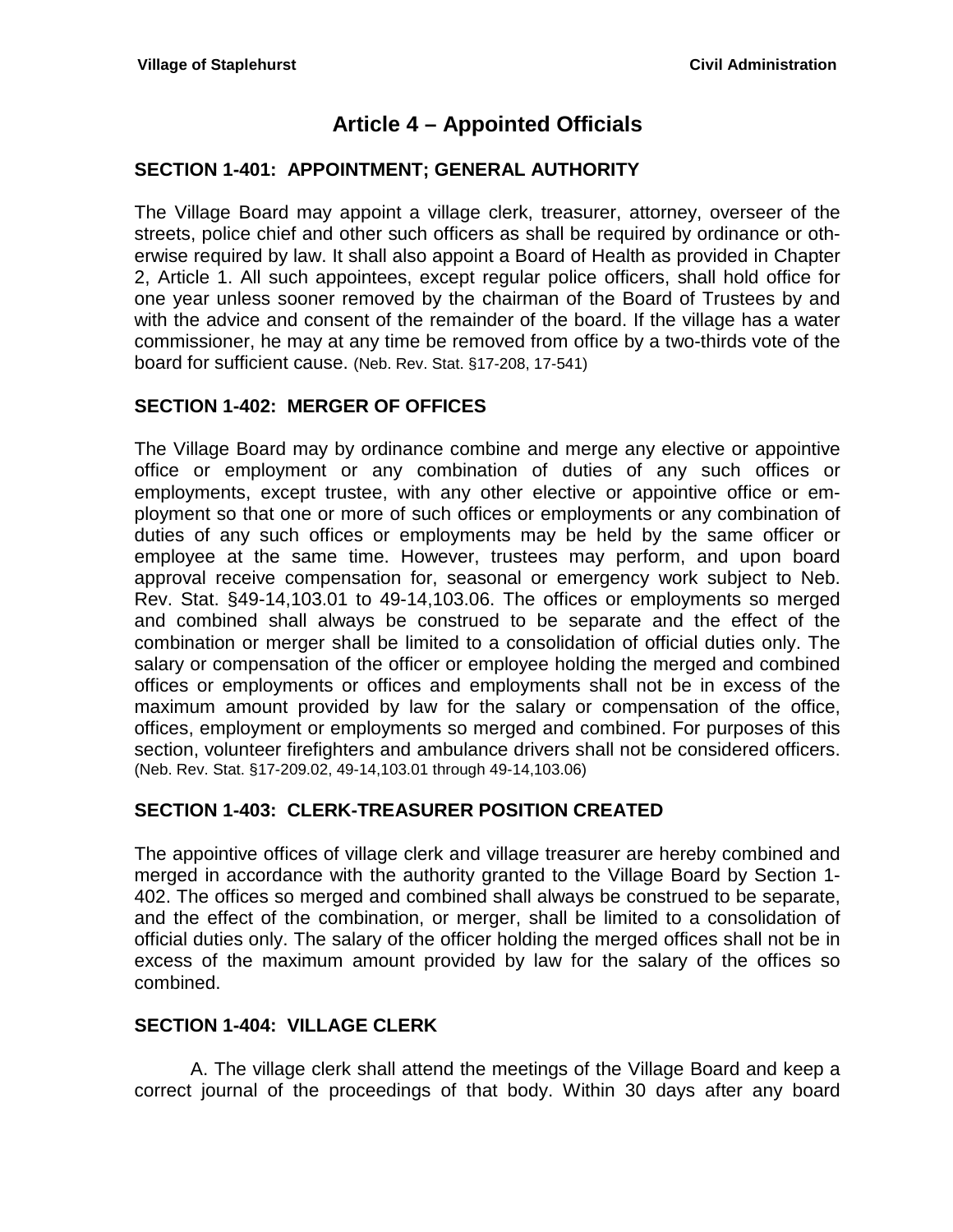meeting, he or she shall prepare and publish the official proceedings in a legal newspaper of general circulation in the village and which was duly designated as such by the board. Said publication shall set forth a statement of the proceedings thereof and shall also include the amount of each claim allowed, the purpose of the claim, and the name of the claimant, except that the aggregate amount of all payroll claims may be included as one item. At the end of the fiscal year he or she shall make a report of the business of the village transacted through the office for the year.

B. The village clerk shall issue and sign all licenses, permits, and occupation tax receipts authorized by law and required by the village ordinances, collect all occupation taxes and license money except where some other village officer is specifically charged with that duty, and keep a register of all licenses granted in the village and the purpose for which they were issued.

C. The village clerk shall keep an accurate and complete account of the appropriation of the several funds and draw, sign, and attest all warrants ordered for the payment of money on the particular funds from which the same are payable. At the end of each month he or she shall make a report of the amounts appropriated to the various funds and the amount of the warrants drawn thereon.

D. The village clerk shall deliver all warrants, ordinances and resolutions under his or her charge to the chairman for his or her signature. He or she shall also deliver to officers, employees, and committees all resolutions and communications which are directed to them. With the seal of the village, he or she shall duly attest the chairman's signature on all ordinances, deeds and papers required to be attested to and shall make the proper certificate of passage which shall be attached to original copies of all ordinances enacted.

E. Between July 15 and August 15 of each year, the employee job titles and the current annual, monthly, or hourly salaries corresponding to such job titles shall be published. Each job title published shall be descriptive and indicative of the duties and functions of the position. The charge for such publication shall not exceed the rates provided by state statutes. Said publication shall be charged against the general fund. He or she shall then keep in a book with a proper index copies of all notices required to be published or posted by order of the Village Board or under the ordinances of the village. To each of the file copies of said notices shall be attached to the printer's affidavit of publication if the said notices are required to be published or the village clerk's certificate under seal where the same are required to be posted only.

F. The village clerk shall receive all objections to creation of paving districts and other street improvements. He or she shall receive the claims of any person against the village and in the event that any of said claims is disallowed in part or in whole, the village clerk shall notify such claimant, his or her agent, or attorney by letter within five days after such disallowance. The clerk shall then prepare transcripts on appeals of any disallowance of a claim in all proper cases.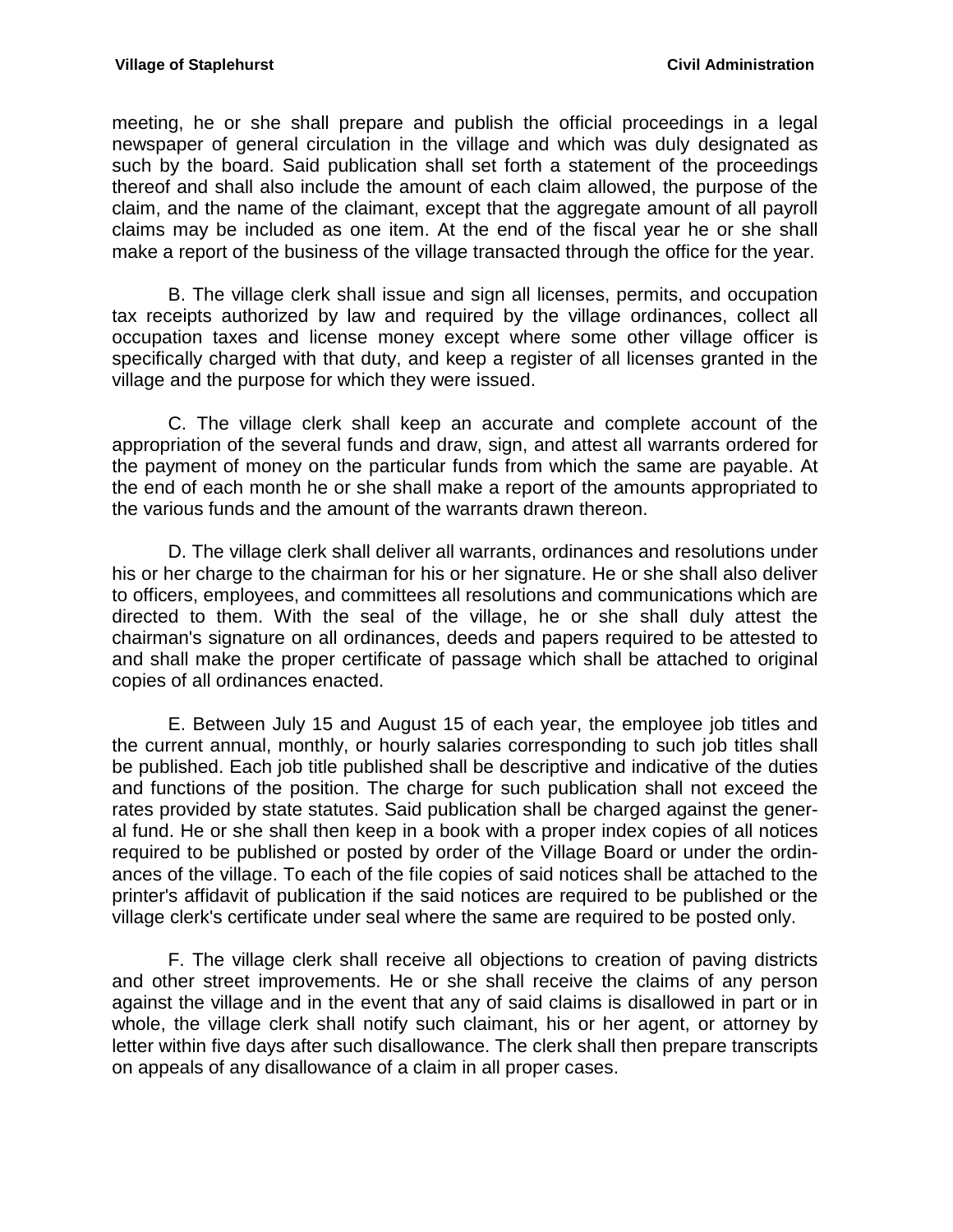G. The village clerk shall keep all village records, including a record of all licenses issued in a blank book with a proper index. He or she shall include as part of the records all petitions under which the Village Board shall order public work to be done at the expense of the property fronting thereon, together with references to all resolutions and ordinances relating to the same. He or she shall endorse the date and hour of filing upon every paper or document so filed in his or her office. All such filings shall be properly docketed. Included in the records shall be all standard codes, amendments thereto, and other documents incorporated by reference and arranged in a manner convenient for reference.

H. The village clerk shall permit no records, public papers, or other documents of the village kept and preserved in the office to be taken therefrom except by such officers of the village as may be entitled to the use of the same but only upon their leaving a receipt therefor. Nothing herein shall be construed to prevent any citizen, official, or other person from examining any public records during office hours. The village clerk may charge a reasonable fee for certified copies of any record in his or her office as set by resolution of the Village Board.

I. The village clerk shall have the custody of all laws and ordinances, and shall keep a correct journal of the proceedings of the board of trustees. After the period of time specified by the state records administrator pursuant to Neb. Rev. Stat. §84- 1201 to 84-1220, the clerk may transfer the journal of the board proceedings of to the state archives of the Nebraska State Historical Society for permanent preservation. (Neb. Rev. Stat. §17-605, 19-1102, 84-1201 through 84-1220, 84-712)

### <span id="page-26-0"></span>**SECTION 1-405: VILLAGE TREASURER**

A. The treasurer of the village shall be the custodian of all money belonging to the corporation, keeping a separate account of each fund or appropriation and the debts and credits belonging thereto. He or she shall give every person paying money into the treasury a receipt therefor, specifying the date of payment and on what account paid. He or she shall also file copies of such receipts with his or her monthly reports, and he or she shall, at the end of every month, and as often as may be required, render an account to the Village Board, under oath, showing the state of the treasury at the date of such account and the balance of money in the treasury. He or she shall also accompany such accounts with a statement of all receipts and disbursements, together with all warrants redeemed and paid, which warrants, with any and all vouchers held, shall be filed with his or her account in the clerk's office. If the treasurer fails to render an account within 20 days after the end of the month or by a later date established by the Village Board, the chairman, with the advice and consent of the board members, may use this failure as cause to remove the treasurer from office.

B. The treasurer shall keep a record of all outstanding bonds against the village, showing the number and amount of each bond, for and to whom the bonds were issued, and the date upon which any bond is purchased, paid, or canceled. He or she shall accompany the annual statement submitted pursuant to Neb. Rev. Stat.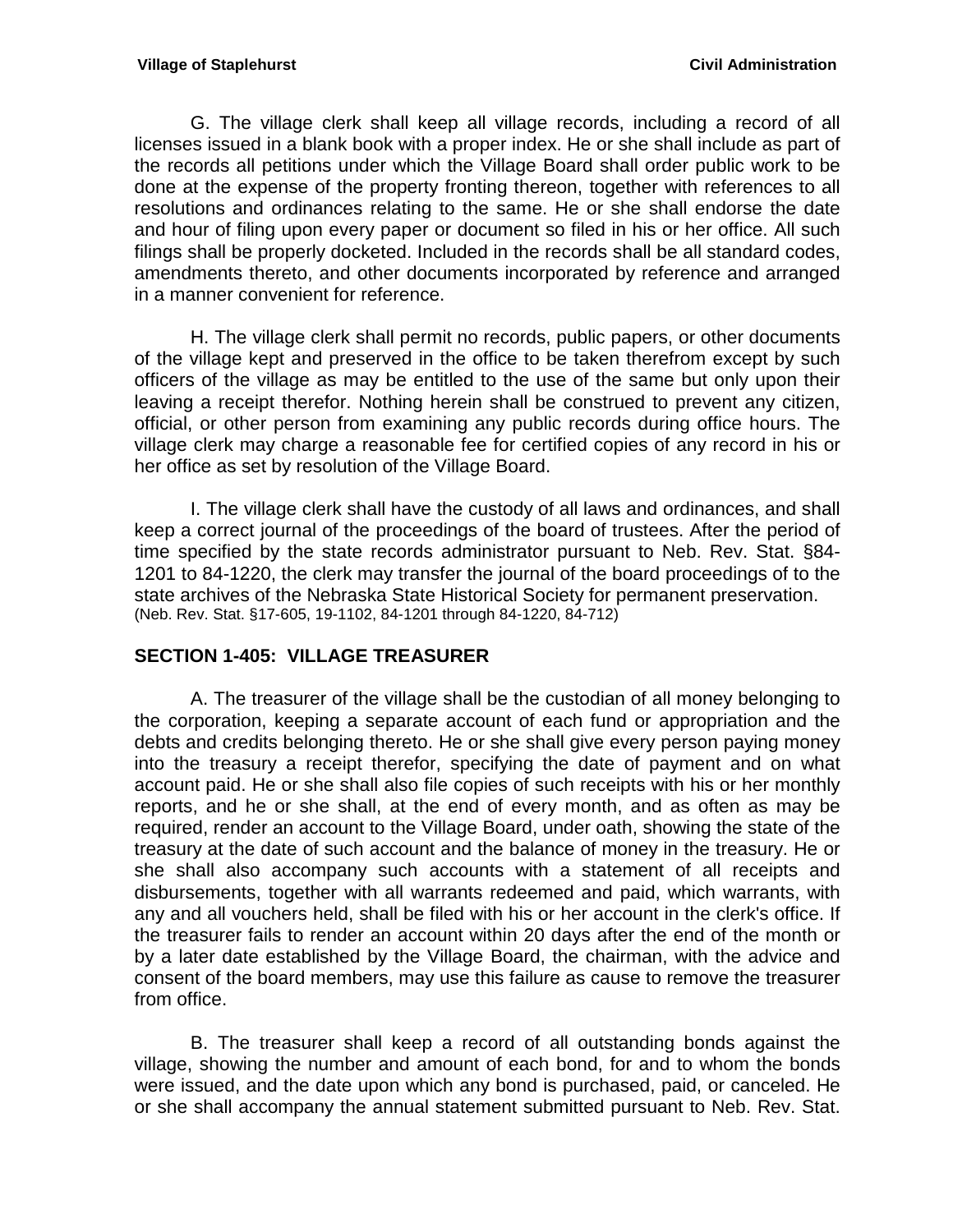[§19-1101](http://www.casemakerlegal.com/bDocView.aspx?categoryAlias=STATUTES&state=NE&strdataType=STAT&catCalled=Statutes&statecd=NE&codesec=19-1101&sessionyr=2013&Title=19&datatype=S&noheader=0&nojumpmsg=0) with a description of the bonds issued and sold in that year and the terms of sale, with every item of expense thereof.

C. The treasurer shall deposit and at all times keep on deposit for safekeeping in banks, capital stock financial institutions, or qualifying mutual financial institutions of approved and responsible standing all money collected, received, or held by him or her as village treasurer. Such deposits shall be subject to all regulations imposed by law or adopted by the Village Board for the receiving and holding thereof. The fact that a stockholder, director, or other officer of such bank, capital stock financial institution, or qualifying mutual financial institution is also serving as a member of the Village Board, as a member of a board of public works, or as any other officer of such municipality shall not disqualify such bank, capital stock financial institution, or qualifying mutual financial institution from acting as a depository for such municipal funds. Neb. Rev. Stat. [§77-2366](http://www.casemakerlegal.com/bDocView.aspx?catCalled=Statutes&categoryAlias=STATUTES&state=Nebraska&statecd=NE&codesec=77-2366&sessionyr=2013&Title=77&datatype=S&noheader=0&nojumpmsg=0) shall apply to deposits in capital stock financial institutions. Neb. Rev. Stat. [§77-2365.01](http://www.casemakerlegal.com/bDocView.aspx?catCalled=Statutes&categoryAlias=STATUTES&state=Nebraska&statecd=NE&codesec=77-2365.01&sessionyr=2013&Title=77&datatype=S&noheader=0&nojumpmsg=0) shall apply to deposits in qualifying mutual financial institutions.

D. The board shall require from all banks, capital stock financial institutions, or qualifying mutual financial institutions (1) a bond in such penal sum as may be the maximum amount on deposit at any time less the amount insured or guaranteed by the Federal Deposit Insurance Corporation or, in lieu thereof, (2) security given as provided in the Public Funds Deposit Security Act, to secure the payment of all such deposits and accretions. The board shall approve such bond or giving of security. The village treasurer shall not be liable for any loss of any money sustained by reason of the failure of any such depository so designated and approved.

E. When the treasurer holds funds of the village in excess of the amount required for maintenance or set aside for betterments and improvements, the chairman and Village Board may, by resolution, direct and authorize said treasurer to invest said surplus funds in the outstanding bonds or registered warrants of said village, bonds and debentures issued either singly or collectively by any of the 12 federal land banks, the 12 intermediate credit banks, or the 13 banks for cooperatives under the supervision of the Farm Credit Administration, or in interestbearing bonds or the obligations of the United States. The interest on such bonds or warrants shall be credited to the fund out of which said bonds or warrants were purchased.

F. The treasurer shall prepare and publish annually within 60 days after the close of the municipal fiscal year a statement of the receipts and expenditures of funds of the village for the preceding fiscal year. Not more than the legal rate provided for in Neb. Rev. Stat. [§33-141](http://www.casemakerlegal.com/bDocView.aspx?categoryAlias=STATUTES&state=NE&strdataType=STAT&catCalled=Statutes&statecd=NE&codesec=33-141&sessionyr=2013&Title=33&datatype=S&noheader=0&nojumpmsg=0) shall be charged and paid for such publication.

G. The chairman and Village Board may, by resolution, direct and authorize the treasurer to dispose of the surplus electric light, water, or gas funds or the funds arising from the sale of electric light, water, or natural gas distribution properties by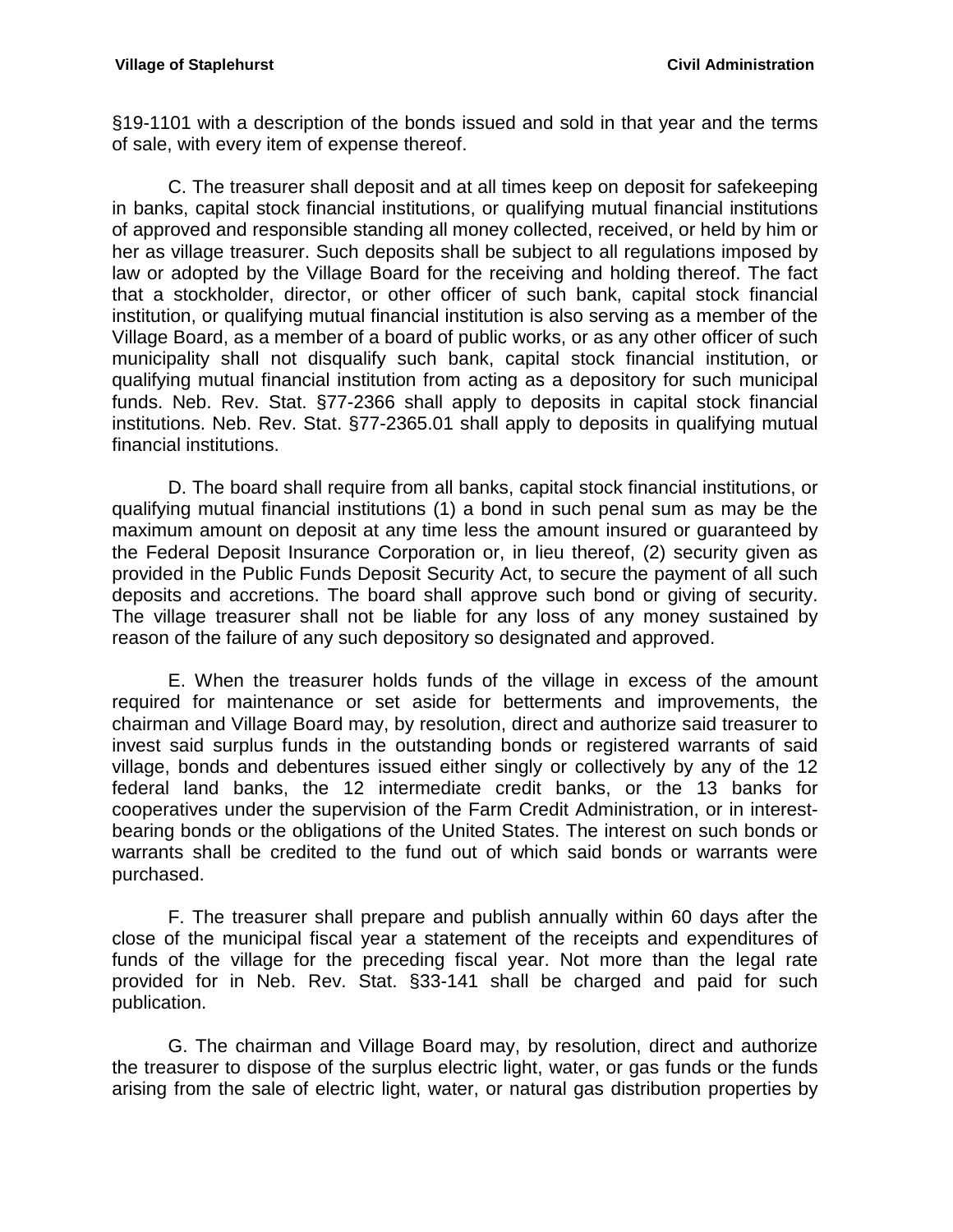the payment of outstanding electric light, water, or gas distribution bonds or water warrants then due. The excess, if any, after such payments, may be transferred to the general fund of the village.

(Neb. Rev. Stat. §17-606 through 17-609; 19-1101)

### <span id="page-28-0"></span>**SECTION 1-406: VILLAGE ATTORNEY**

The village attorney shall be the legal advisor of the Board of Trustees. He or she shall commence, prosecute, and defend all suits and actions necessary to be commenced, prosecuted or defended on behalf of the village or that may be ordered by the board. When requested, he or she shall attend meetings of the board and give an opinion upon any matters submitted to him or her either orally or in writing. The attorney shall draft or review for legal correctness ordinances, contracts, franchises and other instruments as may be required and shall perform such other duties as may be imposed by general law or ordinance. The Village Board shall have the right to pay the village attorney compensation for legal services performed by him or her on such terms as the board and attorney may agree and to employ additional legal assistance and to pay for such legal assistance out of the funds of the village. (Neb. Rev. Stat. §17-610)

### <span id="page-28-1"></span>**SECTION 1-407: VILLAGE PARK DIRECTOR**

The Village Board shall have the power to direct one of its members to be the village park director to have charge, direction and control of recreational property of the village and to perform any other duties as the board may require.

#### <span id="page-28-2"></span>**SECTION 1-408: LAW ENFORCEMENT; CONTRACT WITH COUNTY SHERIFF**

The village may enter into a contract with the County Board of Seward County for police and law enforcement services to be provided by the Seward County Sheriff's Office. Whenever any such contract has been entered into, the sheriff or his deputy shall, in addition to his other powers and duties, have all the powers and duties of the village police chief within and for the village. A minimum of one copy of such contract shall be on file at the office of the village clerk and available for public inspection during office hours. When appointed as the chief law enforcement officer, the county sheriff shall direct the police work of the village and shall be responsible for the maintenance of law and order; file the necessary complaints in cases arising out of violations of village ordinances; and make all necessary reports required by the village ordinances or state laws. (Neb. Rev. Stat. §17-213)

#### <span id="page-28-3"></span>**SECTION 1-409: LAW ENFORCEMENT; DUTIES**

The county sheriff shall provide law enforcement within the village, shall be responsible for the enforcement of ordinances, and shall make all necessary reports required by village ordinances and state laws. He or she may be appointed to serve on the Board of Health as secretary and quarantine officer and act as health inspector except in the event the village appoints another person (Neb. Rev. Stat. §17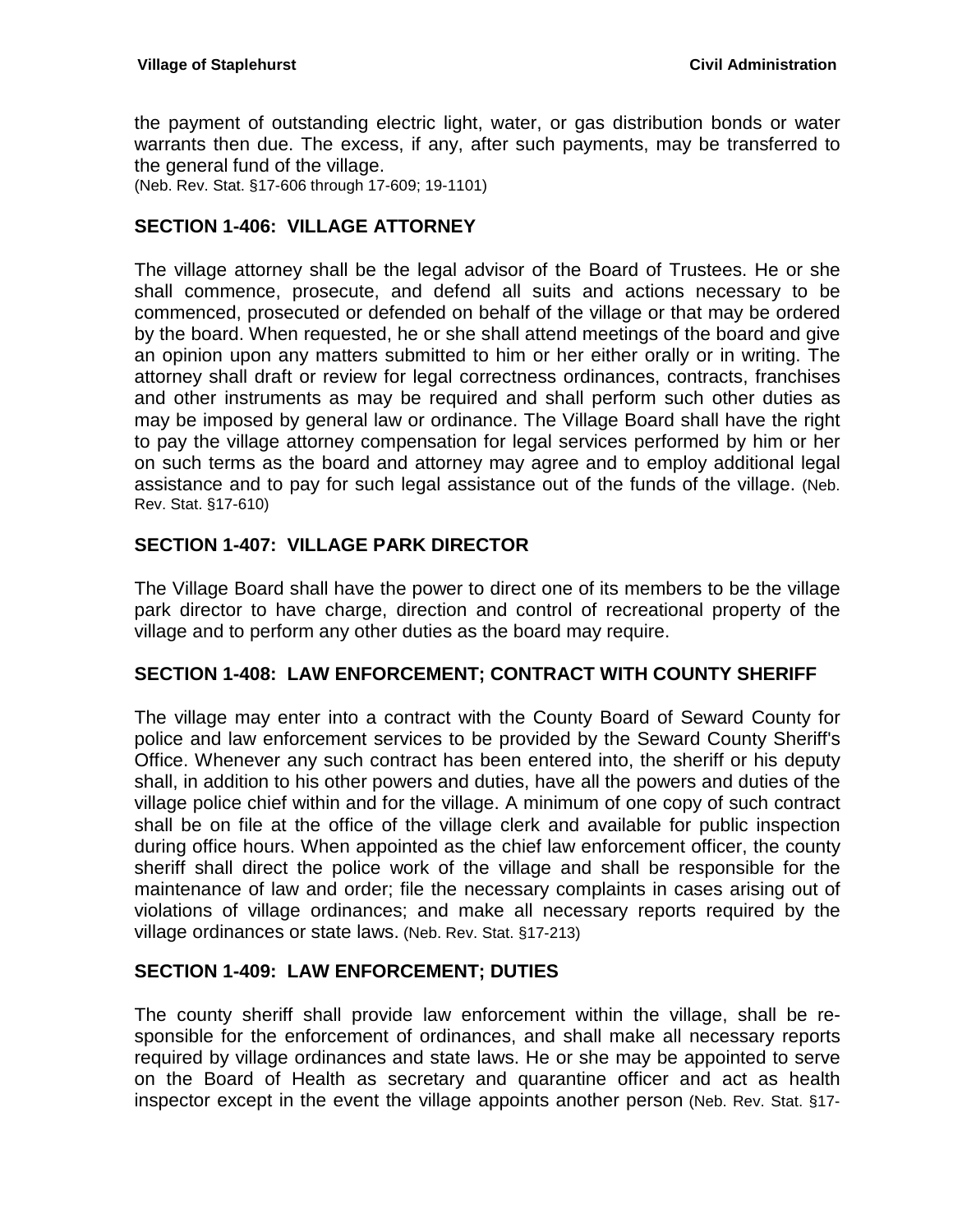208, 17-213, 17-604)

### <span id="page-29-0"></span>**SECTION 1-410: FIRE CHIEF**

The duties of the fire chief shall be as provided in Section 8-104 herein.

#### <span id="page-29-1"></span>**SECTION 1-411: SPECIAL ENGINEER**

The Village Board may employ a special engineer to make any particular estimate, survey or other work. He shall, when directed by the board, accurately make all plats, sections, profiles, and maps as may be necessary and make estimates of the costs of labor and material which may be done or furnished by contract with the village. The special engineer shall make all surveys, estimates, and calculations necessary for the establishment of grades, bridges, building of culverts, sewers, electric light system, waterworks, power plant, public heating system, curbing and gutters, and the improvement of streets and erection and repair of buildings. He shall perform such other duties as the Village Board may require and shall make a record of the minutes of his surveys and all other work done for the village. All records of the special engineer shall be public records which shall belong to the village and shall be turned over to his successor. (Neb. Rev. Stat. §17-405, 17-568, 17-568.01, 17-919)

### <span id="page-29-2"></span>**SECTION 1-412: UTILITIES SUPERINTENDENT**

A. As soon as a system of waterworks or mains or portion or extension of any system of waterworks or water supply has been established in the village, the chairman of the Board of Trustees shall nominate and, by and with the advice and consent of the board members, shall appoint any competent person who shall be known as the water commissioner and whose term of office shall be for one fiscal year or until his successor is appointed and qualified. Annually at the first regular meeting of the board in December, the water commissioner shall be appointed as provided in this section. He may at any time, for sufficient cause, be removed by a two-thirds vote of the Board of Trustees. Any vacancy occurring in the office of water commissioner by death, resignation, removal from office, or removal from the village may be filled in the manner provided in this section for the appointment of such commissioner.

B. The water commissioner shall, before entering upon the discharge of his duties, execute a bond or provide evidence of equivalent insurance to the village in a sum to be fixed by the Board of Trustees, not less than \$5,000.00, conditioned upon the faithful discharge of his duties. Such bond shall be signed by two or more good and sufficient sureties, to be approved by the board or executed by a corporate surety. The water commissioner, subject to the supervision of the board, shall have the general management and control of the system of waterworks or mains or portion or extension of any system of waterworks or water supply in the village.

C. If the village has no Board of Public Works and has other public utilities than its waterworks system, the Board of Trustees shall by ordinance designate the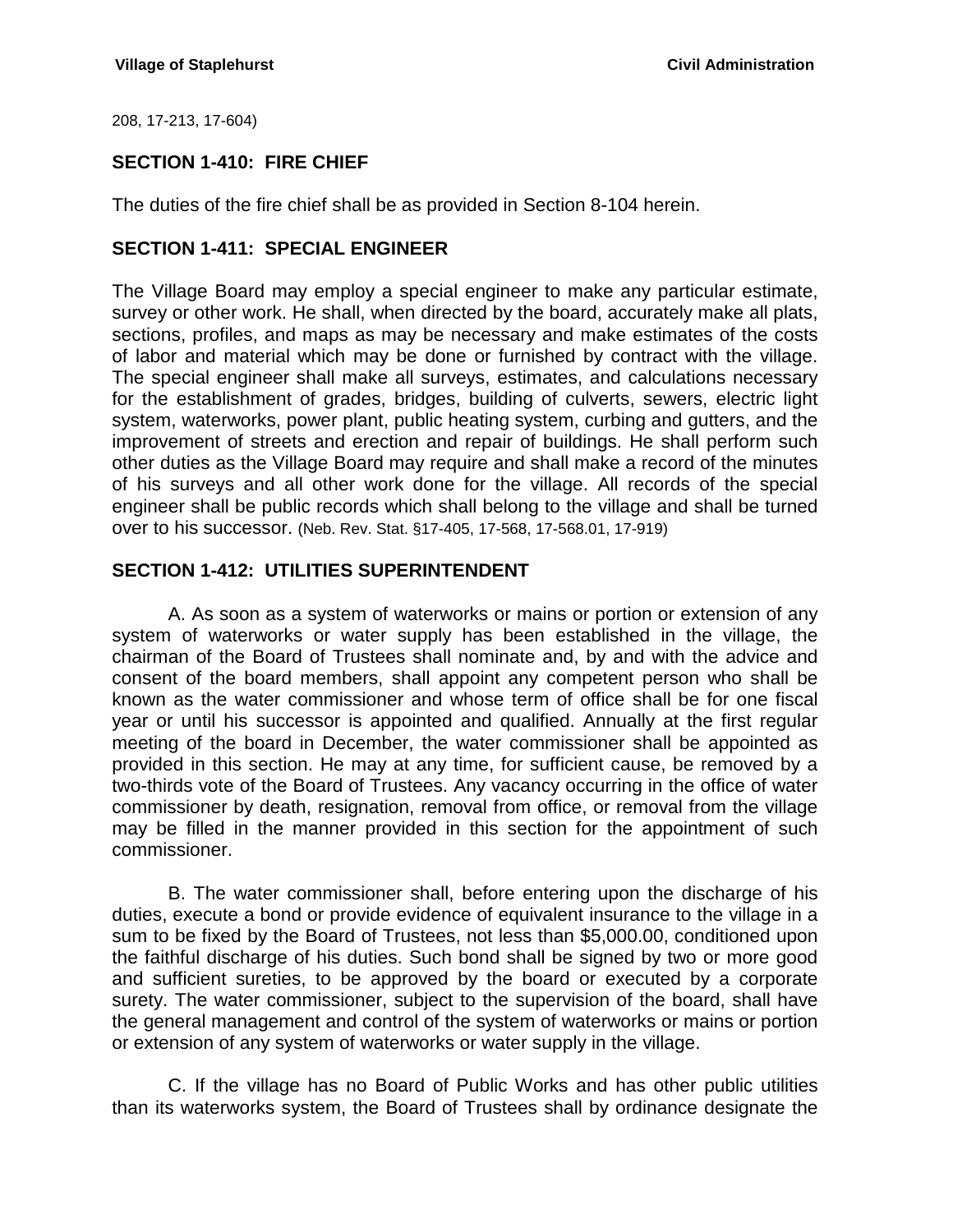water commissioner as public works commissioner, also called utilities superintendent, with authority to manage not only the system of waterworks but also other public utilities, and all of the provisions of this section applying to the water commissioner shall apply to the public works commissioner. The utilities superintendent, subject to the supervision of the Village Board, shall have the general management and control of the following village utilities and shall have such other duties as prescribed by the board:

### *Water Department*

The utilities superintendent shall have general supervision and control over the village water system and shall be primarily responsible for its economic operation and prudent management, included in the said water system shall be the water plant, the pump house, all machinery, and appliances used in connection with producing and distributing water to inhabitants of the village. The superintendent shall have the general control and supervisory authority over all employees of the water system which the Village Board may from time to time hire to operate and maintain the said system. He shall make a detailed report to the board at least once every six months of the condition of the said water system, of all mains, pipes, hydrants, reservoirs, and machinery and such improvements, repairs, and extensions thereof as he may think proper. The report shall show the amount of receipts and expenditures on account thereof for the preceding six months. No money shall be expended for improvements, repairs, or extensions of the said waterworks system except upon the recommendation of the superintendent.

### *Sewer Department*

The utilities superintendent shall have the immediate control and supervision over all the employees and property that make up the village sewer system. He shall, at least every six months, make a detailed report to the Village Board on the condition of the sewer system and shall direct their attention to such improvements, repairs, extensions, additions, and additional employees as he may believe are needed, along with an estimate of the cost thereof. He shall inspect and supervise all repairs made to the said system.

(Neb. Rev. Stat. §17-541, 17-543)

### <span id="page-30-0"></span>**SECTION 1-413: UTILITIES SUPERINTENDENT; STREETS**

In addition to the above utilities, the utilities superintendent shall, subject to the orders and directives of the Village Board, have general charge, direction and control of all work on the streets, sidewalks, culverts and bridges of the village. It shall be his responsibility to see that gutters and drains therein function properly and that the same are kept in good repair. At the request of the board he shall make a detailed report on the condition of the streets, sidewalks, culverts, alleys and bridges of the village and shall direct its attention to such improvements, repairs, extensions, additions and additional employees as he may believe are needed to maintain a satisfactory street system in the village, along with an estimate of the cost thereof. He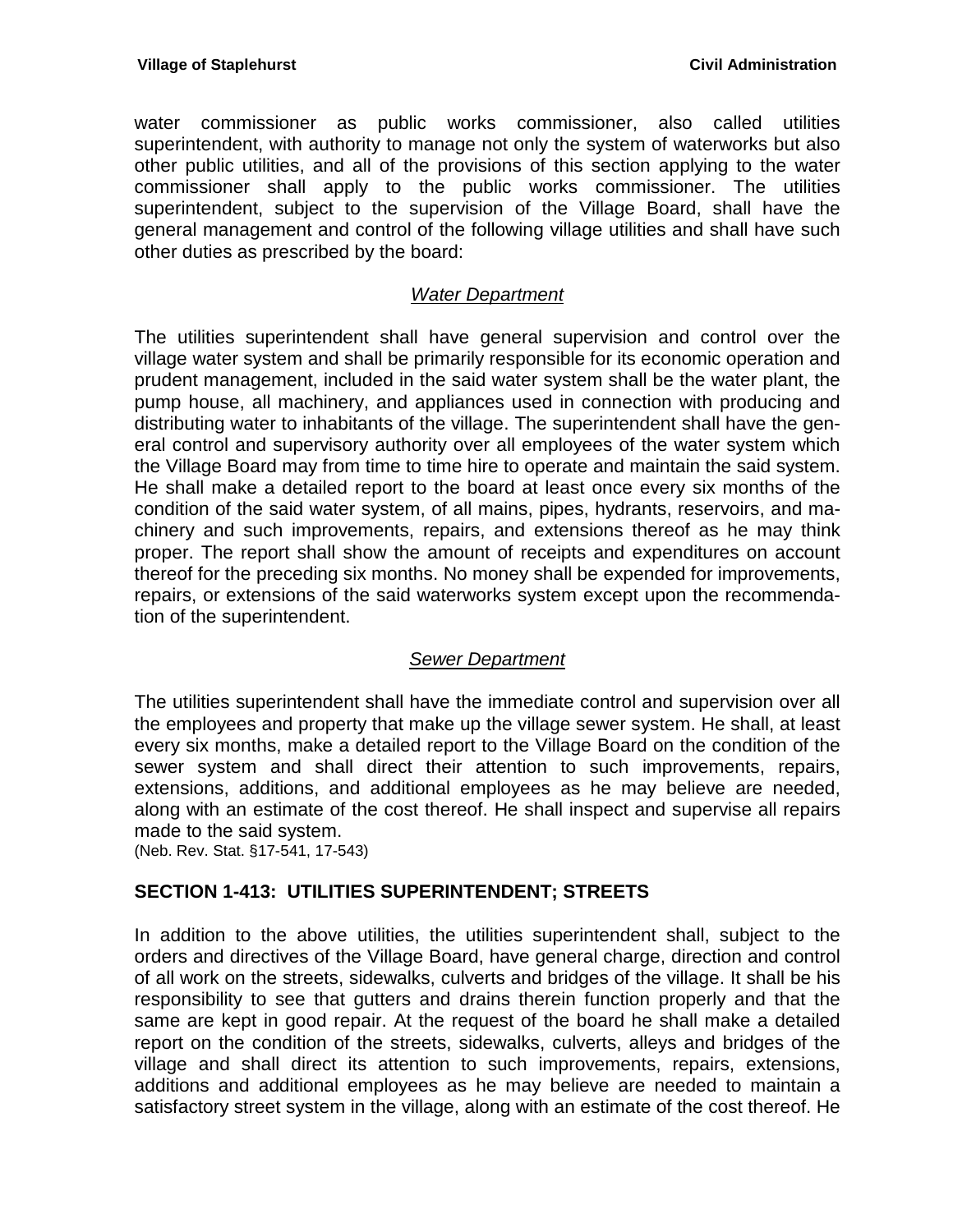shall perform such other duties as the board may require. (Neb. Rev. Stat. §17-214)

## <span id="page-31-0"></span>**SECTION 1-414: BUILDING INSPECTOR**

The duties of the building inspector shall be as provided in Section 9-101 herein.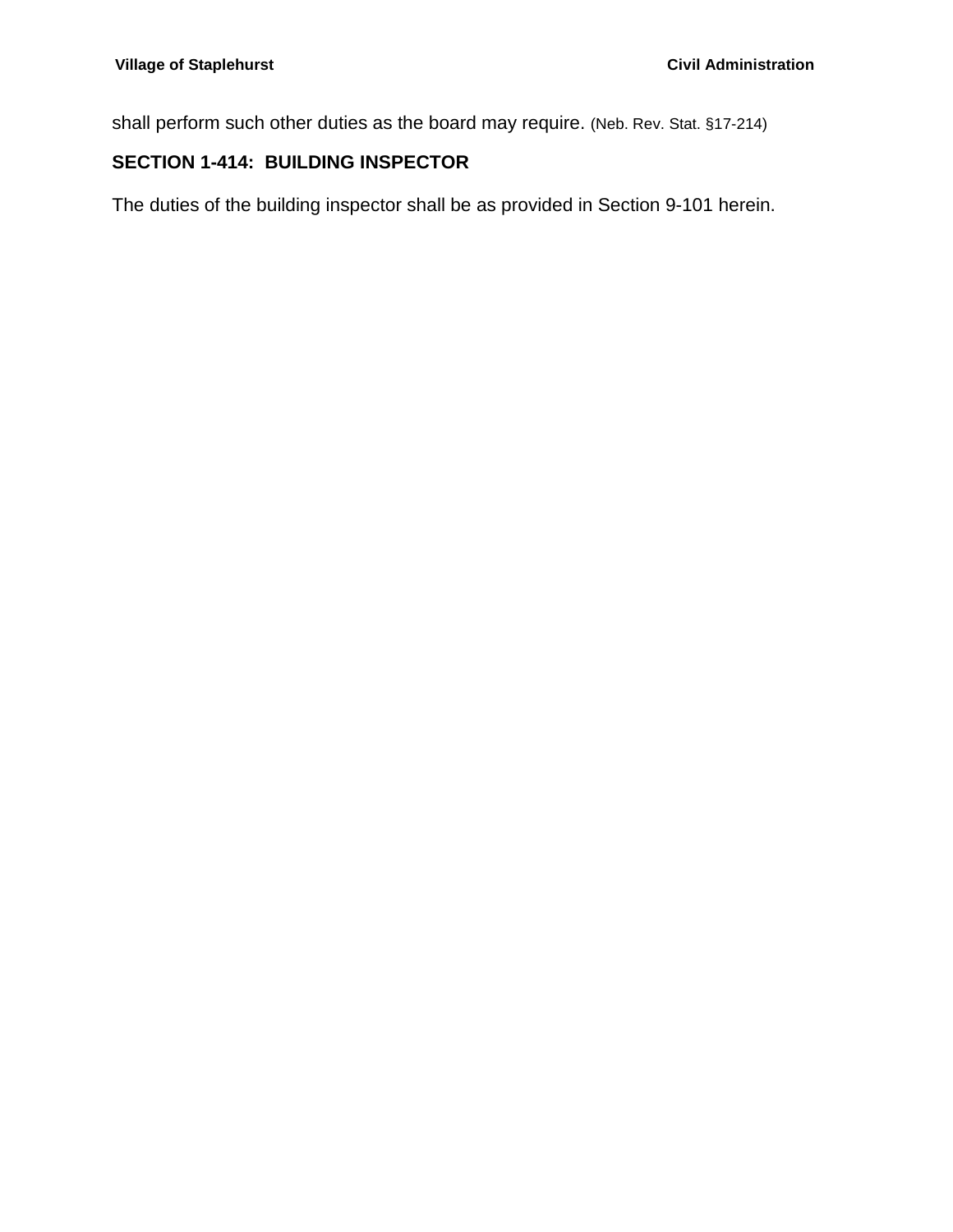## **Article 5 – Fiscal Management**

### <span id="page-32-1"></span><span id="page-32-0"></span>**SECTION 1-501: FISCAL YEAR**

The fiscal year of the village and any public utility of the village commences on October 1 and extends through the following September 30 except as provided in the Village Proprietary Function Act. (Neb. Rev. Stat. §17-701)

### <span id="page-32-2"></span>**SECTION 1-502: PUBLIC FUNDS DEFINED**

"Public funds" shall mean all money, including non-tax money used in the operation and functions of governing bodies. For purposes of a village which has a lottery established under the Nebraska County and City Lottery Act, only those net proceeds which are actually received by the village from a licensed lottery operator shall be considered public funds, and public funds shall not include amounts awarded as prizes. (Neb. Rev. Stat. §13-503)

#### <span id="page-32-3"></span>**SECTION 1-503: DEPOSIT OF FUNDS**

A. The village treasurer shall deposit and at all times keep on deposit for safekeeping in banks, capital stock financial institutions, or qualifying mutual financial institutions of approved and responsible standing all money collected, received, or held by him or her as village treasurer. Such deposits shall be subject to all regulations imposed by law or adopted by the Board of Trustees for the receiving and holding thereof. The fact that a stockholder, director, or other officer of such bank, capital stock financial institution or qualifying mutual financial institution is also serving as a member of the Board of Trustees or as any other officer of the village shall not disqualify such bank, capital stock financial institution or qualifying mutual financial institution from acting as a depository for such village funds.

B. The Village Board at its first meeting in each fiscal year shall designate one or more banks of approved and responsible standing in which the village treasurer shall keep at all times all money held by him or her; provided, if more than one bank in the village meets the requirements for approved banks as herein defined, the said funds shall be deposited in each of them and the village treasurer shall not give a preference to any one or more of them in the money he or she shall deposit.

C. The Board of Trustees shall require from all banks, capital stock financial institutions, or qualifying mutual financial institutions (1) a bond in such penal sum as may be the maximum amount on deposit at any time less the amount insured by the Federal Deposit Insurance Corporation or, in lieu thereof, (2) security given as provided in the Public Funds Deposit Security Act to secure the payment of all such deposits and accretions. The board shall approve such bond or giving of security. The village treasurer shall not be liable for any loss of any money sustained by reason of the failure of any such depository so designated and approved.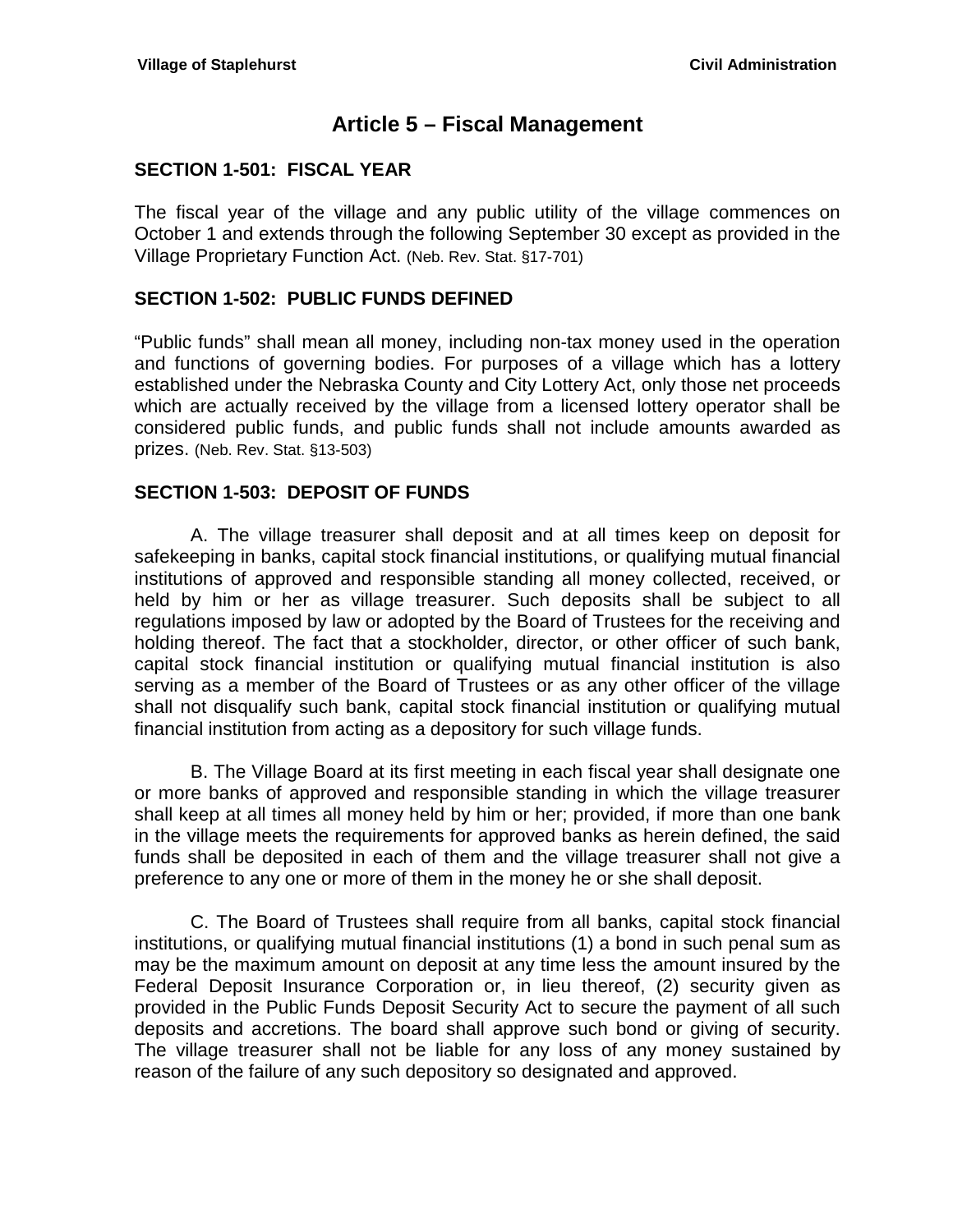D. The insurance afforded to depositors in banks, capital stock financial institutions, or qualifying mutual financial institutions through the Federal Deposit Insurance Corporation shall be deemed and construed to be a surety bond to the extent that the deposits are insured by such corporation, and for deposits so insured, no other surety bond or other security shall be required.

E. Neb. Rev. Stat. §77-2366 shall apply to deposits in capital stock financial institutions. Neb. Rev. Stat. §77-2365.01 shall apply to deposits in qualifying mutual financial institutions.

(Neb. Rev. Stat. §17-607, 77-2362 through 77-2364)

## <span id="page-33-0"></span>**SECTION 1-504: INVESTMENT OF FUNDS**

Whenever a village has accumulated a surplus of any fund in excess of its current needs or has accumulated a sinking fund for the payment of its bonds and the money in such sinking fund exceeds the amount necessary to pay the principal and interest of any such bonds which become due during the current year, the Village Board may invest any such surplus in certificates of deposit, in time deposits and in any securities in which the state investment officer is authorized by law and as provided in the authorized investment guidelines of the Nebraska Investment Council in effect on the date the investment is made. (Neb. Rev. Stat. §17-608, 17-609, 72-1259, 77-2341)

## <span id="page-33-1"></span>**SECTION 1-505: CERTIFICATES OF DEPOSIT; TIME DEPOSITS; CONDITIONS**

The village treasurer may, upon resolution of the Village Board authorizing the same, purchase certificates of deposit from and make time deposits in any bank or capital stock financial institution in the State of Nebraska to the extent that such certificates of deposit or time deposits are insured by the Federal Deposit Insurance Corporation. Deposits may be made in excess of the amounts so secured by the corporation and the amount of the excess deposit shall be secured by a bond or by security given in the manner provided in this section. The provisions of Neb. Rev. Stat. §77-2366 shall apply to deposits in capital stock financial institutions. (Neb. Rev. Stat. §17-720)

### <span id="page-33-2"></span>**SECTION 1-506: AUTHORITY TO CONTRACT WITH COLLECTION AGENCY**

A. The village may contract to retain a collection agency, licensed pursuant to Neb. Rev. Stat. §45-601 to 45-622, within or without this state for the purpose of collecting public debts owed by any person to the village. No debt owed pursuant to this subsection (A) may be assigned to a collection agency unless there has been an attempt to advise the debtor by first-class mail, postage prepaid, at his or her last known address of the existence of the debt and that the debt may be assigned to a collection agency for collection if the debt is not paid and at least 30 days have elapsed from the time the notice was sent. A collection agency which is assigned a debt under this section shall have only those remedies and powers which would be available to it as an assignee of a private creditor.

B. For purposes of this section, "debt" shall include all delinquent fees or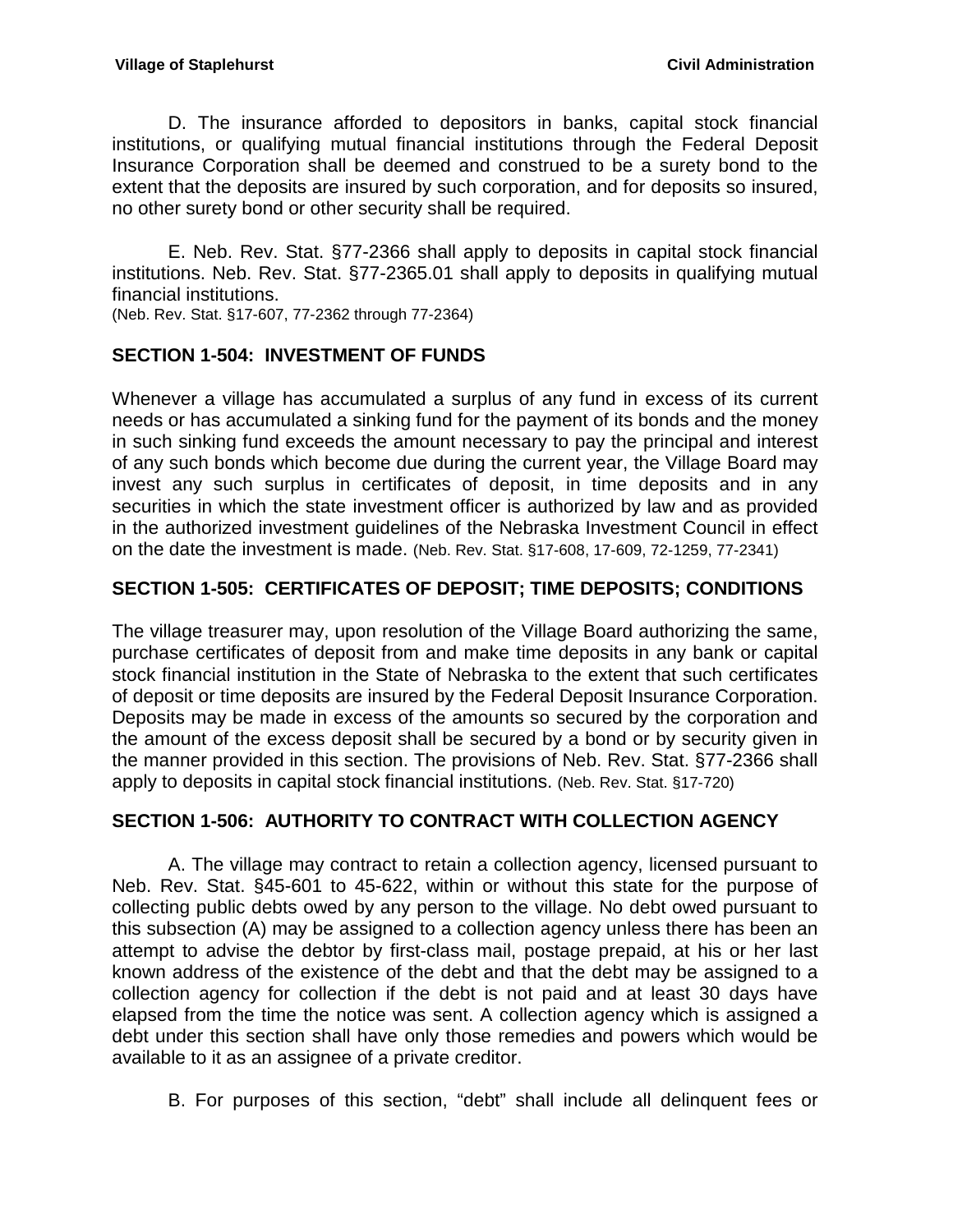payments except delinquent property taxes or real estate. In the case of debt arising as a result of an order or judgment of a court in a criminal or traffic matter, a collection fee may be added to the debt. The collection fee shall be \$25.00 or 4½% of the debt, whichever is greater. The collection fee shall be paid by the person who owes the debt directly to the person or agency providing the collection service. (Neb. Rev. Stat. §45-623)

### <span id="page-34-0"></span>**SECTION 1-507: CLAIMS**

All claims against the village shall be presented to the Village Board in writing with a full account of the items and no claim or demand shall be audited or allowed unless presented as provided for in this section. No costs shall be recovered against the village in any action brought against it for an unliquidated claim which has not been presented to the board to be audited nor upon claims allowed in part unless the recovery shall be for a greater sum than the amount allowed, with the interest due. No order or warrant shall be drawn in excess of 85% of the current levy for the purpose for which it is drawn unless there shall be sufficient money in the village treasury for the appropriate fund against which it is to be drawn; provided, in the event there exist obligated funds from the federal and/or state government for the general purpose of such warrant, then such warrant may be drawn in excess of 85% but not more than 100% of the current levy for the purpose for which said warrant is drawn. (Neb. Rev. Stat. §17-714, 17-715)

### <span id="page-34-1"></span>**SECTION 1-508: WARRANTS**

All warrants drawn upon the village treasury must be signed by the chairman of the Village Board and countersigned by the village clerk, stating the particular fund to which the warrant is chargeable, the person to whom it is payable and the purpose of the expenditure. No money shall be otherwise paid than upon warrants so drawn. Each warrant shall specify the amount included of such fund. (Neb. Rev. Stat. §17-711)

#### <span id="page-34-2"></span>**SECTION 1-509: EXPENDITURES**

No village official shall have the power to appropriate, issue or draw any order or warrant on the village treasury for money unless the same has been appropriated or ordered by ordinance. No expenditure for any improvement to be paid for out of the general fund of the village shall exceed in any one year the amount provided for that improvement in the adopted budget statement. (Neb. Rev. Stat. §17-708)

#### <span id="page-34-3"></span>**SECTION 1-510: BOND ISSUES**

After meeting all the requirements of state law, the Village Board may issue bonds, fund bonds and retire bonds for such purposes as may be permitted by state law. The board shall have the authority to levy special assessments for the payment of interest and principal on such bonds and may spread the payments up to the maximum number of years permitted by state law. (Neb. Rev. Stat. §10-209 through 10-411, 10-606 through 10-612, 12-1001, 17-529.01, 17-529.08, 17-534, 17-905, 17-908, 17-911, 17-939, 17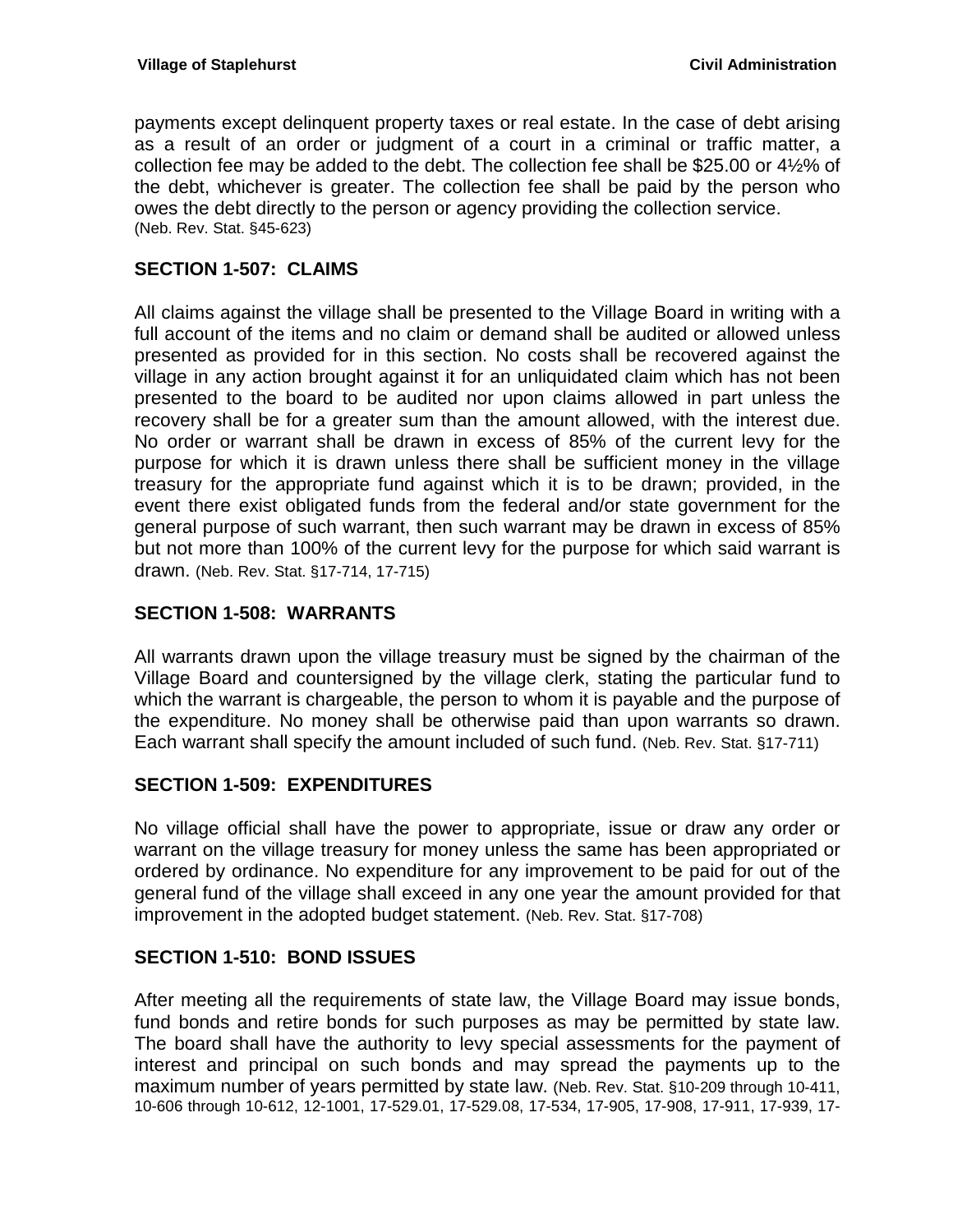958, 17-968, 18-1801 through 18-1805, 23-3513, 39-836)

#### <span id="page-35-0"></span>**SECTION 1-511: SINKING FUNDS**

A. The Village Board, subject to the limitations set forth herein, shall have the power to levy a tax not to exceed that prescribed by state law upon the assessed value of all taxable property within the village for a term not to exceed that prescribed by state law, in addition to the amount of tax which may be annually levied for the purposes of the adopted budget statement of the village, for the purpose of establishing a sinking fund for the construction, purchase, improvement, extension, or repair of the approved uses as authorized by state law. To initiate the said sinking fund, the Village Board shall declare its purpose by resolution to submit to the qualified electors of the village the proposition to provide the improvement at the next general village election. The resolution shall set forth the improvement, the estimated cost, the amount of the annual levy, the number of years required to provide the required revenue, the name of the sinking fund proposed, and the proposition as it will appear on the ballot.

B. Notice of the said proposition shall be published in its entirety three times on successive weeks before the day of the election in a legal newspaper of general circulation in the village. The sinking fund may be established after the election if a majority or more of the legal votes were in favor of the establishment of the fund. The Village Board may then proceed to establish the said fund in conformity with the provisions of the proposition and applicable state law. The funds received by the village treasurer shall, as they accumulate, be immediately invested with the written approval of the board in the manner provided by state law. No sinking fund so established shall be used for any purpose or purposes contrary to the purpose as it appeared on the ballot unless the Village Board is authorized to do so by 60% of the qualified electors of the village voting at a general election favoring such a change in the use of the sinking fund.

(Neb. Rev. Stat. §19-1301 through 19-1304, 77-2337, 77-2339)

### <span id="page-35-1"></span>**SECTION 1-512: COLLECTION OF SPECIAL ASSESSMENTS; PROCEDURE**

The village shall collect the special assessments which it levies and perform all other necessary functions related thereto, including foreclosure. Notice that special assessments are due shall be mailed or otherwise delivered to the last known address of the person against whom such special assessments are assessed or to the lending institution or other party responsible for paying such special assessments. Failure to receive such notice shall not relieve the taxpayer from any liability to pay such special assessments and any interest or penalties accrued thereon. The village shall file notice of the assessments and the amount of assessment being levied for each lot or tract of land to the register of deeds and shall then file a release of assessment upon final payment of each assessment with the register of deeds. (Neb. Rev. Stat. §18-1216)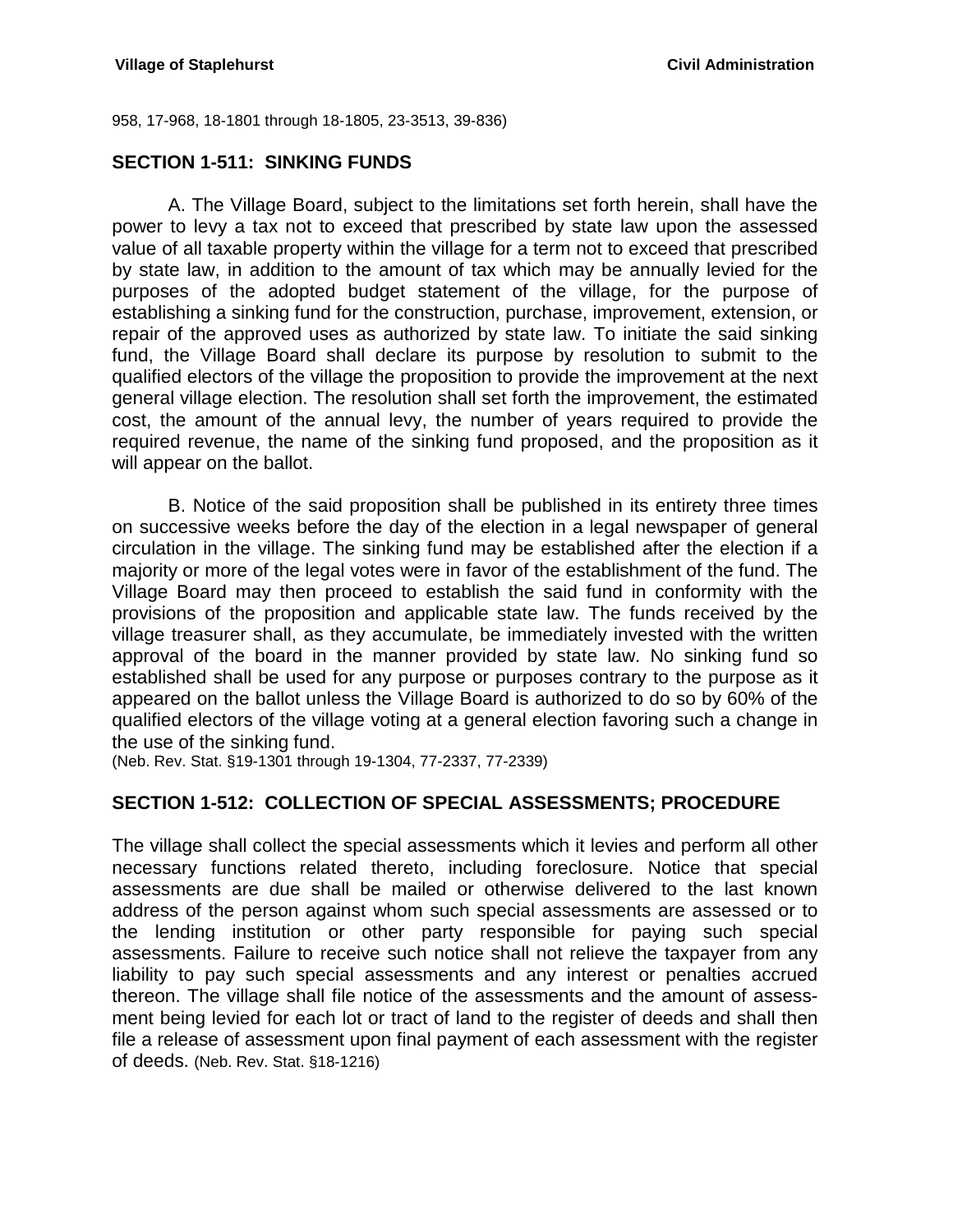#### <span id="page-36-0"></span>**SECTION 1-513: SPECIAL ASSESSMENT FUND**

All money received on special assessments shall be held by the village treasurer as a special fund to be applied to the payment of the improvement for which the assessment was made and such money shall be used for no other purpose unless to reimburse the village for money expended for any such improvement. (Neb. Rev. Stat. §17-710)

### <span id="page-36-1"></span>**SECTION 1-514: CONTRACTS; APPROPRIATION**

No contracts shall hereafter be made by the Board of Trustees or any committee or member thereof and no expense shall be incurred by any of the officers or departments of the village, whether the object of the expenditures shall be ordered by the board or not, unless an appropriation shall have been previously made concerning such expense or the funds necessary for the payment of such expense have been duly transferred according to law. (Neb. Rev. Stat. §17-708, 17-709)

#### <span id="page-36-2"></span>**SECTION 1-515: CONTRACTS AND PURCHASES; BIDDING AND OTHER REQUIREMENTS**

A. Except as provided in Neb. Rev. Stat. §18-412.01 for a contract with a public power district to operate, renew, replace, or add to the electric distribution, transmission, or generation system of the village, no contract costing over \$30,000.00 shall be made for enlargement or general improvements, such as water extensions, sewers, public heating system, bridges, work on streets, or any other work or improvement when the cost of such enlargement or improvement is assessed to the property, unless it is first approved by the Village Board.

B. Except as provided in Neb. Rev. Stat. §18-412.01, before the Village Board makes any contract in excess of \$30,000.00 for enlargement or general improvements, such as water extensions, sewers, public heating system, bridges, work on streets, or any other work or improvement when the cost of such enlargement or improvement is assessed to the property, an estimate of the cost shall be made by the village engineer and submitted to the board. In advertising for bids as provided herein, the board may publish the amount of the estimate.

C. Advertisements for bids shall be required for any contract costing over \$30,000.00 entered into for enlargement or general improvements, such as water extensions, sewers, public heating system, bridges, work on streets, or any other work or improvement when the cost of such enlargement or improvement is assessed to the property or for the purchase of equipment used in the construction of such enlargement or general improvements.

D. The advertisement provided for in subsection (C) of this section shall be published at least seven days prior to the bid closing in a legal newspaper published in or of general circulation in the village or by posting a written or printed copy thereof in each of three public places in the village at least seven days prior to the bid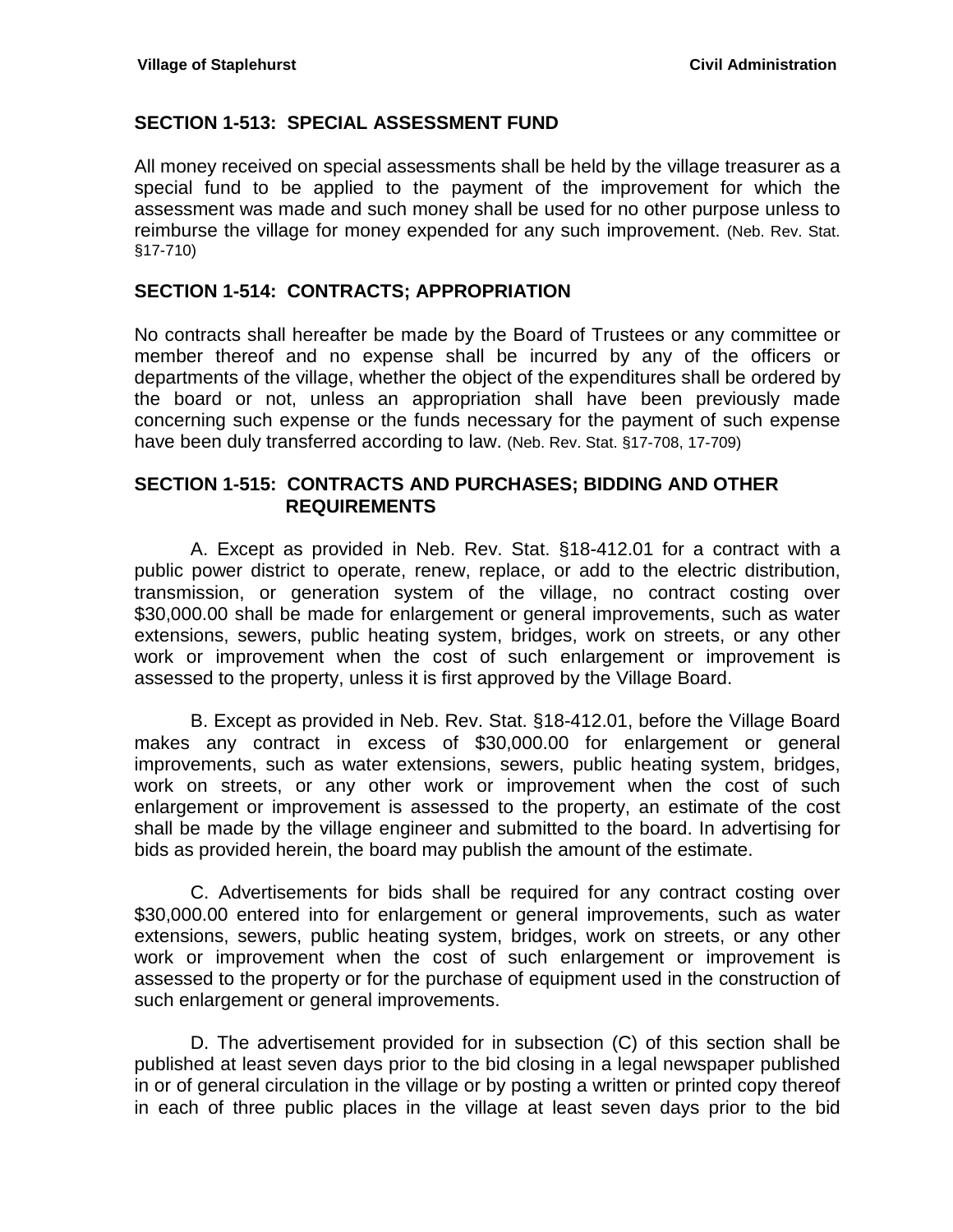closing. In case of a public emergency resulting from infectious or contagious diseases, destructive windstorms, floods, snow, war, or an exigency or pressing necessity or unforeseen need calling for immediate action or remedy to prevent a serious loss of or serious injury or damage to life, health, or property, estimates of costs and advertising for bids may be waived in the emergency ordinance authorized by Neb. Rev. Stat. §17-613 when adopted by a three-fourths vote of the Village Board and entered of record.

E. If, after advertising for bids as provided in this section, the Village Board receives fewer than two bids on a contract or if the bids received by the board contain a price which exceeds the estimated cost, the board may negotiate a contract in an attempt to complete the proposed enlargement or general improvements at a cost commensurate with the estimate given.

F. If the materials are of such a nature that, in the opinion of the manufacturer and with the concurrence of the Village Board, no cost can be estimated until the materials have been manufactured or assembled to the specific qualifications of the village, the board may authorize the manufacture and assemblage of such materials and may thereafter approve the estimated cost expenditure when it is provided by the manufacturer.

G. Any village bidding procedure may be waived by the Village Board when materials or equipment are purchased at the same price and from the same seller as materials or equipment which have formerly been obtained pursuant to the state bidding procedure in Neb. Rev. Stat. §81-145 to 81-162 or when the contract is negotiated directly with a sheltered workshop pursuant to Neb. Rev. Stat. §48-1503.

H. Notwithstanding any other provisions of law or a home rule charter, a village which has established by an interlocal agreement with any county a joint purchasing division or agency may purchase personal property without competitive bidding if the price for the property has been established by the federal General Services Administration or the materiel division of the Department of Administrative Services. For purposes of this subsection, (1) "personal property" includes but is not limited to supplies, materials, and equipment used by or furnished to any officer, office, department, institution, board, or other agency; and (2) "purchasing" or "purchase" means the obtaining of personal property by sale, lease, or other contractual means.

(Neb. Rev. Stat. §17-568.01, 17-568.02, 18-1756)

### <span id="page-37-0"></span>**SECTION 1-516: ANNUAL AUDIT; FINANCIAL STATEMENTS**

A. The Village Board shall cause an audit of the village accounts to be made by a qualified accountant or shall prepare an unaudited statement of cash receipts and disbursements in lieu of an audit as expeditiously as possible following the close of the fiscal year. If an audit is authorized by the board, it shall be made on a cash or accrual method at the discretion of the board and shall be completed within six months of the close of the fiscal year. In the event the village elects not to have an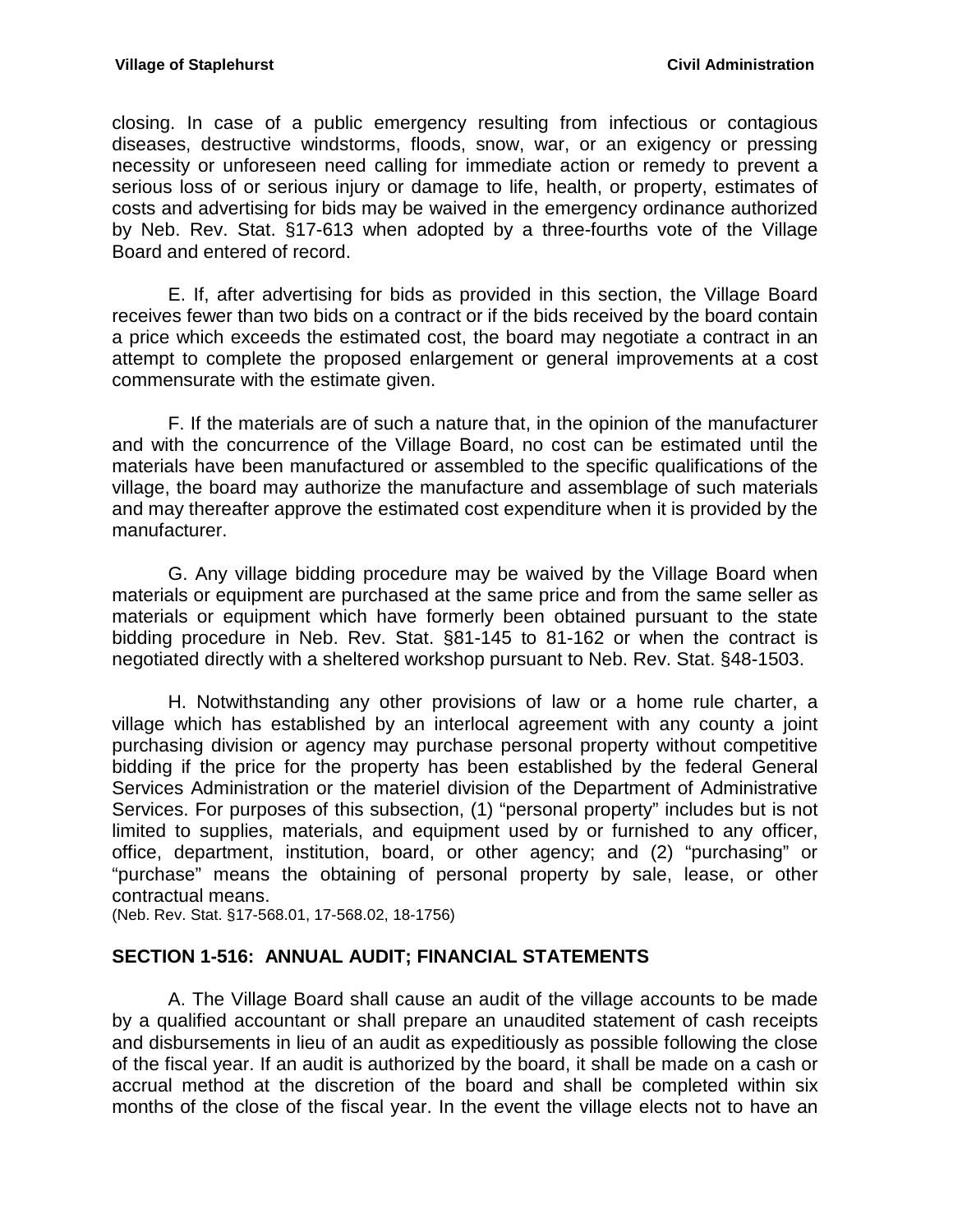audit performed, the village treasurer shall prepare an unaudited statement of cash receipts and disbursements in a form prescribed by the state auditor and shall submit no fewer than three copies of the unaudited report to the Village Board. The state auditor may require an audit of any village account based upon information contained in its unaudited statement and may specify the period within which such audit must be performed.

B. All public utilities shall be audited separately and the results of such audits shall appear separately in the annual audit report. The audit shall be a form that is in general conformity with accepted accounting principles and shall set forth the financial position for each fund of the village as well as an opinion by the accountant with respect to the financial statements. Two copies of the annual report shall be filed with the village clerk, becoming a part of the public records of his or her office, and will at all times thereafter be open for public inspection. One copy shall be filed with the state auditor of public accounts.

C. Any village may file an unaudited statement of cash receipts and disbursements annually in lieu of an annual audit. Such unaudited statement shall be filed with the auditor of public accounts in a form prescribed by him. The unaudited statement of cash receipts and disbursements shall become a part of the public records of the village clerk and shall at all times thereafter be open and subject to public inspection. Every village board that is required herein to submit to an audit of its accounts shall provide and file with the village clerk, not later than August 1 of each year, financial statements showing its actual and budgeted figures for the most recently completed fiscal year.

(Neb. Rev. Stat. §19-2901 through 19-2909, 13-606)

### <span id="page-38-0"></span>**SECTION 1-517: GENERAL FUND**

All money not specifically appropriated in the annual appropriation bill shall be deposited in and known as the general fund.

### <span id="page-38-1"></span>**SECTION 1-518: EXPENDITURES PRIOR TO ADOPTION OF BUDGET**

A. On and after the first day of its fiscal year and until the adoption of the budget by the Village Board in September, the board may expend any balance of cash on hand for the current expenses of the village. Except as provided in subsection (B) of this section, such expenditures shall not exceed an amount equivalent to the total amount expended under the last budget in the equivalent period of the prior budget year. Such expenditures shall be charged against the appropriations for each individual fund or purpose as provided in the budget when adopted.

B. The restriction on expenditures in subsection (A) of this section may be exceeded upon the express finding of the Village Board that expenditures beyond the amount authorized are necessary to enable the village to meet its statutory duties and responsibilities. The finding and approval of the expenditures in excess of the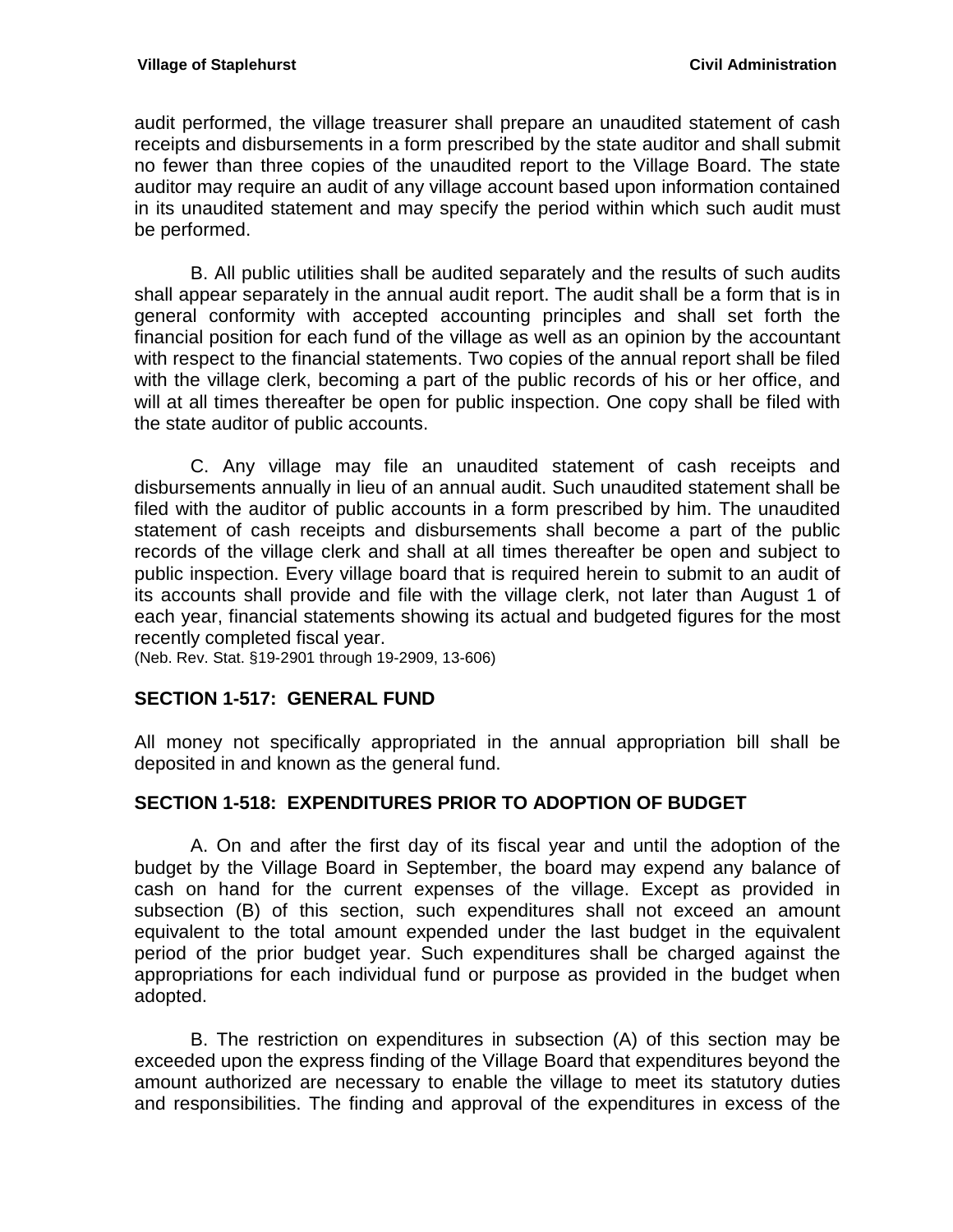statutory authorization shall be adopted by the board in open public session. Expenditures authorized by this section shall be charged against appropriations for each individual fund or purpose as provided in the budget when adopted, and nothing in this section shall be construed to authorize expenditures by the village in excess of that authorized by any other statutory provision. (Neb. Rev. Stat. §13-509.01, 13-509.02)

<span id="page-39-0"></span>**SECTION 1-519: BUDGET STATEMENT; APPROPRIATIONS**

The Village Board shall adopt a budget statement pursuant to the Nebraska Budget Act, to be termed "The Annual Appropriation Bill," in which are appropriated such sums of money as may be deemed necessary to defray all necessary expenses and liabilities of the village. (Neb. Rev. Stat. §17-706)

### <span id="page-39-1"></span>**SECTION 1-520: BUDGET PROCEDURE; FORM AND MANUAL INCORPORATED**

For the purpose of proper budget preparation, the *City/Village Budget Form* and the *Budget Form Instruction Manual*, prepared by the state auditor of public accounts, are incorporated by reference.

## <span id="page-39-2"></span>**SECTION 1-521: PROPOSED BUDGET STATEMENT**

A. The Village Board shall annually prepare a proposed budget statement on forms prescribed and furnished by the auditor of public accounts. The proposed budget statement shall be made available to the public prior to publication of the notice of the hearing on the proposed budget statement. A proposed budget statement shall contain the following information, except as provided by state law:

- 1. For the immediately preceding fiscal year, the revenue from all sources, including motor vehicle taxes, other than revenue received from personal and real property taxation, allocated to the funds and separately stated as to each such source: The unencumbered cash balance at the beginning and end of the year; the amount received by taxation of personal and real property; and the amount of actual expenditures;
- 2. For the current fiscal year, actual and estimated revenue from all sources, including motor vehicle taxes, allocated to the funds and separately stated as to each such source: The actual unencumbered cash balance available at the beginning of the year; the amount received from personal and real property taxation; and the amount of actual and estimated expenditures, whichever is applicable. Such statement shall contain the cash reserve for each fiscal year and shall note whether or not such reserve is encumbered. Such cash reserve projections shall be based upon the actual experience of prior years. The cash reserve shall not exceed 50% of the total budget adopted exclusive of capital outlay items;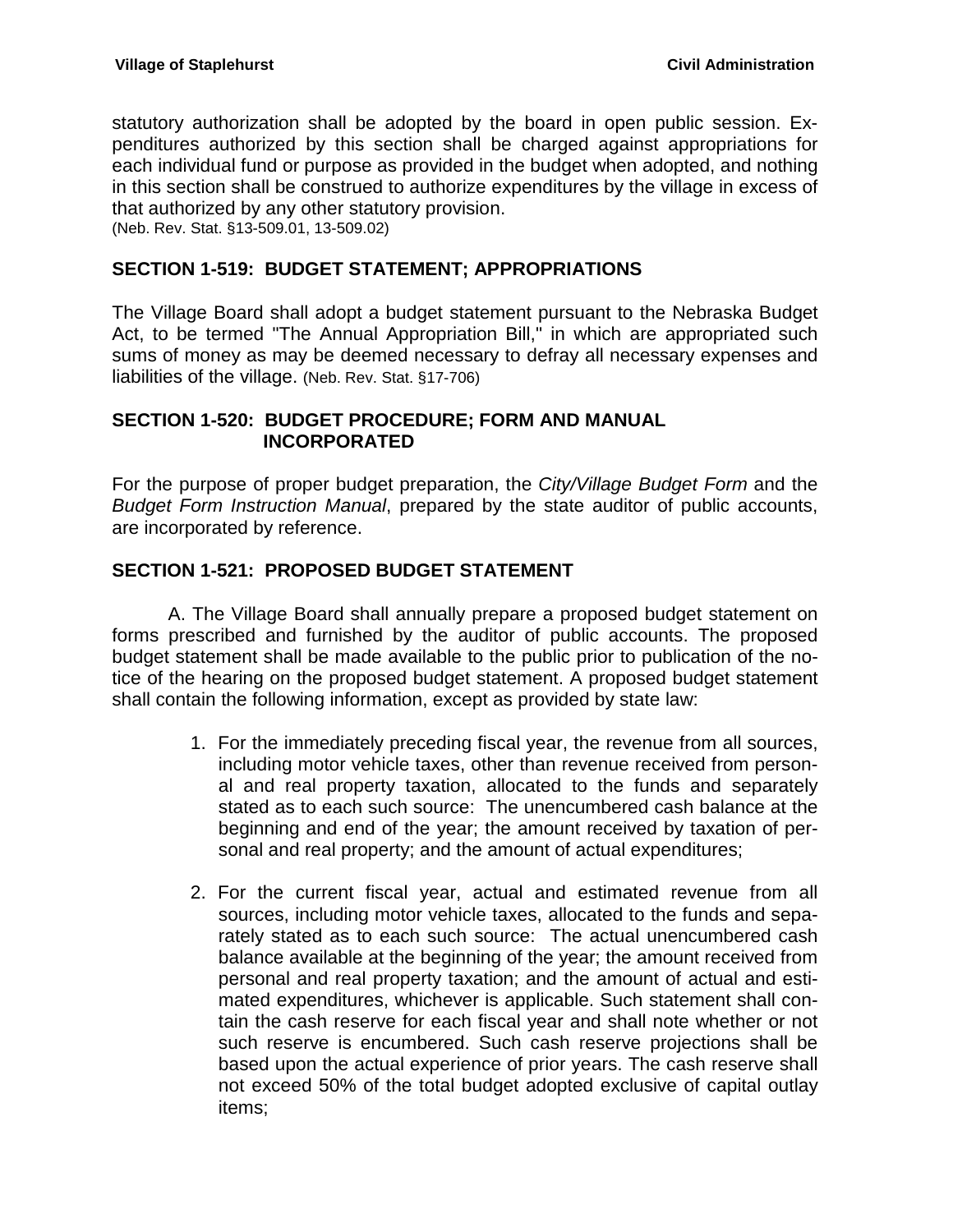- 3. For the immediately ensuing fiscal year, an estimate of revenue from all sources, including motor vehicle taxes, other than revenue to be received from taxation of personal and real property, separately stated as to each such source: The actual or estimated unencumbered cash balances, whichever is applicable, to be available at the beginning of the year; the amounts proposed to be expended during the year; and the amount of cash reserve, based on actual experience of prior years, which cash reserve shall not exceed 50% of the total budget adopted exclusive of capital outlay items;
- 4. A statement setting out separately the amount sought to be raised from the levy of a tax on the taxable value of real property (a) for the purpose of paying the principal or interest on bonds issued by the Village Board and (b) for all other purposes;
- 5. A uniform summary of the proposed budget statement, including each proprietary function fund included in a separate proprietary budget statement prepared pursuant to the Village Proprietary Function Act, and a grand total of all funds maintained by the Village Board; and
- 6. A list of the proprietary functions which are not included in the budget statement. Such proprietary functions shall have a separate budget statement which is approved by the Village Board as provided in the Village Proprietary Function Act.

B. The actual or estimated unencumbered cash balance required to be included in the budget statement by this section shall include deposits and investments of the village as well as any funds held by the county treasurer for the village and shall be accurately stated on the proposed budget statement. The village shall correct any material errors in the budget statement detected by the auditor of public accounts or by other sources.

C. The estimated expenditures plus the required cash reserve for the ensuing fiscal year less all estimated and actual unencumbered balances at the beginning of the year and less the estimated income from all sources, including motor vehicle taxes, other than taxation of personal and real property shall equal the amount to be received from taxes, and such amount shall be shown on the proposed budget statement pursuant to this section. The amount to be raised from taxation of personal and real property, as determined above, plus the estimated revenue from other sources, including motor vehicle taxes, and the unencumbered balances shall equal the estimated expenditures, plus the necessary required cash reserve, for the ensuing year. (Neb. Rev. Stat. §13-504, 13-505)

### <span id="page-40-0"></span>**SECTION 1-522: PROPOSED BUDGET STATEMENT; HEARING; ADOPTION; CERTIFICATION OF AMOUNT RECEIVED FROM TAXATION**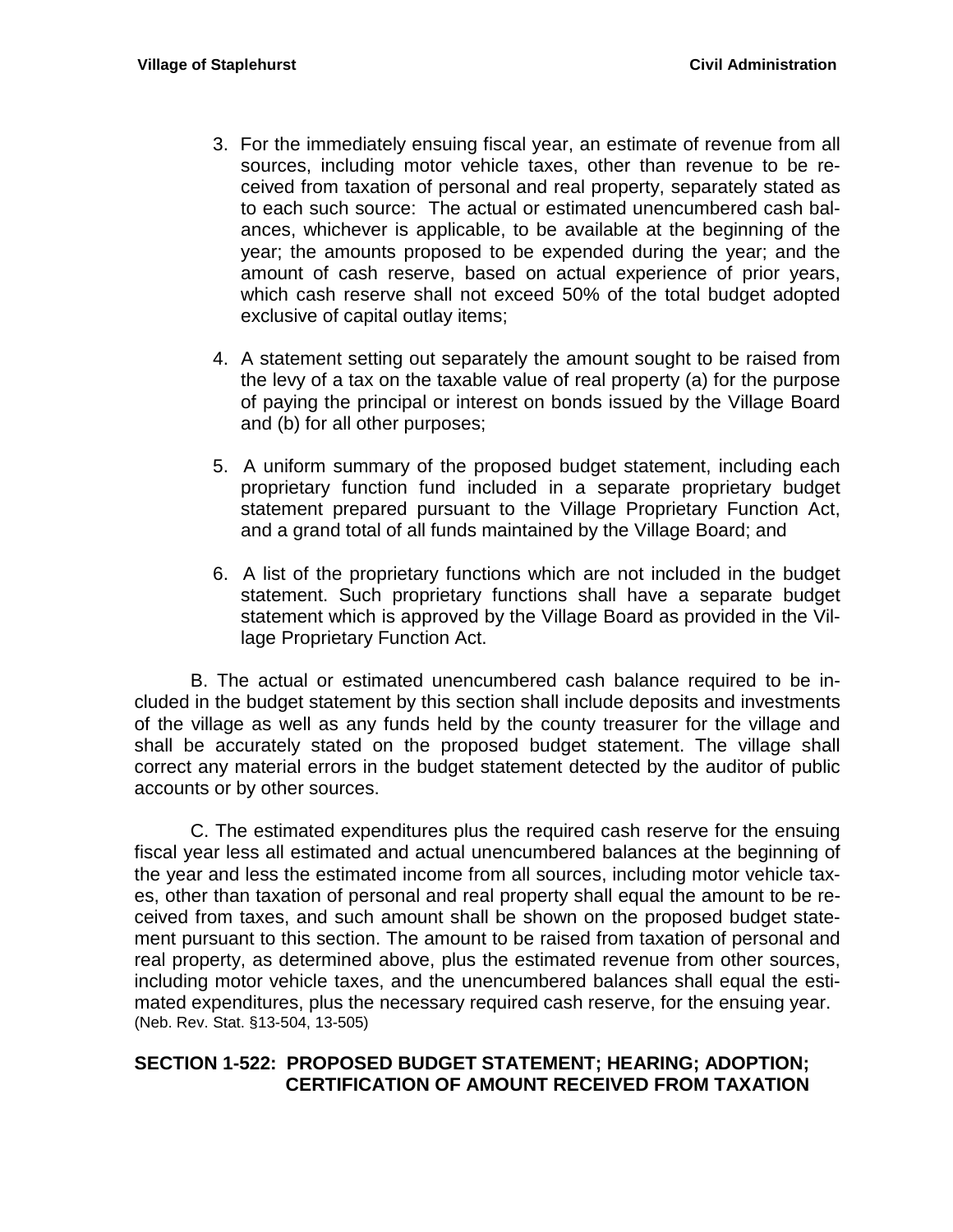A. The Village Board shall each year conduct a public hearing on its proposed budget statement. Notice of the place and time of the hearing, together with a summary of the proposed budget statement, shall be published at least five days prior to the date set for the hearing in a newspaper of general circulation within the village. After the hearing, the proposed budget statement shall be adopted, or amended and adopted as amended, and a written record shall be kept of such hearing.

B. The amount to be received from personal and real property taxation shall be certified to the levying board after the proposed budget statement is adopted or is amended and adopted as amended. The certification of the amount to be received from personal and real property taxation shall specify separately (1) the amount to be applied to the payment of principal or interest on bonds issued by the Village Board and (2) the amount to be received for all other purposes.

C. If the adopted budget statement reflects a change from that shown in the published proposed budget statement, a summary of such changes shall be published within 20 days after its adoption in the manner provided in this section but without provision for hearing, setting forth the items changed and the reasons for such changes.

D. When a levy increase has been authorized by vote of the electors, the adopted budget statement shall indicate the amount of the levy increase. (Neb. Rev. Stat. §13-506, 13-507)

### <span id="page-41-0"></span>**SECTION 1-523: ADOPTED BUDGET; FILING, CERTIFICATION OF TAX**

A. The Village Board shall file with and certify to the levying board on or before September 20 of each year and file with the state auditor a copy of the adopted budget statement, together with the amount of tax to be levied, setting out separately the amount to be levied for the payment of principal or interest on bonds issued by the board and the amount to be levied for all other purposes. Proof of publication shall be attached to the statements. The Village Board shall not certify any tax that exceeds the maximum levy prescribed by state law, except that in certifying the amount to be so levied, allowance may be made for delinquent taxes not exceeding 5% of the amount to be levied plus the actual percentage of delinquent taxes for the preceding tax year.

B. The Village Board, in certifying the amount required, may make allowance for delinquent taxes not exceeding 5% of the amount required plus the actual percentage of delinquent taxes for the preceding tax year and for the amount of estimated tax loss from any pending or anticipated litigation which involves taxation and in which tax collections have been or can be withheld or escrowed by court order. For purposes of this section, anticipated litigation shall be limited to the anticipation of an action being filed by a taxpayer who or which filed a similar action for the preceding year that is still pending. Except for such allowances, the Village Board shall not certify an amount of tax more than 1% greater or lesser than the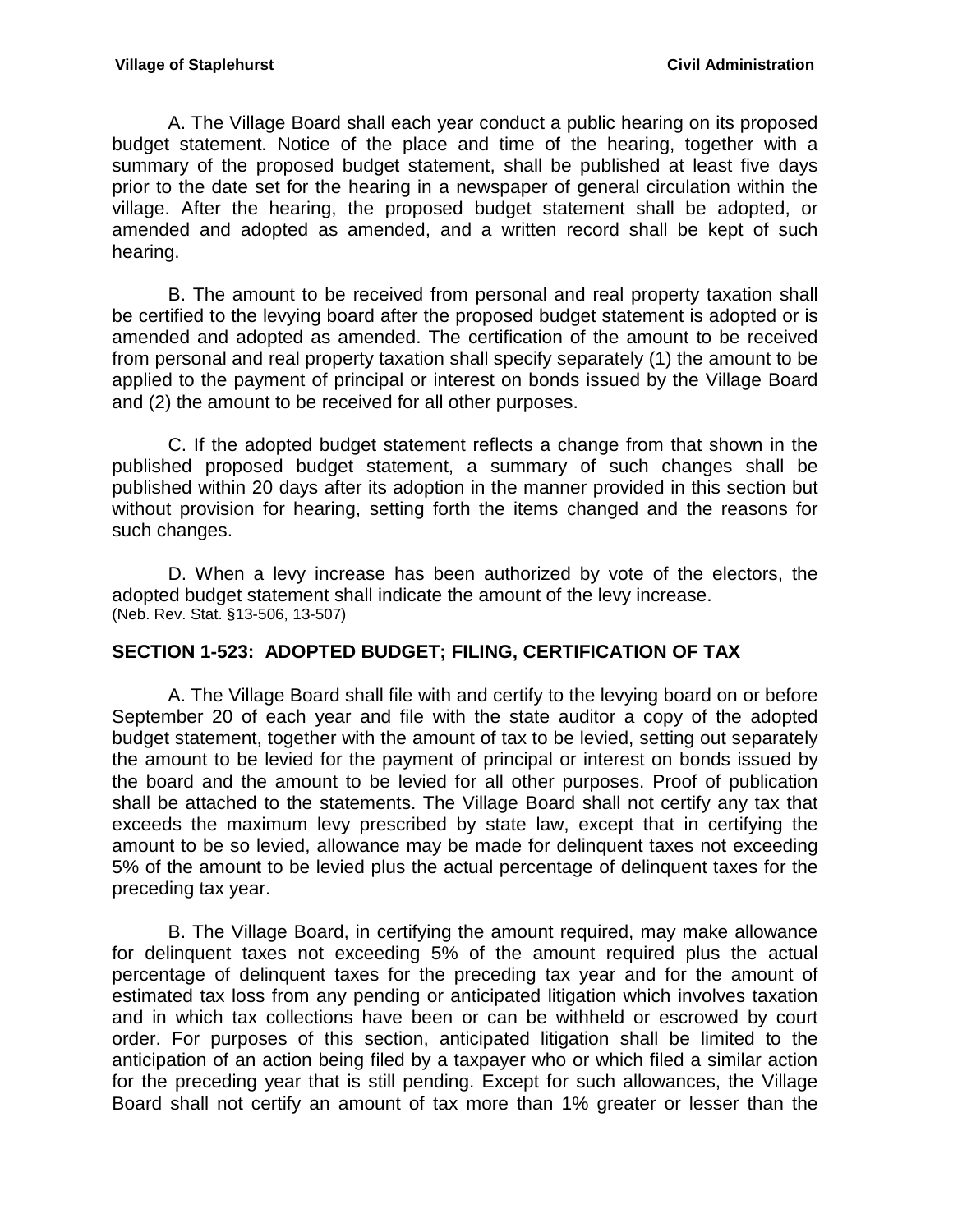amount determined in the proposed budget statement. (Neb. Rev. Stat. §13-508)

#### <span id="page-42-0"></span>**SECTION 1-524: REVISION OF BUDGET**

A. Unless otherwise provided by law, the Village Board may propose to revise the previously adopted budget statement and shall conduct a public hearing on such proposal whenever during the current fiscal year it becomes apparent to the board that:

- 1. There are circumstances which could not reasonably, have been anticipated at the time the budget for the current year was adopted;
- 2. The budget adopted violated Neb. Rev. Stat. §13-518 to 13-522 such that the revenue of the current fiscal year for any fund thereof will be insufficient, additional expenses will be necessarily incurred, or there is a need to reduce the budget requirements to comply with Neb. Rev. Stat. §13-518 to 13-522; or
- 3. The Village Board has been notified by the state auditor of a mathematical or accounting error or noncompliance with the Nebraska Budget Act.

B. Notice of the time and place of the hearing shall be published at least five days prior to the date set for hearing in a newspaper of general circulation within the Village Board's jurisdiction. Such published notice shall set forth the following:

- 1. The time and place of the hearing;
- 2. The amount in dollars of additional or reduced money required and for what purpose;
- 3. A statement setting forth the nature of the unanticipated circumstances and, if the budget requirements are to be increased, the reasons why the previously adopted budget of expenditures cannot be reduced during the remainder of the current year to meet the need for additional money in that manner;
- 4. A copy of the summary of the originally adopted budget previously published; and
- 5. A copy of the summary of the proposed revised budget.

At such hearing any taxpayer may appear or file a written statement protesting any application for additional money. A written record shall be kept of all such hearings.

C. Upon conclusion of the public hearing on the proposed revised budget and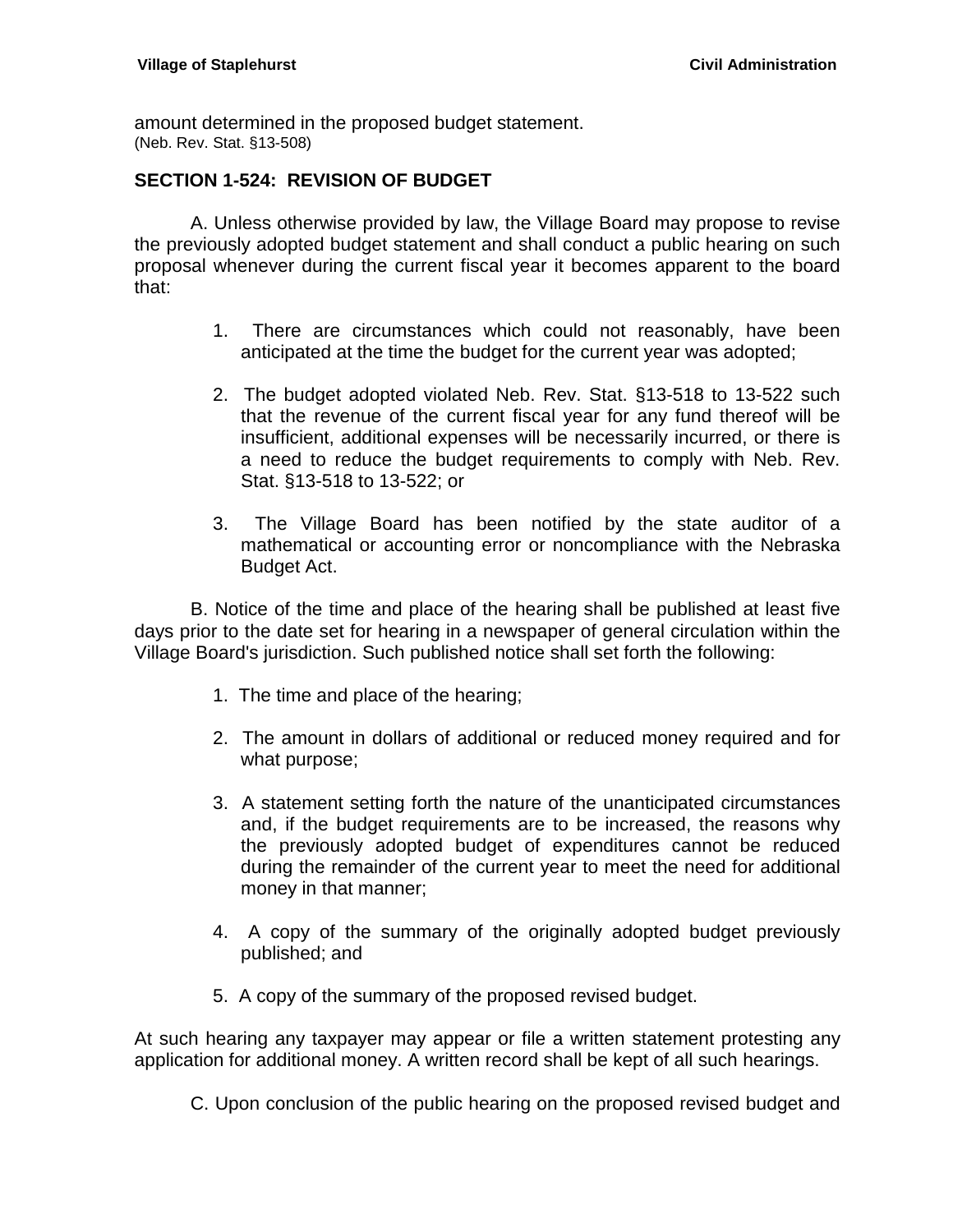approval of the proposed revised budget by the board, the board shall file with the county clerk and the state auditor a copy of the revised budget, as adopted, and shall certify the revised amount of tax to be levied. The Village Board may then issue warrants in payment for expenditures authorized by the adopted revised budget. Such warrants shall be referred to as "registered warrants" and shall be repaid during the next fiscal year from funds derived from taxes levied therefor.

D. Within 30 days after the adoption of the budget under Neb. Rev. Stat. §13- 506, the Village Board may, or within 30 days after notification of an error by the state auditor, the board shall, correct an adopted budget which contains a clerical, mathematical, or accounting error which does not affect the total amount budgeted by more than 1% or increase the amount required from property taxes. No public hearing shall be required for such a correction. After correction, the board shall file a copy of the corrected budget with the county clerk and with the state auditor. The village Board may then issue warrants in payment for expenditures authorized by the budget.

(Neb. Rev. Stat. §13-511)

### <span id="page-43-0"></span>**SECTION 1-525: EMERGENCY; TRANSFER OF FUNDS; HEARING**

A. Whenever during the current fiscal year or biennial period it becomes apparent to the Village Board that due to unforeseen emergencies there is temporarily insufficient money in a particular fund to meet the requirements of the adopted budget of expenditures for that fund, the board may by a majority vote, unless otherwise provided by state law, transfer money from other funds to such fund. No expenditure during any fiscal year or biennial period shall be made in excess of the amounts indicated in the adopted budget statement, except as authorized in Neb. Rev. Stat. §13- 511. Any officer or officers of any governing body who obligates funds contrary to the provisions of this section shall be guilty of a Class V misdemeanor.

B. If, as the result of unforeseen circumstances, the revenue of the current fiscal year shall be insufficient, the Village Board may propose to supplement the previously adopted budget statement and shall conduct a public hearing at which time any taxpayer may appear, or file a written statement protesting the application for additional money. A written record shall be kept of all such hearings. Notice of a place and time for the said hearing shall be published at least five days prior to the date set for the hearing in a newspaper of general circulation in the village. The published notice shall set forth the time and place of the proposed hearing, the amount of additional money required, the purpose of the required money, a statement setting forth the reasons why the adopted budget of expenditures cannot be reduced to meet the need for additional money, and a copy of the summary of the originally adopted budget previously published.

C. Upon the conclusion of the public hearing on the proposed supplemental budget and approval by the Village Board, the board shall file with the county clerk and the state auditor a copy of the supplemental budget and shall certify the amount of additional tax to be levied. The Village Board may then issue warrants in payment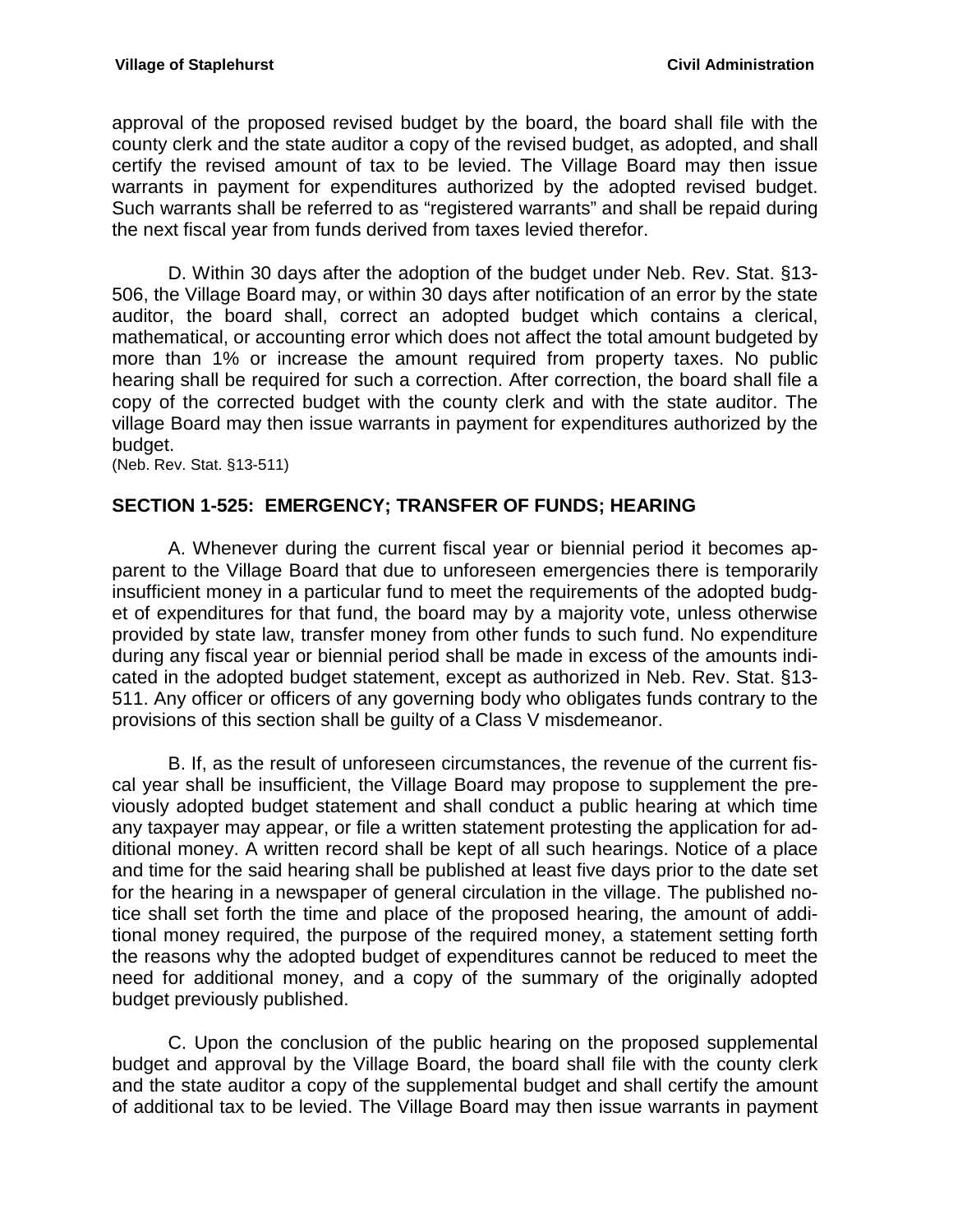for expenditures authorized by the adopted supplemental budget. The said warrants shall be referred to as "registered warrants" and shall be repaid during the next fiscal year from funds derived from taxes levied therefor. (Neb. Rev. Stat. §13-510, 13-511)

#### <span id="page-44-0"></span>**SECTION 1-526: PROPERTY TAX LEVY AND REQUEST; AUTHORITY TO SET**

A. The property tax request for the prior year shall be the property tax request for the current year for purposes of the levy set by the County Board of Equalization in Neb. Rev. Stat. §77-1601 unless the Board of Trustees passes by majority vote a resolution or ordinance setting the tax request at a different amount. Such resolution or ordinance shall only be passed after a special public hearing called for such purpose is held and after notice is published in a newspaper of general circulation in the area of the village at least five days prior to the hearing.

B. The hearing notice shall contain the following information:

- 1. The dollar amount of the prior year's tax request and the property tax rate that was necessary to fund that tax request:
- 2. The property tax rate that would be necessary to fund last year's tax request if applied to the current year's valuation; and
- 3. The proposed dollar amount of the tax request for the current year and the property tax rate that will be necessary to fund that tax request.

C. Any resolution setting a tax request under this section shall be certified and forwarded to the county clerk prior to October 14 of the year for which the tax request is to apply.

D. Any tax levy which is not in compliance with this section and Neb. Rev. Stat. §77-1601 shall be construed as an unauthorized levy under Neb. Rev. Stat. §77-1606.

(Neb. Rev. Stat. §77-1601, 77-1601.02)

### <span id="page-44-1"></span>**SECTION 1-527: PROPERTY TAX LEVY; MAXIMUM; AUTHORITY TO EXCEED**

A. Property tax levies for the support of the village for fiscal years beginning on or after July 1, 1998, shall be limited to the amounts set forth in this subsection except as provided in subsections (C) and (D) of this section. The village may levy a maximum levy of 45¢ per \$100.00 of taxable valuation of property subject to the levy plus an additional 5¢ per \$100.00 of taxable valuation to provide financing for the village's share of revenue required under an agreement or agreements executed pursuant to the Interlocal Cooperation Act. The maximum levy shall include amounts levied to pay for sums to support a library pursuant to Neb. Rev. Stat. §51-201, museum pursuant to Neb. Rev. Stat. §51-501, visiting community nurse, home health nurse, or home health agency pursuant to Neb. Rev. Stat. §71-1637, or statue, memorial, or monument pursuant to Neb. Rev. Stat. §80-202. Property tax levies for judgments obtained against the village which require or obligate the village to pay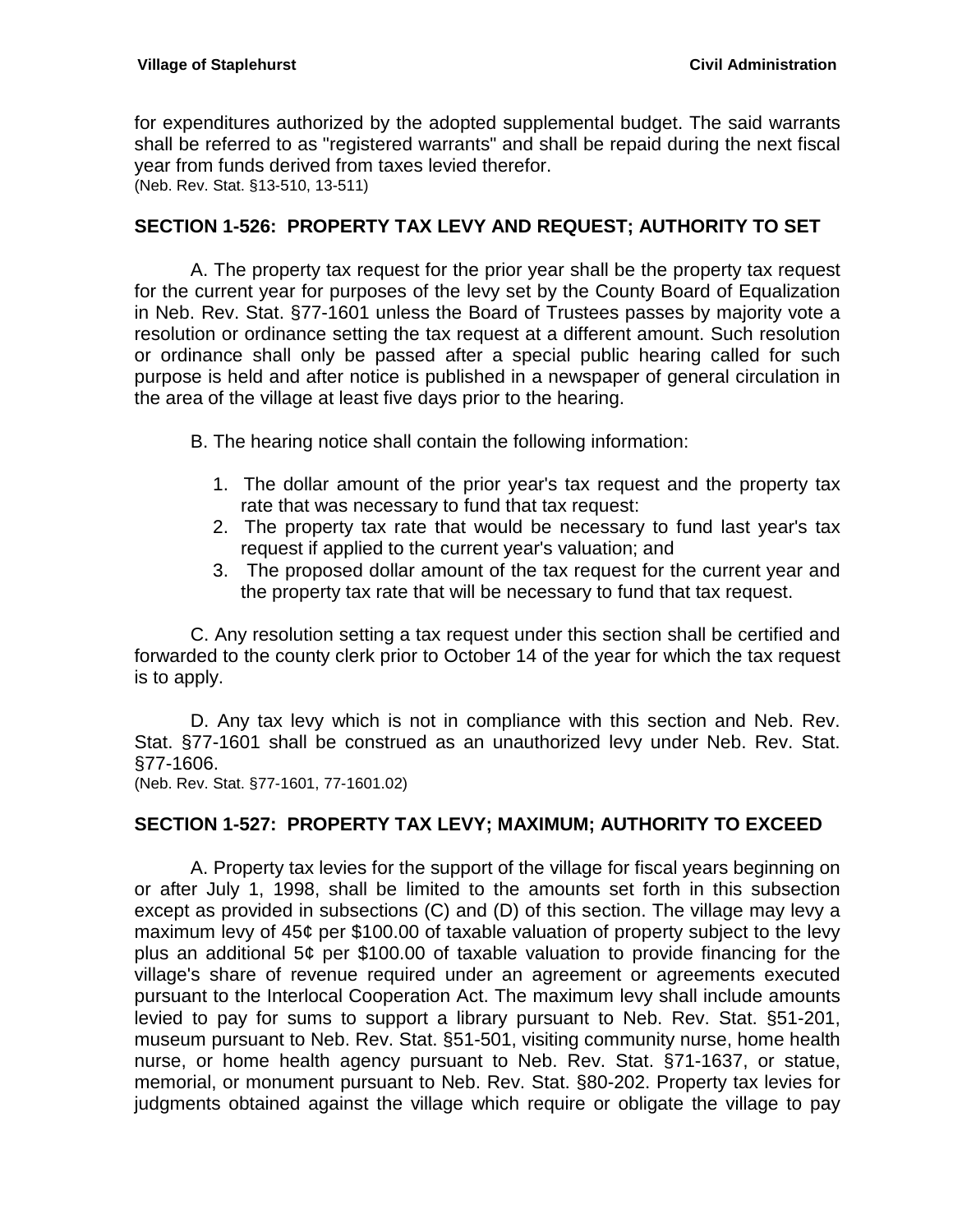such judgment, to the extent such judgment is not paid by liability insurance coverage of the village, for preexisting lease-purchase contracts approved prior to July 1, 1998, and for bonded indebtedness approved according to law and secured by a levy on property are not included in the levy limits established by this subsection. The limitations on tax levies provided in this subsection are to include all other general or special levies provided by law. Notwithstanding other provisions of law, the only exceptions to the limits in this subsection are those provided by or authorized by this section. Tax levies in excess of the limitations in this section shall be considered unauthorized levies under Neb. Rev. Stat. §77-1606 unless approved under subsection (C) or (D) of this section.

B. All city airport authorities established under the Cities Airport Authorities Act and community redevelopment authorities established under the Community Development Law may be allocated property taxes as authorized by law which are authorized by the village and are counted in the village's levy limit provided by subsection (A) of this section, except that such limitation shall not apply to property tax levies for preexisting lease-purchase contracts approved prior to July 1, 1998, and for bonded indebtedness approved according to law and secured by a levy on property. The Village Board shall review and approve or disapprove the levy request of the political subdivisions subject to this subsection. The board may approve all or a portion of the levy request and may approve a levy request that would allow a levy greater than that permitted by law. The levy allocated by the village may be exceeded as provided in Neb. Rev. Stat. §77-3444.

C. On or before August 1, all political subdivisions subject to municipal levy authority under this subsection shall submit a preliminary request for levy allocation to the Village Board. The preliminary request of the political subdivision shall be in the form of a resolution adopted by a majority vote of members present of the political subdivision's governing body. The failure of a political subdivision to make a preliminary request shall preclude such political subdivision from using procedures set forth in Neb. Rev. Stat. §77-3444 to exceed the final levy allocation as determined in this subsection.

D. The Village Board shall adopt a resolution by a majority vote of members present which determines a final allocation of levy authority to its political subdivisions and forward a copy of such resolution to the chairman of the governing body of each of its political subdivisions.

E. No final levy allocation shall be changed after September 1 except by agreement between both the Village Board and the governing body of the political subdivision whose final levy allocation is at issue.

F. The village may exceed the limits provided in subsection (A) of this section by an amount not to exceed a maximum levy approved by a majority of registered voters voting on the issue in a primary, general, or special election at which the issue is placed before the registered voters. A vote to exceed the limits must be approved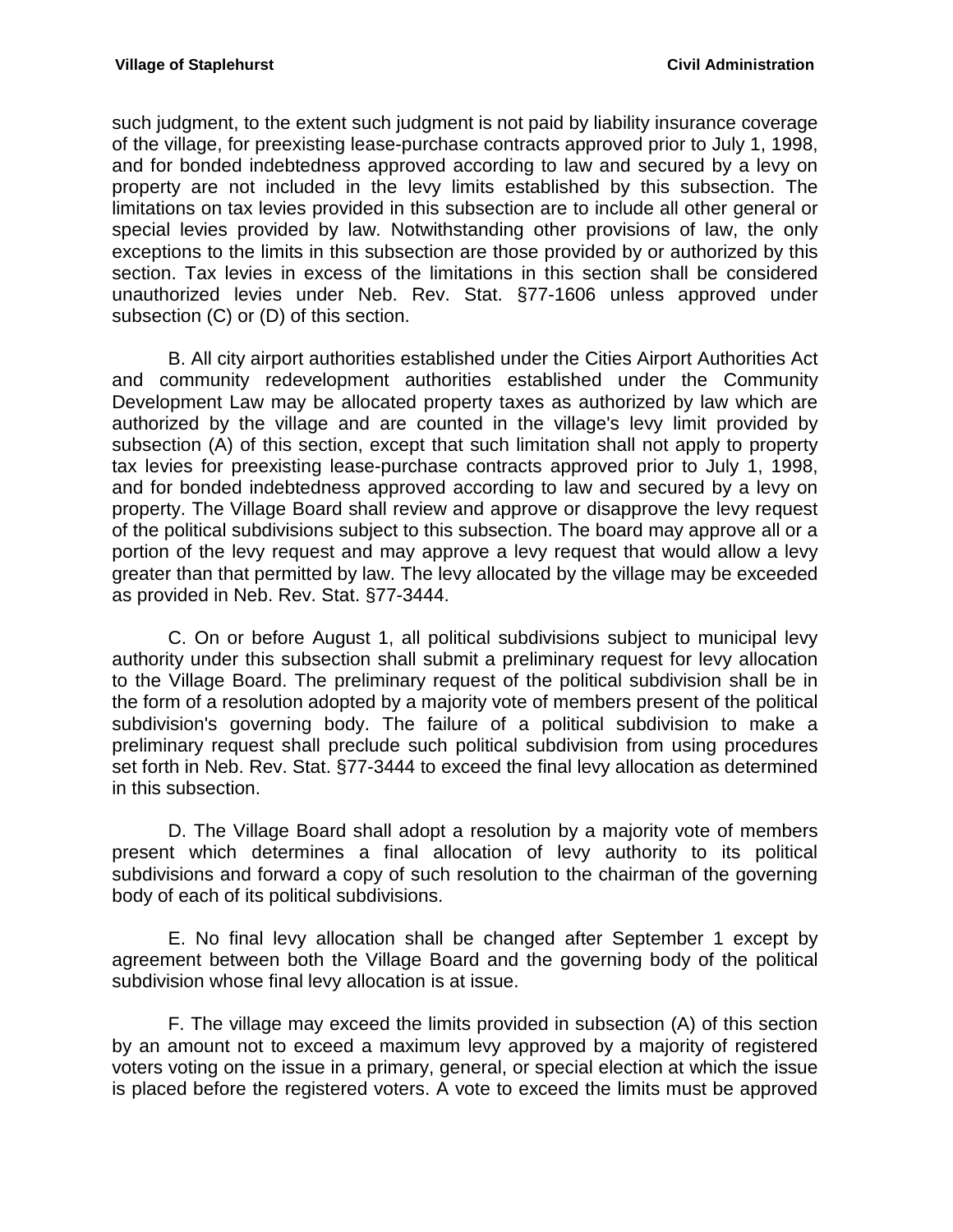prior to October 10 of the fiscal year which is to be the first to exceed the limits.

G. The Village Board may call for the submission of the issue to the voters (1) by passing a resolution calling for exceeding the limits by a vote of at least two-thirds of the board members and delivering a copy of the resolution to the election commissioner of every county which contains all or part of the village or (2) upon receipt of a petition by the county clerk requesting an election signed by at least 5% of the registered voters residing in the village. The petition shall be in the form as provided in Neb. Rev. Stat. §32-628 through 32-631.

H. The resolution or petition shall include the amount of levy which would be imposed in excess of the limits provided in subsection (A) of this section and the duration of the excess levy authority. The excess levy authority shall not have a duration greater than five years. Any resolution or petition calling for a special election shall be filed with the county clerk no later than 30 days prior to the date of the election, and the time of publication and providing a copy of the notice of election required in Neb. Rev. Stat. §32-802 shall be no later than 20 days prior to the election.

I. The county clerk shall place the issue on the ballot at an election as called for in the resolution or petition which is at least 30 days after receipt of the resolution or petition. The election shall be held pursuant to the Election Act.

J. Any excess levy authority approved under this subsection shall terminate pursuant to its terms, on a vote of the Village Board to terminate the authority to levy more than the limits, at the end of the fourth fiscal year following the first year in which the levy exceeded the limit or as provided in subsection (H) of this section, whichever is earliest.

K. The Village Board may pass no more than one resolution calling for an election pursuant to this subsection during any one calendar year. There shall be no limit on the number of elections held pursuant to this subsection which are initiated by petition. The ballot question may include any terms and conditions set forth in the resolution or petition and shall include the language specified in Neb. Rev. Stat. §77- 3444.

L. If a majority of the votes cast upon the ballot question are in favor of such tax, the County Board shall authorize a tax in excess of the limits in subsection (A) of this section but such tax shall not exceed the amount stated in the ballot question. If a majority of those voting on the ballot question are opposed to such tax, the Village Board shall not impose such tax.

M. In lieu of the election procedures in subsection (C) of this section, the village may approve a levy in excess of the limits in subsection (A) of this section for a period of one year at a meeting of the residents of the village, called after notice is published in a newspaper of general circulation in the village at least 20 days prior to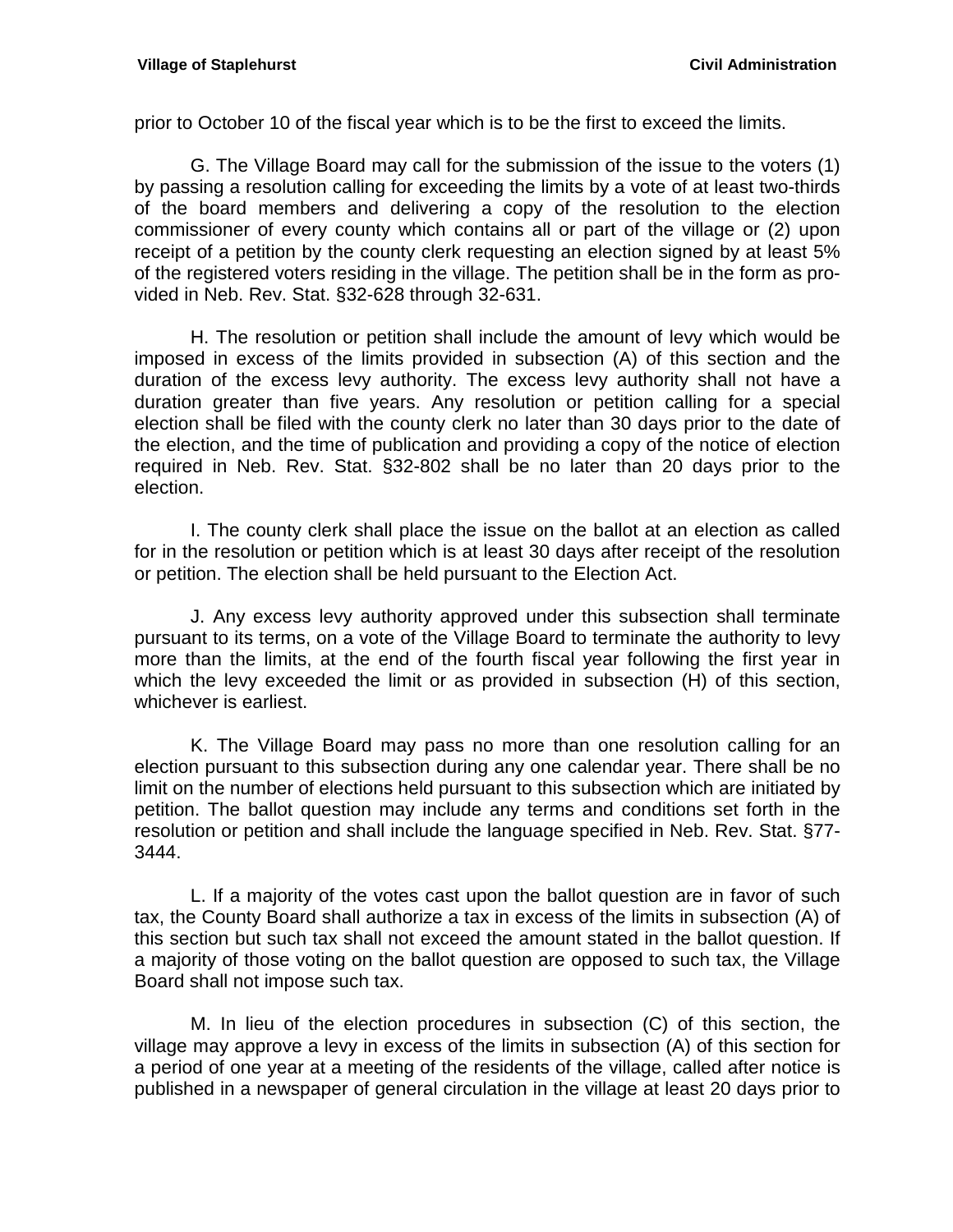the meeting. At least 10% of the registered voters residing in the village shall constitute a quorum for purposes of taking action to exceed the limits. If a majority of the registered voters present at the meeting vote in favor of exceeding the limits, a copy of the record of that action shall be forwarded to the County Board prior to October 10 and said board shall authorize a levy as approved by the residents for the year. If a majority of the registered voters present at the meeting vote against exceeding the limits or final allocation, the limit or allocation shall not be exceeded and the village shall have no power to call for an election under division (C) of this section.

N. The village may rescind or modify a previously approved excess levy authority prior to its expiration by a majority of registered voters voting on the issue in a primary, general, or special election at which the issue is placed before the registered voters. A vote to rescind or modify must be approved prior to October 10 of the fiscal year for which it is to be effective.

O. The Village Board may call for the submission of the issue to the voters by passing a resolution calling for the rescission or modification by a vote of at least twothirds of the board members and delivering a copy of the resolution to the county clerk or upon request of a petition by the election commissioner requesting an election signed by at least 5% of the registered voters residing in the village.

P. The resolution or petition shall include the amount and the duration of the previously approved excess levy authority and a statement that either such excess levy authority will be rescinded or such excess levy authority will be modified. If the excess levy authority will be modified, the amount and duration of such modification shall be stated. The modification shall not have a duration greater than five years. The county clerk shall place the issue on the ballot at an election as called for in the resolution or petition which is at least 30 days after receipt of the resolution or petition, and the time of publication and providing a copy of the notice of election required in Neb. Rev. Stat. §32-802 shall be no later than 20 days prior to the election. The election shall be held pursuant to the Election Act. (Neb. Rev. Stat. §77-3442 through 77-3444)

#### <span id="page-47-0"></span>**SECTION 1-528: ALL-PURPOSE LEVY; ALLOCATION; ABANDONMENT; EXTRAORDINARY LEVY**

A. The Village Board has decided to certify to the county clerk for collection one all-purpose levy required to be raised by taxation for all municipal purposes instead of certifying a schedule of levies for specific purposes added together. Subject to the limits in Neb. Rev. Stat. §77-3442, the all-purpose levy shall not exceed the annual levy specified in Neb. Rev. Stat. §19-1309 to be levied upon the taxable valuation of all taxable property in the village.

B. The amount of the all-purpose levy shall be certified as a single amount for general fund purposes. The Village Board shall allocate the amount raised by the allpurpose levy to the several departments of the village in its annual budget and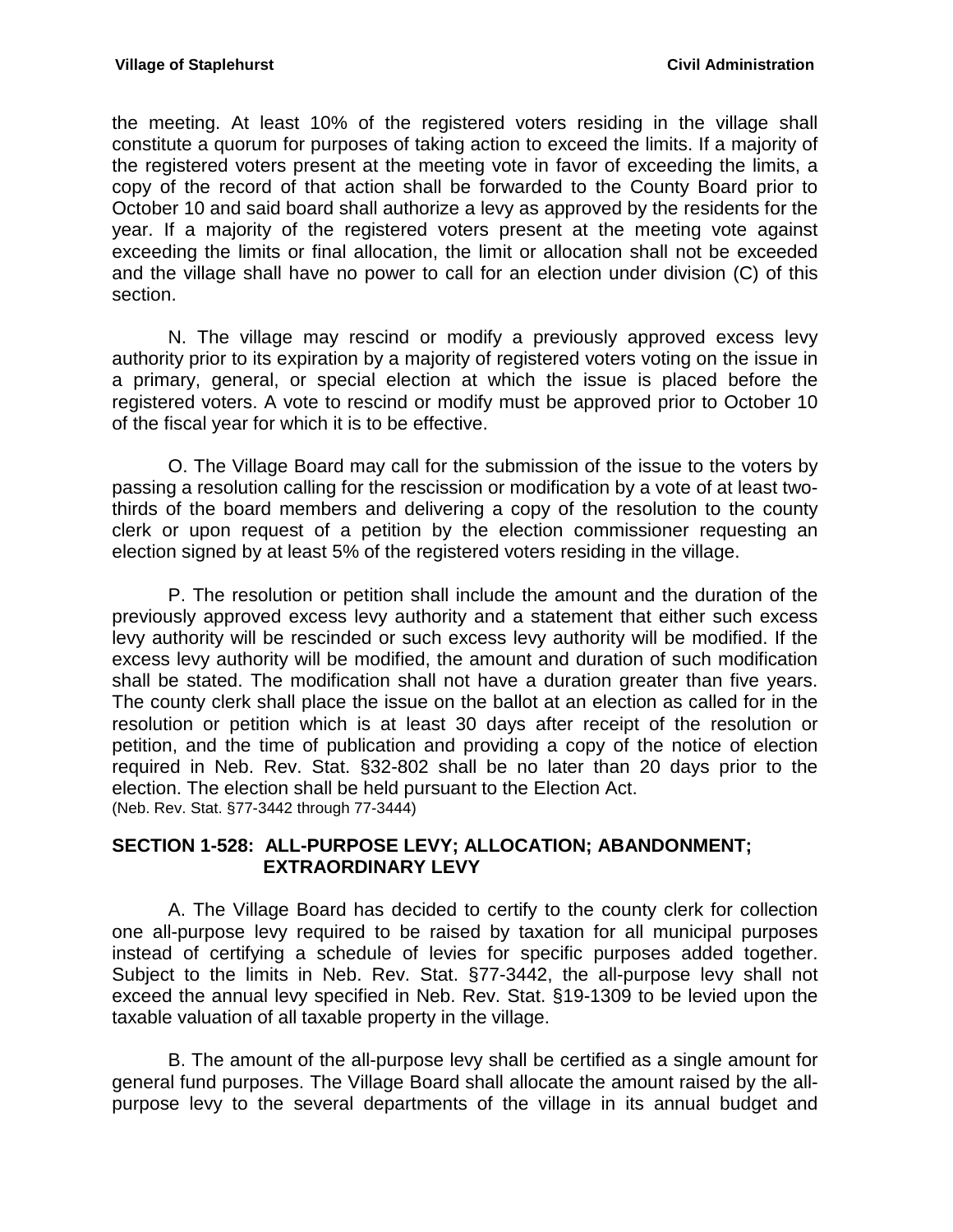appropriation ordinance or in other legal manner as the board deems wisest and best.

C. The village shall be bound by its election to follow the all-purpose levy method during the ensuing fiscal year but may abandon such method in succeeding fiscal years.

D. Otherwise authorized extraordinary levies to service and pay bonded indebtedness of the village may be made by the village in addition to the all-purpose levy.

(Neb. Rev. Stat. §19-1309 through 19-1312)

#### <span id="page-48-0"></span>**SECTION 1-529: INADEQUATE VALUATION**

If the valuation of the village has been reduced so that the maximum levy permitted by this article is inadequate to produce the necessary revenue, said maximum levy may be exceeded upon presentation to the Village Board of petitions signed by a majority of the registered voters of the village requesting such action and specifying the extent to, and the period of time, not to exceed five years, in which such maximum may be exceeded. No signature may be withdrawn after the petitions have been filed with the board. The board shall cause such petitions, accompanied by the certificate of the county clerk that he or she has examined the petitions and that they have been signed by a majority of the registered voters of the village, to be filed with the County Board. After such filing, the board may exceed the maximum mill levy to the extent and for the period of time specified in the petitions. (Neb. Rev. Stat. §19-1309)

### <span id="page-48-1"></span>**SECTION 1-530: GENERAL PROPERTY TAX**

The Village Board shall cause to be certified to the county clerk the amount of tax to be levied upon the assessed value of all the taxable property of the village for the requirements of the adopted budget for the ensuing year, including all special assessments and taxes. The maximum amount of tax which may be certified and assessed shall not require a tax levy in excess of the legal maximum as prescribed by state law. (Neb. Rev. Stat. §17-702)

### <span id="page-48-2"></span>**SECTION 1-531: MOTOR VEHICLE TAX**

The Village Board may levy a tax on all motor vehicles owned or used in the village, which tax shall be paid to the county treasurer when the registration fees as provided in Neb. Rev. Stat. §60-329 to 60-339 are paid. Such taxes shall be credited by the county treasurer to the road fund of the village. Such funds shall be used by such city for constructing, resurfacing, maintaining, or improving streets, roads, alleys, public ways, or parts thereof for the amortization of bonded indebtedness when created for such purposes. (Neb. Rev. Stat. §18-1214)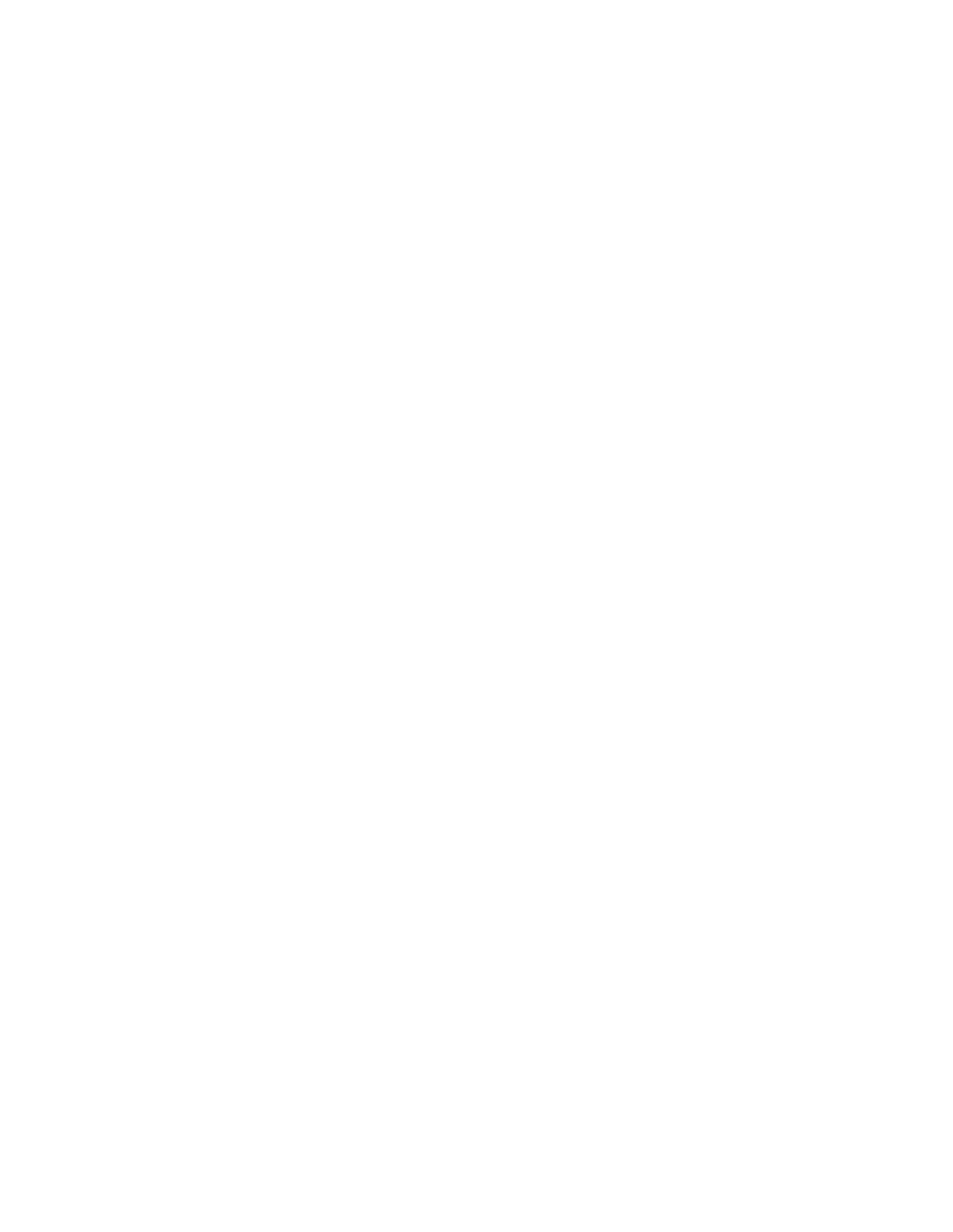## **Article 6 – Elections**

#### <span id="page-50-1"></span><span id="page-50-0"></span>**SECTION 1-601: BOARD OF TRUSTEES**

A. Board members shall be elected from the village at large unless the residents have voted to elect their board members by wards. Board members shall be residents and qualified electors. Except as provided in Neb. Rev. Stat. §17-202, the term of each trustee shall be four years or until his or her successor is elected and qualified.

B. If the election of board members takes place by wards, each nominee shall be a resident and qualified elector of the ward for which he or she is a candidate and only residents of that ward may sign the candidate's nomination petitions. (Neb. Rev. Stat. §17-202, 17-203, 32-532, 32-554)

### <span id="page-50-2"></span>**SECTION 1-602: ELECTION OF OFFICERS; CERTIFICATION**

All village elections involving the election of officers shall be held in accordance with the Election Act and in conjunction with the statewide general election. No later than January 5 of each even-numbered year, the Village Board shall certify to the secretary of state or the county clerk the name of the village, the number of officers to be elected, the length of the terms of office, the vacancies to be filled by election and length of remaining term and the number of votes to be cast by a registered voter for each office. (Neb. Rev. Stat. §32-404(2), 32-556)

#### <span id="page-50-3"></span>**SECTION 1-603: ELECTIONS GENERALLY**

A. All village issues and offices shall be combined on the statewide primary and general election ballots whenever possible. The issuance of separate ballots shall be avoided in a statewide election if village offices or issues can reasonably be combined with the nonpartisan ballot and state law does not require otherwise.

B. When the village holds an election in conjunction with the statewide primary or general election, the election shall be held as provided in the Election Act. Any other election by the village shall be held as provided in the Election Act unless otherwise provided by the charter, code, or bylaws of the village. (Neb. Rev. Stat. §32-404(1), 32-556)

### <span id="page-50-4"></span>**SECTION 1-604: JOINT, GENERAL; NOTICE**

The notice of election required to be published by the county clerk no less than 40 days prior to an election shall serve as the notice requirement for all village elections which are held in conjunction any other election. (Neb. Rev. Stat. §32-802)

#### <span id="page-50-5"></span>**SECTION 1-605: SPECIAL ELECTION**

A. Any issue to be submitted to the registered voters at a special election by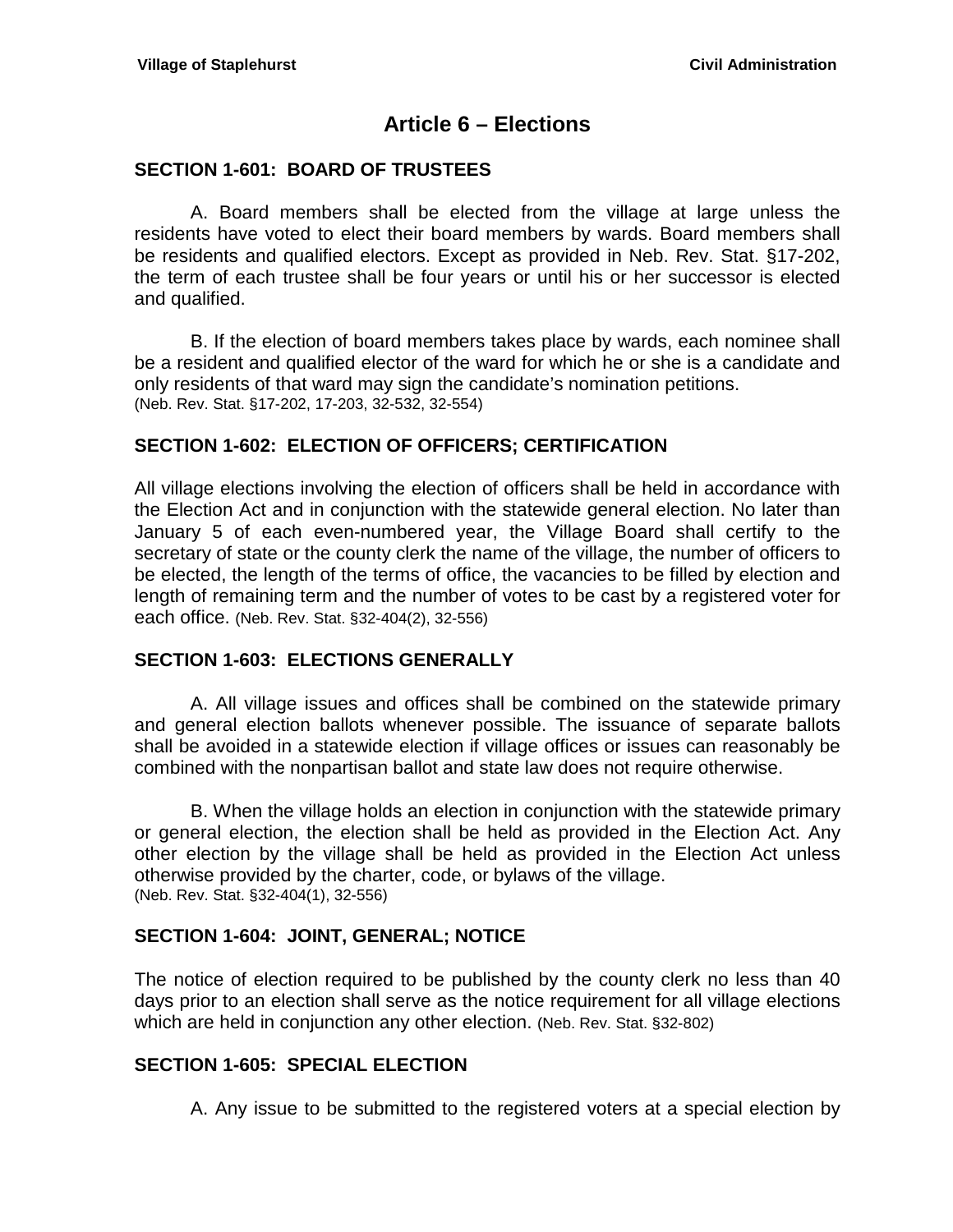the village shall be certified by the village clerk to the county clerk at least 50 days prior to the election or as prescribed by special legislation. A special election may be held by mail as provided in Neb. Rev. Stat. §32-952 through 32-959. No special election to be conducted by the county clerk shall be held within 30 days prior to or 60 days after the statewide primary election and no special election to be conducted by the county clerk shall be held within 30 days prior to or 60 days after the statewide general election.

B. In lieu of submitting the issue at a special election, the village may submit the issue at a statewide primary or general election or at any scheduled county election, except that no such issue shall be submitted at a statewide election or scheduled county election unless the issue to be submitted has been certified by the village clerk to the county clerk by March 1 for the primary election and by September 1 for the general election.

C. After the county clerk has received the certification of the issue to be submitted, he or she shall be responsible for all matters relating to the submission of the issue to the registered voters, except that the village clerk shall be responsible for the publication or posting of any required special notice of the submission of such issue other than the notice required to be given of the statewide election issues. The county clerk shall prepare the ballots and issue absentee ballots and shall also conduct the submission of the issue, including the receiving and counting of ballots on the issue. The election returns shall be made to the county clerk. The ballots, including absentee ballots, shall be counted and canvassed at the same time and in the same manner as the other ballots. Upon completion of the canvass of the vote by the County Canvassing Board, the county clerk shall certify the election results to the Village Board. The canvass by the Canvassing Board shall have the same force and effect as if made by the Village Board.

D. Any special election under the Election Act shall be held on the first Tuesday following the second Monday of the selected month unless otherwise specifically provided. No special election shall be held under the Election Act in April, May, June, October, November or December of an even-numbered year unless it is held in conjunction with the statewide primary or general election. (Neb. Rev. Stat. §32-559, 32-405)

### <span id="page-51-0"></span>**SECTION 1-606: PETITION CANDIDATES**

A. Petitions for nomination of candidates for Village Board shall conform to the requirements of Neb. Rev. Stat. §32-628. Petitions shall state the office to be filled and the name and address of the candidate. A sample copy of the petition shall be filed with the filing officer prior to circulation. Petitions for partisan office shall also indicate the party affiliation of the candidate. Petitions shall be signed by registered voters residing in the village and shall be filed with the filing officer in the same manner as provided for candidate filing forms in Neb. Rev. Stat. §32-607. Petition signers and petition circulators shall conform to the requirements of Neb. Rev. Stat. §32-629 and 32-630. No petition for nomination shall be filed unless there is attached thereto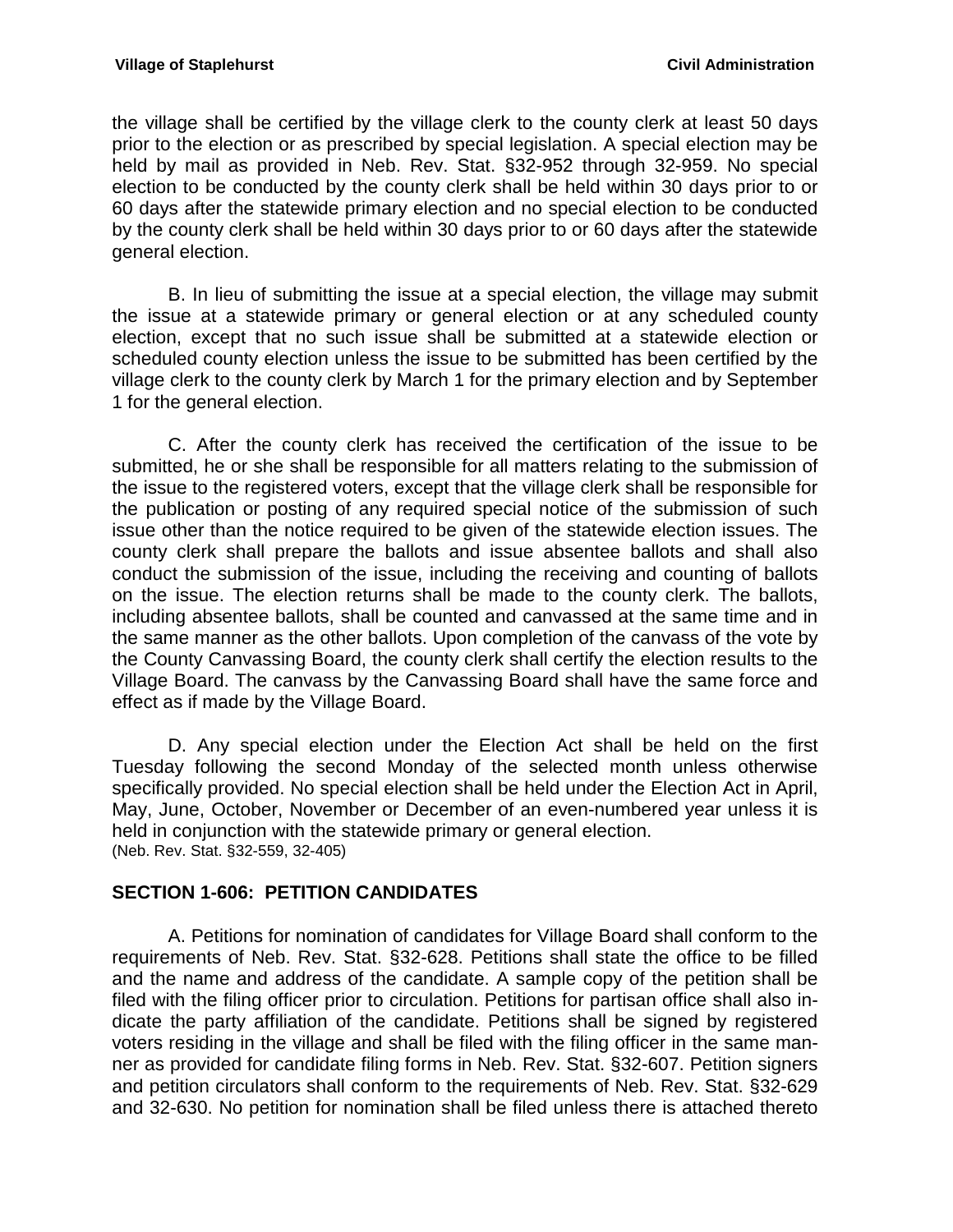a receipt showing the payment of the filing fee required. Such petitions shall be filed by September 1 in the year of the general election.

B. The number of signatures of registered voters needed to place the name of a candidate upon the ballot for a village office for the general election shall be as follows:

- 1. Nonpartisan ballot: at least 10% of the total number of registered voters voting for governor or president of the United States at the immediately preceding general election in the village, not to exceed 2,000.
- 2. Partisan ballot: at least 20% of the total vote for governor or president of the United States at the immediately preceding general election within the village, not to exceed 2,000.

C. The filing officer shall verify the signatures according to Neb. Rev. Stat. §32-631. Within three days after the signatures on a petition for nomination have been verified pursuant to such section and the filing officer has determined that pursuant to Neb. Rev. Stat. §32-618 a sufficient number of registered voters signed the petitions, the filing officer shall notify the candidate so nominated by registered or certified mail and the candidate shall, within five days after the date of receiving such notification, file with such officer his or her acceptance of the nomination or his or her name will not be printed on the ballot.

D. A candidate placed on the ballot by petition shall be termed a candidate by petition. The words "By Petition" shall be printed upon the ballot after the name of each candidate by petition.

(Neb. Rev. Stat. §32-617)

### <span id="page-52-0"></span>**SECTION 1-607: CAUCUS CANDIDATES**

The Village Board may by ordinance call a caucus for the purpose of nominating candidates for offices to be filled in the village election. Such caucus shall be held at least ten days prior to the filing deadline for such election. Notice of such caucus must be published at least once in each of two consecutive weeks prior to said caucus in a newspaper of general circulation in the village. The village clerk shall notify the person so nominated of his or her nomination and such notification shall take place no fewer than five days after the said caucus. A candidate so nominated shall not have his or her name placed upon the ballot unless, not more than ten days after the holding of such caucus, he or she shall have filed with the village clerk a written statement accepting the nomination of the caucus and shall have paid the filing fee, if any, for the office for which he or she was nominated. (Neb. Rev. Stat. §17- 601.01, through 7-601.03)

### <span id="page-52-1"></span>**SECTION 1-608: FILING FEE**

A. Except as provided in subsection (C) or (D) of this section, a filing fee shall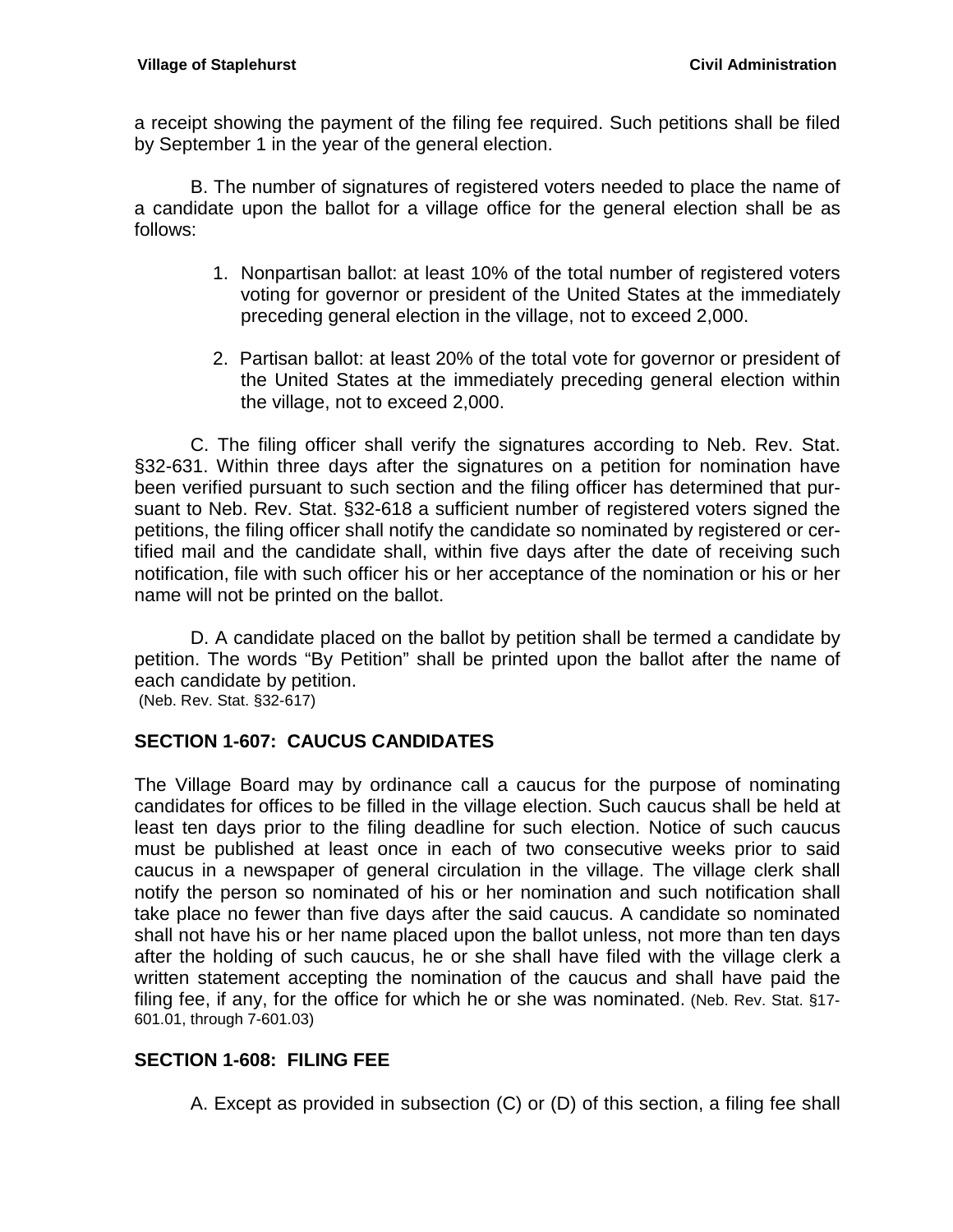be paid to the village treasurer by or on behalf of each candidate prior to filing for office. The fee shall be placed in the general fund of the village. No candidate filing forms shall be filed until the proper receipt showing payment of such filing fee is presented to the filing officer.

B. All declared write-in candidates shall pay the filing fees that are required for the office at the time that they present the write-in affidavit to the filing officer. Any undeclared write-in candidate who is nominated or elected by write-in votes shall pay the filing fee required for the office within 10 days after the canvass of votes by the Canvassing Board and shall file the receipt with the person issuing the certificate of nomination or the certificate of election prior to the certificate being issued.

C. No filing fee shall be required on any candidate filing for an office in which a per diem is paid rather than a salary or for which there is a salary of less than \$500.00 per year.

D. No filing fee shall be required of any candidate completing an affidavit requesting to file for elective office in forma pauperis. "Pauper" shall mean a person whose income and other resources for maintenance are found under assistance standards to be insufficient for meeting the cost of his or her requirements and whose reserve of cash or other available resources does not exceed the maximum available resources that an eligible individual may own. "Available resources" shall include every type of property or interest in property that an individual owns and may convert into cash except real property used as a home, household goods of a moderate value used in the home and assets up to a maximum value of \$3,000.00 which are used by a recipient in a planned effort directed towards self-support.

E. If any candidate dies prior to an election, the spouse of the candidate may file a claim for refund of the filing fee with the Village Board prior to the date of the election. Upon approval of the claim by the board, the filing fee shall be refunded. (Neb. Rev. Stat. §32-608)

### <span id="page-53-0"></span>**SECTION 1-609: BALLOTS**

The county clerk shall provide printed ballots for every general or special village election and the expense of printing and delivering the ballots and cards of instruction shall be a charge upon the village. (Neb. Rev. Stat. §32-805, 32-1202)

### <span id="page-53-1"></span>**SECTION 1-610: EXIT POLLS**

No person shall conduct any exit poll, public opinion poll or any other interview with voters on election day seeking to determine voter preference within 20 feet of the entrance to any polling place or, if inside the polling place or building, within 100 feet of any voting booth. (Neb. Rev. Stat. §32-1525)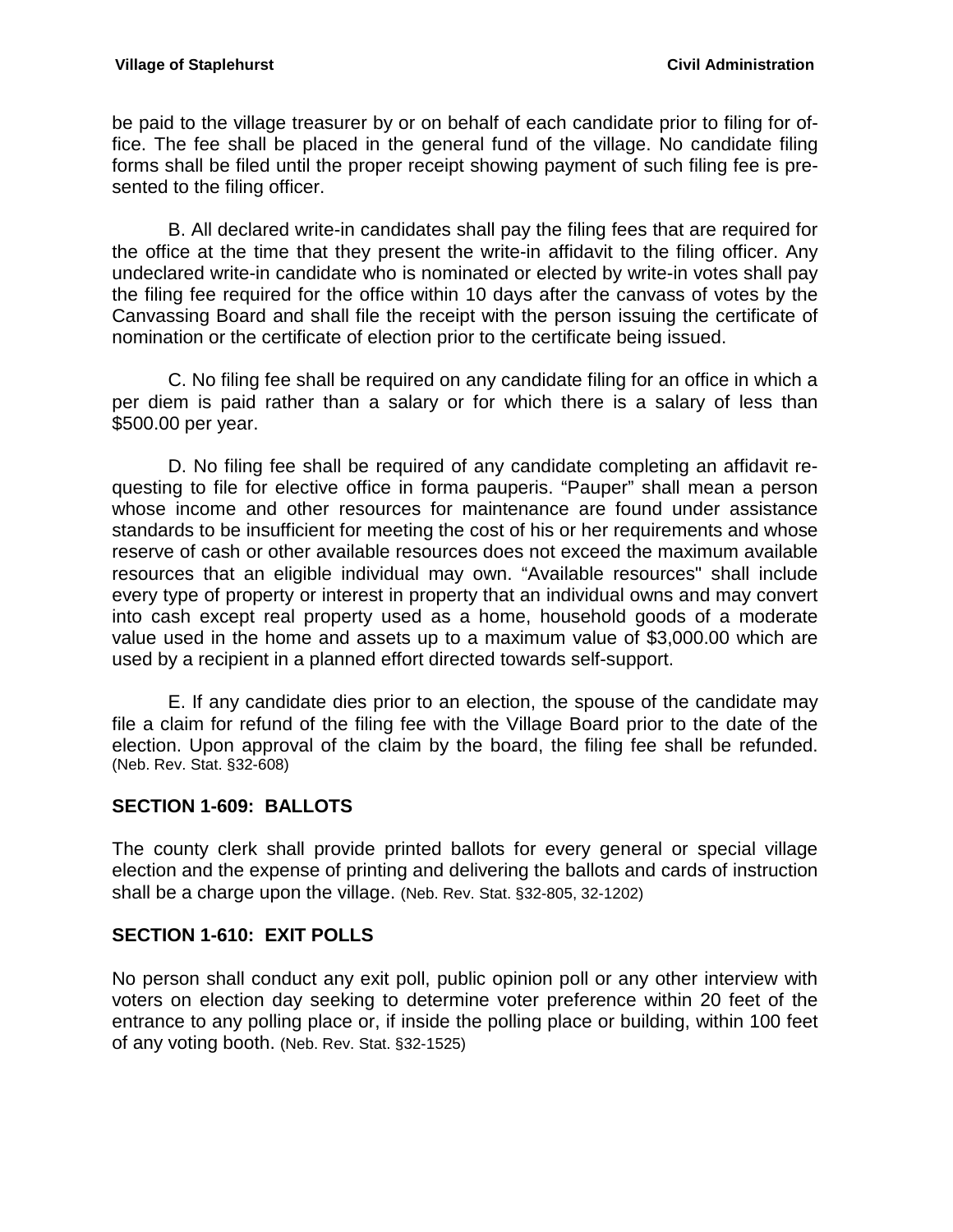#### <span id="page-54-0"></span>**SECTION 1-611: CERTIFICATE OF NOMINATION OR ELECTION**

A. The county clerk shall, within 40 days after the election, prepare, sign and deliver a certificate of nomination or a certificate of election to each person whom the Canvassing Board has declared to have received the highest vote for each village office. No person shall be issued a certificate of nomination as a candidate of a political party unless such person has received a number of votes at least equal to 5% of the total ballots cast at the primary election by registered voters affiliated with that political party in the district which the office for which he or she is a candidate serves.

B. A certificate of election prepared by the county clerk shall be in the form as nearly as possible to that prescribed in Neb. Rev. Stat. §32-1033 and shall be signed by the chairman of the Board of Trustees under the seal of the village and countersigned by the village clerk.

(Neb. Rev. Stat. §32-558, 32-1033)

### <span id="page-54-1"></span>**SECTION 1-612: RECALL PROCEDURE**

A. Any or all of the elected officials of the village may be removed from office by recall pursuant to Neb. Rev. Stat. §32-1301 to 32-1309.

B. The petition papers shall be procured from the village clerk. Each petition paper shall conform to the requirements of state law. Prior to the issuance of such petition papers, an affidavit shall be signed and filed with the village clerk by at least one registered voter. Such voter or voters shall be deemed to be the principal circulator(s) of the recall petition. The affidavit shall state the name and office of the official sought to be removed and shall request that the village clerk issue initial petition papers to the principal circulator for circulation. The village clerk shall notify the principal circulator that the necessary signatures must be gathered within 30 days from the date of issuing petitions.

C. The village clerk, upon issuing the initial petition papers or any subsequent petition papers, shall enter in a record to be kept in his or her office the name of the principal circulator to whom the papers were issued, the date of issuance, and the number of papers issued. The village clerk shall certify on the papers the name of the principal circulator to whom the papers were issued and the date they were issued. No petition paper shall be accepted as part of the petition unless it bears such certificate. The principal circulator who checks out petitions from the village clerk may distribute such petitions to registered voters residing in the village who may act as circulators of such petitions.

D. Petition signers shall conform to the requirements of the Election Act. Each signer of a recall petition shall be a registered voter and qualified by his or her place of residence to vote for the office in question on the date of the issuance of the initial petition papers.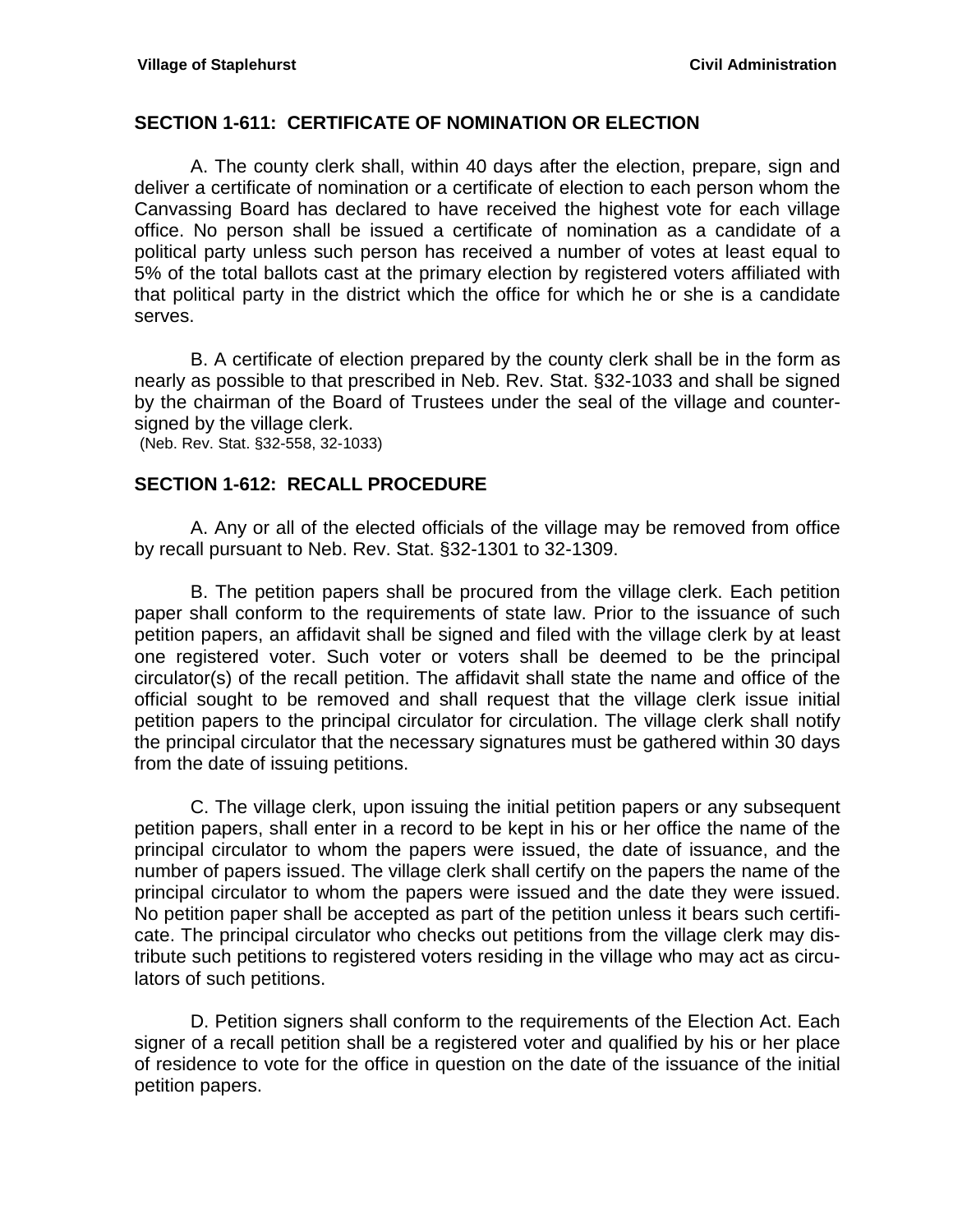E. A petition demanding that the question of removing a member of the Village Board be submitted to the registered voters shall be signed by registered voters equal in number to at least 35% of the total vote cast for the person receiving the most votes for that office in the last general election.

F. The principal circulator shall file, as one instrument, all petition papers comprising a recall petition for signature verification with the village clerk within 30 days after the village clerk issues the initial petition papers to the principal circulator. Within 15 days after the filing of the petition, the village clerk shall ascertain whether or not the petition is signed by the requisite number of registered voters. No new signatures may be added after the initial filing of the petition papers. No signature may be removed unless the village clerk receives an affidavit signed by the person requesting his or her signature be removed before the petitions are filed with the village clerk for signature verification. If the petition is found to be sufficient, the village clerk shall attach to the petition a certificate showing the result of such examination. If the requisite number of signatures has not been gathered, the village clerk shall file the petition in his or her office without prejudice to the filing of a new petition for the same purpose.

G. If the recall petition is found to be sufficient, the village clerk shall notify the official whose removal is sought and the Village Board that sufficient signatures have been gathered. If the official does not resign within five days after receiving the notice, the board shall order an election to be held not less than 30 nor more than 45 days after the expiration of the five-day period, except that if any other election is to be held in the village within 90 days of the expiration of the five-day period, the Village Board shall provide for the holding of the removal election on the same day. After the board sets the date for the recall election, the recall election shall be held regardless of whether the official whose removal is sought resigns before the recall election is held.

H. If a majority of the votes cast at a recall election are against the removal of the official named on the ballot or if the election results in a tie, the official shall continue in office for the remainder of his or her term but may be subject to further recall attempts as provided in Subsection (J) of this section. If a majority of the votes cast at a recall election are for the removal of the official named on the ballot, he or she shall, regardless of any technical defects in the recall petition, be deemed removed from office unless a recount is ordered. If the official is deemed removed, the removal shall result in a vacancy in the office which shall be filled as otherwise provided in this code and state law. If the election results show a margin of votes equal to 1% or less between the removal or retention of the official in question, the county clerk shall order a recount of the votes cast unless the official named on the ballot files a written statement with the village clerk that he or she does not want a recount. If there are vacancies in the offices of a majority or more of the members of the Village Board at one time due to the recall of such members, a special election to fill such vacancies shall be conducted as expeditiously as possible by the county clerk.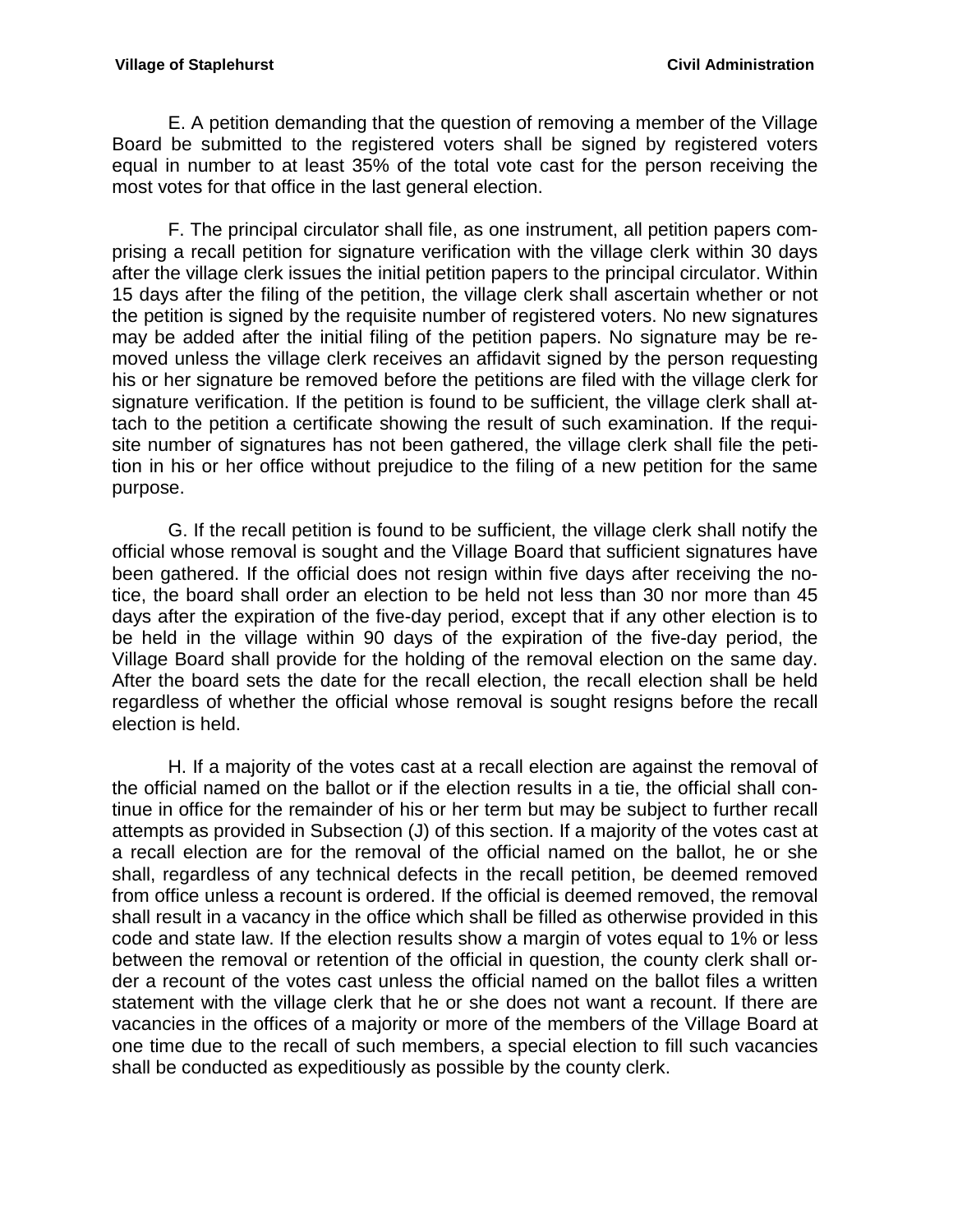#### **Village of Staplehurst Civil Administration**

I. No official who is removed at a recall election or who resigns after the initiation of the recall process shall be appointed to fill the vacancy resulting from his or her removal or the removal of another member of the Village Board during the remainder of his or her term of office.

J. No recall petition shall be filed against an elected official within 12 months after a recall election has failed to remove him or her from office or within six months after the beginning of his or her term of office or within six months prior to the incumbent filing deadline for the office.

K. If an official is recalled or a vacancy needs to be filled as the result of a recall petition, the village shall pay the costs of the recall procedure and any special election held as a result of a recall election. If a recall election is canceled pursuant to Neb. Rev. Stat. §32-1306, the village shall be responsible for costs incurred related to the canceled election. The costs shall include all chargeable costs as provided in Neb. Rev. Stat. §32-1202 associated with preparing for and conducting a recall or special election.

(Neb. Rev. Stat. §32-1301 through 32-1309)